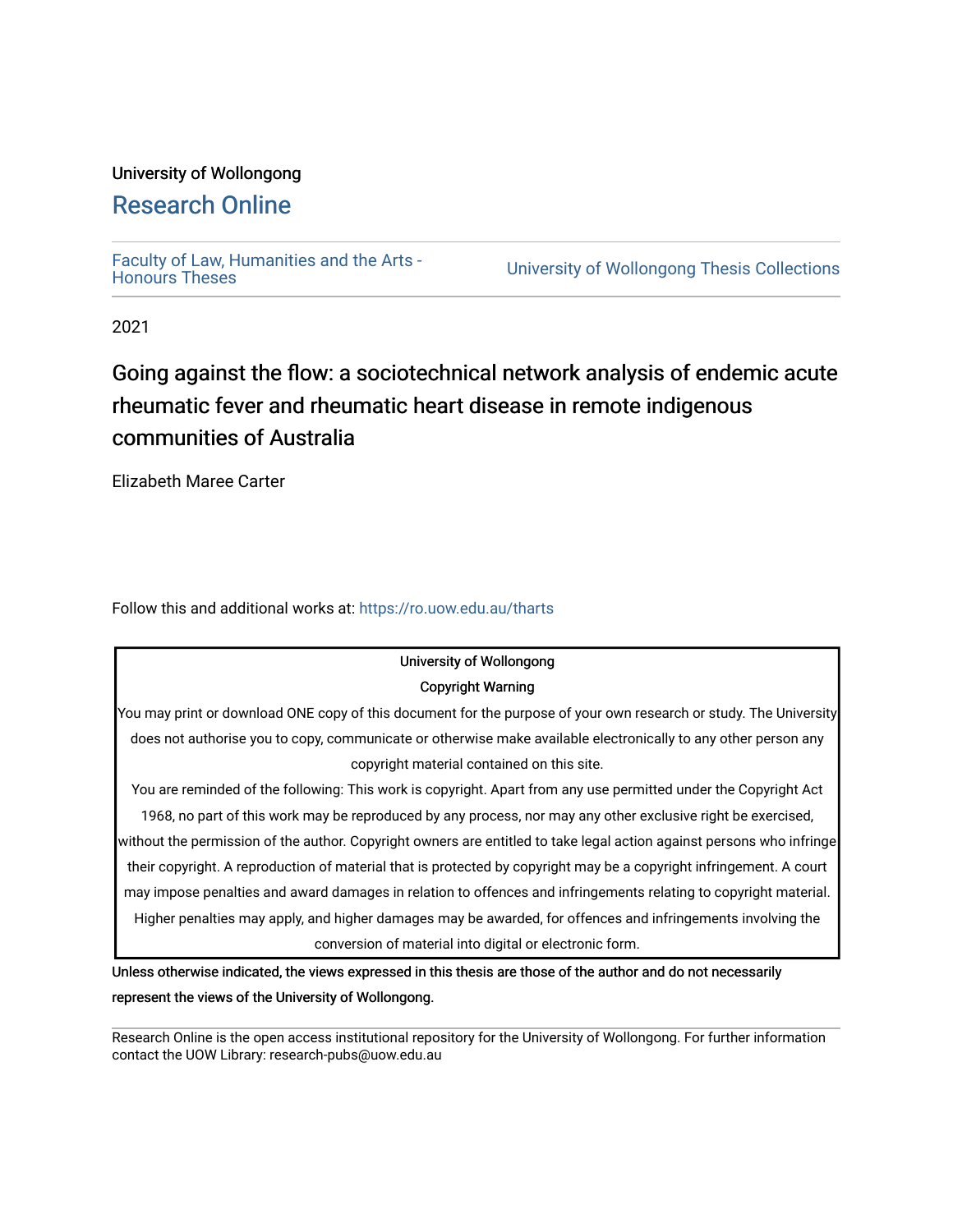### Going against the flow: a sociotechnical network analysis of endemic acute rheumatic fever and rheumatic heart disease in remote indigenous communities of Australia

#### **Abstract**

Acute rheumatic fever (ARF) and rheumatic heart disease (RHD) are autoimmune conditions caused by Group A Streptococcus (Group A Strep) infections. ARF/RHD are mostly eradicated from the Global North yet are endemic in many remote Aboriginal and Torres Strait Islander communities of Australia. The risk factors for ARF/RHD are similar to the material conditions of poverty, including overcrowded housing and poor access to health services. Despite extensive interventions, surveillance, and evaluation of these conditions over many years, an entrenched experience of illness persists due to a complex array of social, material, political, cultural, and economic factors. Using actor network theory (ANT) as a primary analytical lens I will examine processes leading to the current socio-technical network conformation of ongoing ARF/RHD. I focus on three nodes, each centring on a different element of this network: firstly, benzylpenicillin G (BPG) antibiotics used for prevention, secondly, echocardiograms (ECGs) used for diagnosis and screening, and finally, Group A Strep vaccines that are yet to be developed into a useable product. For each node I analyse the scientific, policy, and sociological literature by mapping and tracing associated human and non-human elements and considering how their configurations have changed over time. Further, I explore the contingent ways in which these nodes have become important elements in temporarily stabilised network conformations. Despite the persistent and embedded presence of ARF/ RHD in remote Indigenous communities for many decades, the dynamic nature of the network reveals that this is not an inevitable inequality. Rather, there is vast potential for socially just change through local Indigenous-led approaches to holistic healthcare.

#### Degree Type

Thesis

Degree Name Bachelor of Arts (Honours)

#### **Department**

School of Humanities and Social Inquiry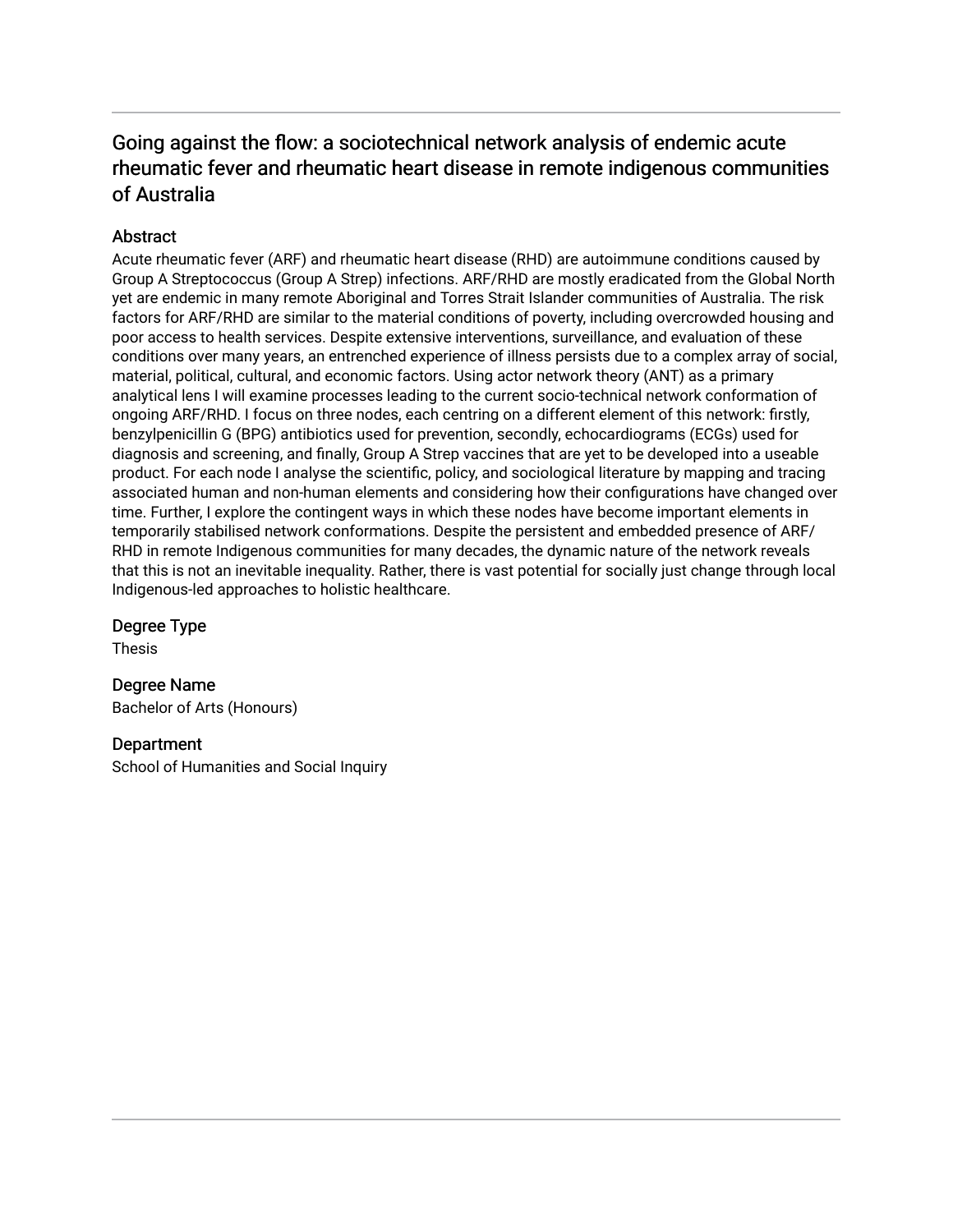# **GOING AGAINST THE FLOW: A SOCIOTECHNICAL NETWORK ANALYSIS OF ENDEMIC ACUTE RHEUMATIC FEVER AND RHEUMATIC HEART DISEASE IN REMOTE INDIGENOUS COMMUNITIES OF AUSTRALIA**

Honours thesis submitted in partial fulfilment of the

requirements for the award of the degree

#### BACHELOR OF ARTS (HONOURS)

from

UNIVERSITY OF WOLLONGONG

Elizabeth Maree Carter 2021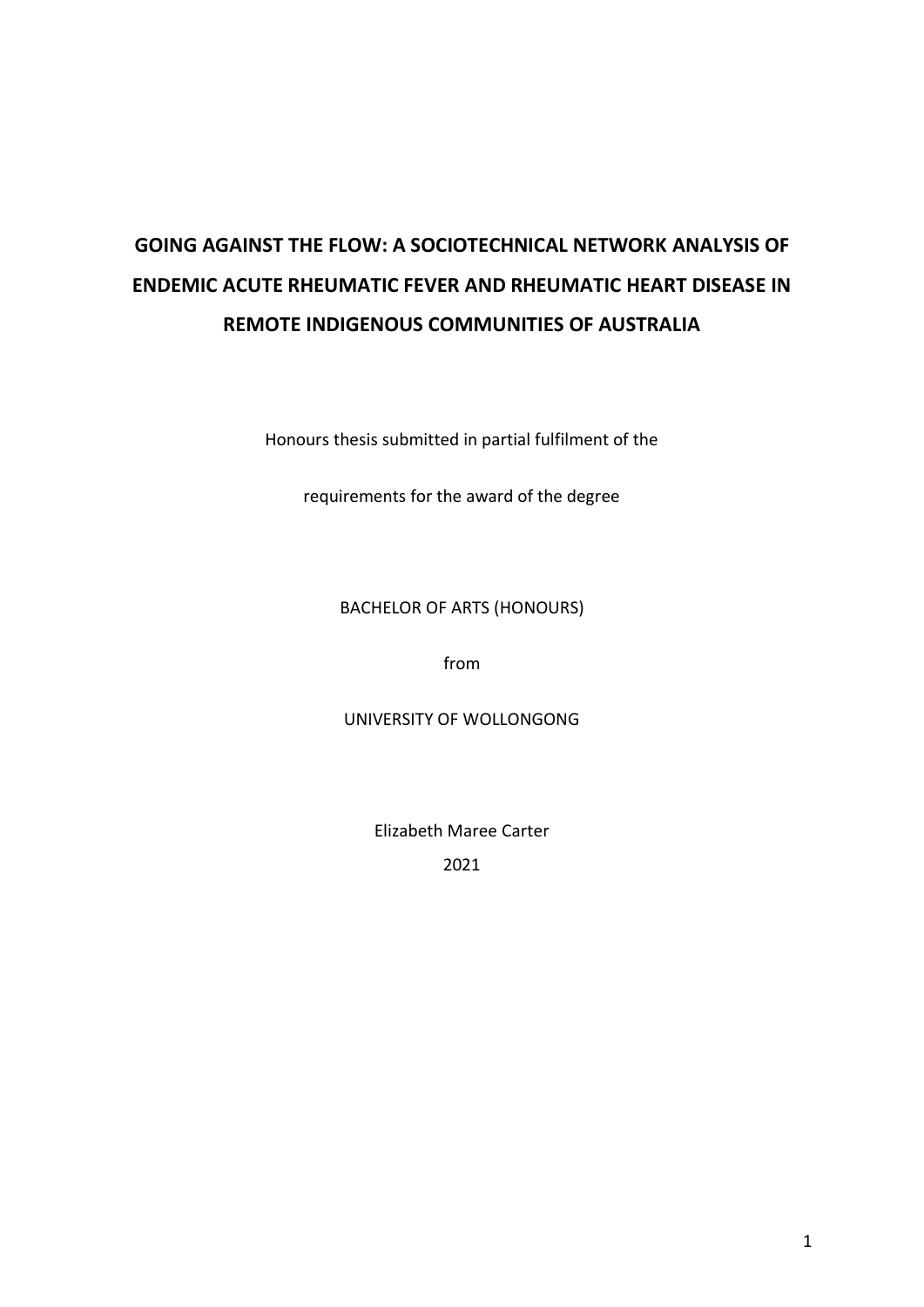#### **Abstract**

Acute rheumatic fever (ARF) and rheumatic heart disease (RHD) are autoimmune conditions caused by Group A *Streptococcus* (Group A Strep) infections. ARF/RHD are mostly eradicated from the Global North yet are endemic in many remote Aboriginal and Torres Strait Islander communities of Australia. The risk factors for ARF/RHD are similar to the material conditions of poverty, including overcrowded housing and poor access to health services. Despite extensive interventions, surveillance, and evaluation of these conditions over many years, an entrenched experience of illness persists due to a complex array of social, material, political, cultural, and economic factors. Using actor network theory (ANT) as a primary analytical lens I will examine processes leading to the current socio-technical network conformation of ongoing ARF/RHD. I focus on three *nodes,* each centring on a different element of this network: firstly, benzylpenicillin G (BPG) antibiotics used for prevention, secondly, echocardiograms (ECGs) used for diagnosis and screening, and finally, Group A Strep vaccines that are yet to be developed into a useable product. For each *node* I analyse the scientific, policy, and sociological literature by mapping and tracing associated human and non-human elements and considering how their configurations have changed over time. Further, I explore the contingent ways in which these *nodes* have become important elements in temporarily stabilised network conformations. Despite the persistent and embedded presence of ARF/RHD in remote Indigenous communities for many decades, the dynamic nature of the network reveals that this is not an inevitable inequality. Rather, there is vast potential for socially just change through local Indigenous-led approaches to holistic healthcare.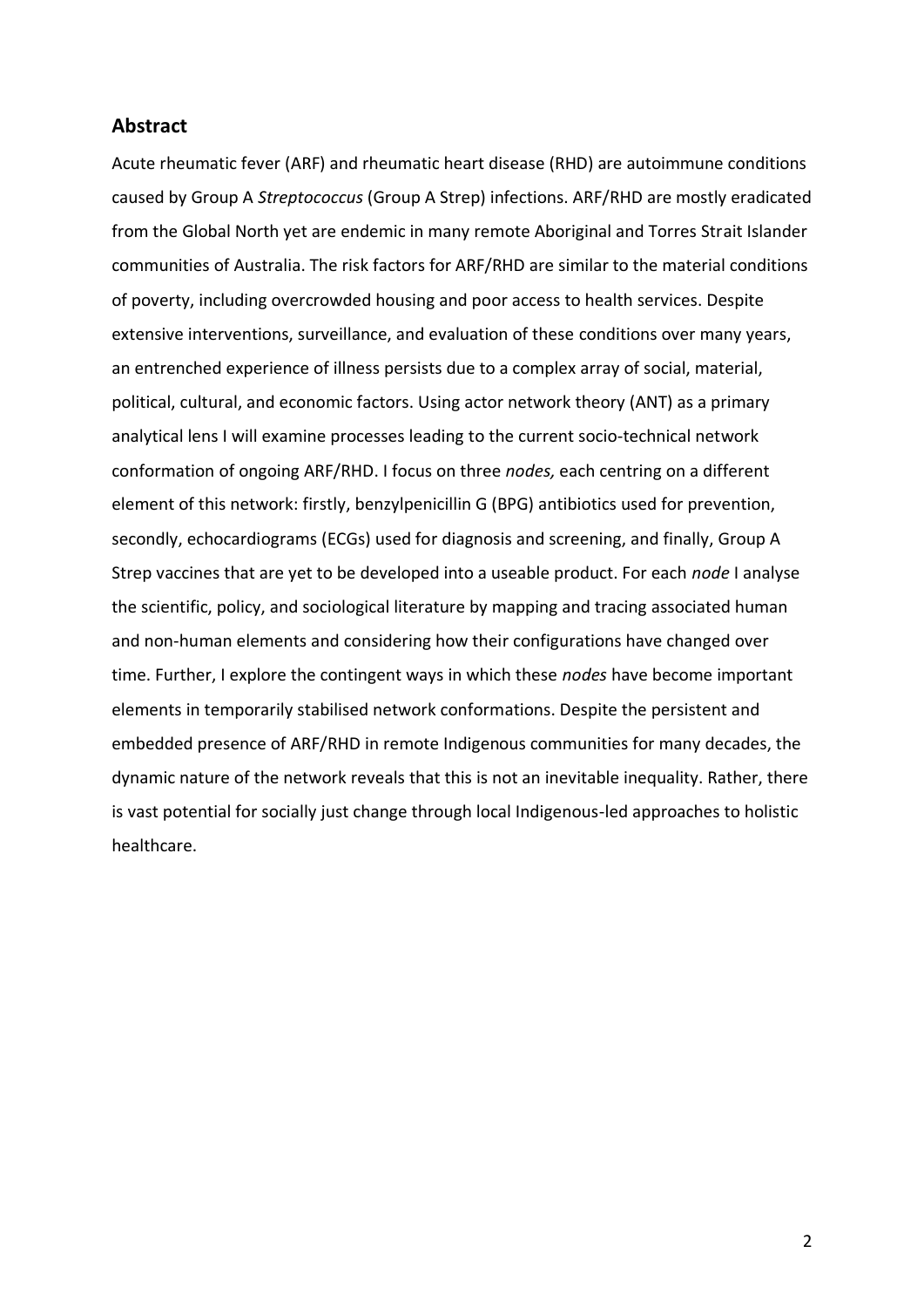### **Declaration**

I certify that this thesis is entirely my own work except where I have given full documented references to the work of others, and that the material contained in this thesis has not been submitted for formal assessment in any formal course and the word length is 16500.

17 October 2021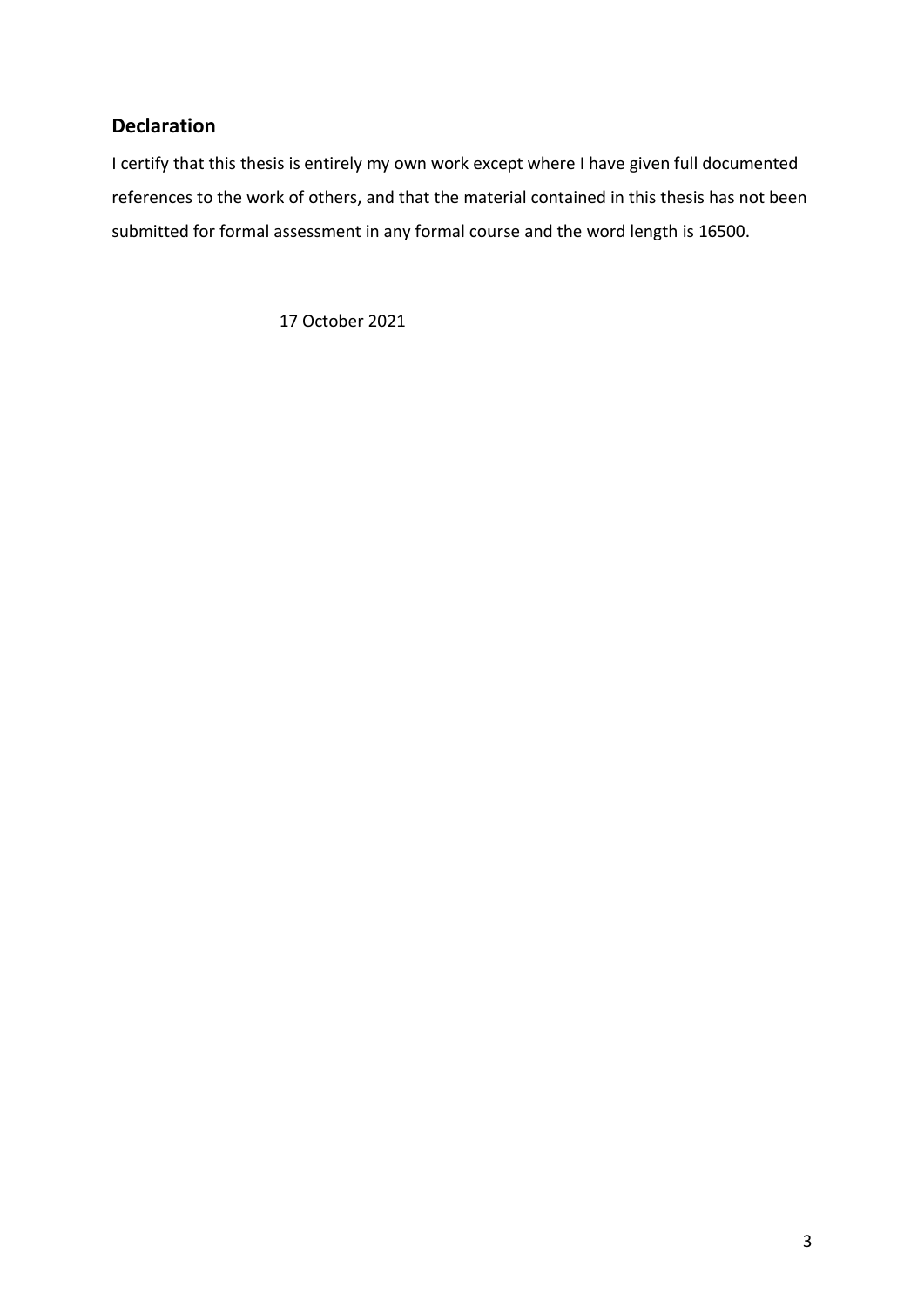## **Acknowledgments**

I would like to thank my supervisor Dr Nicola Marks who has been an unwavering source of support, feedback, and knowledge this year and throughout my undergraduate studies. Your guidance and trust throughout this process is so appreciated.

Thank you also to my family and friends for their interest, encouragement, and love this year and always. A special mention to my partner and sister for listening patiently to my many musings and helping me to stay positive and healthy while writing this thesis during a global pandemic.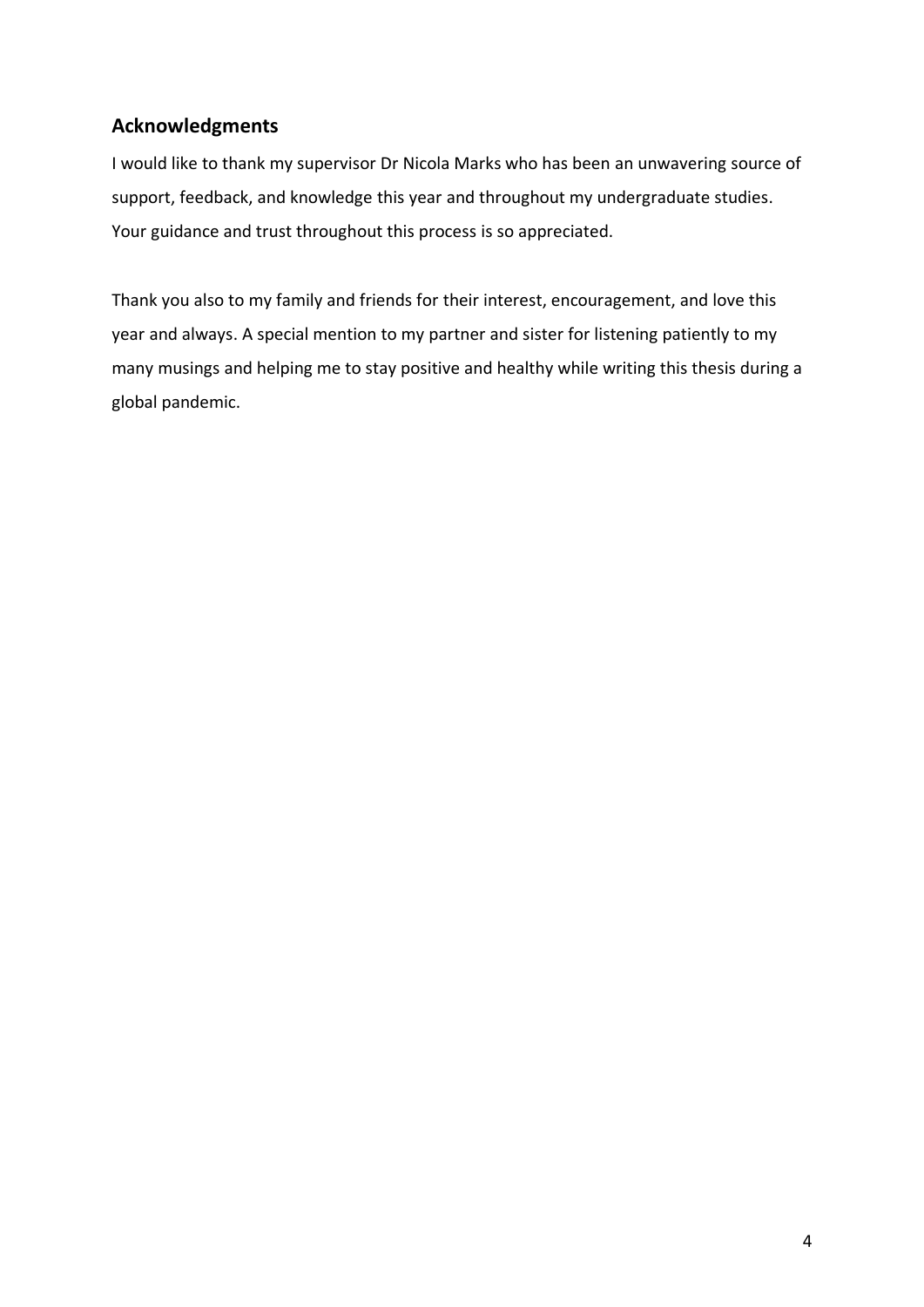#### **Acronyms and Abbreviations**

- ANT actor network theory
- ARF acute rheumatic fever
- BPG benzylpenicillin G
- ECG echocardiogram
- FDA Food and Drug Administration
- FoCUS focused cardiac ultrasound
- Group A Strep Group A *Streptococcus*
- NACCHO National Aboriginal Community Controlled Organisation
- NHFA National Heart Foundation of Australia
- NRC National Research Centre
- NT Northern Territory
- QLD Queensland
- RHD Rheumatic Heart Disease
- SA South Australia
- TGA Therapeutic Goods Administration
- WA Western Australia
- WHO World Health Organisation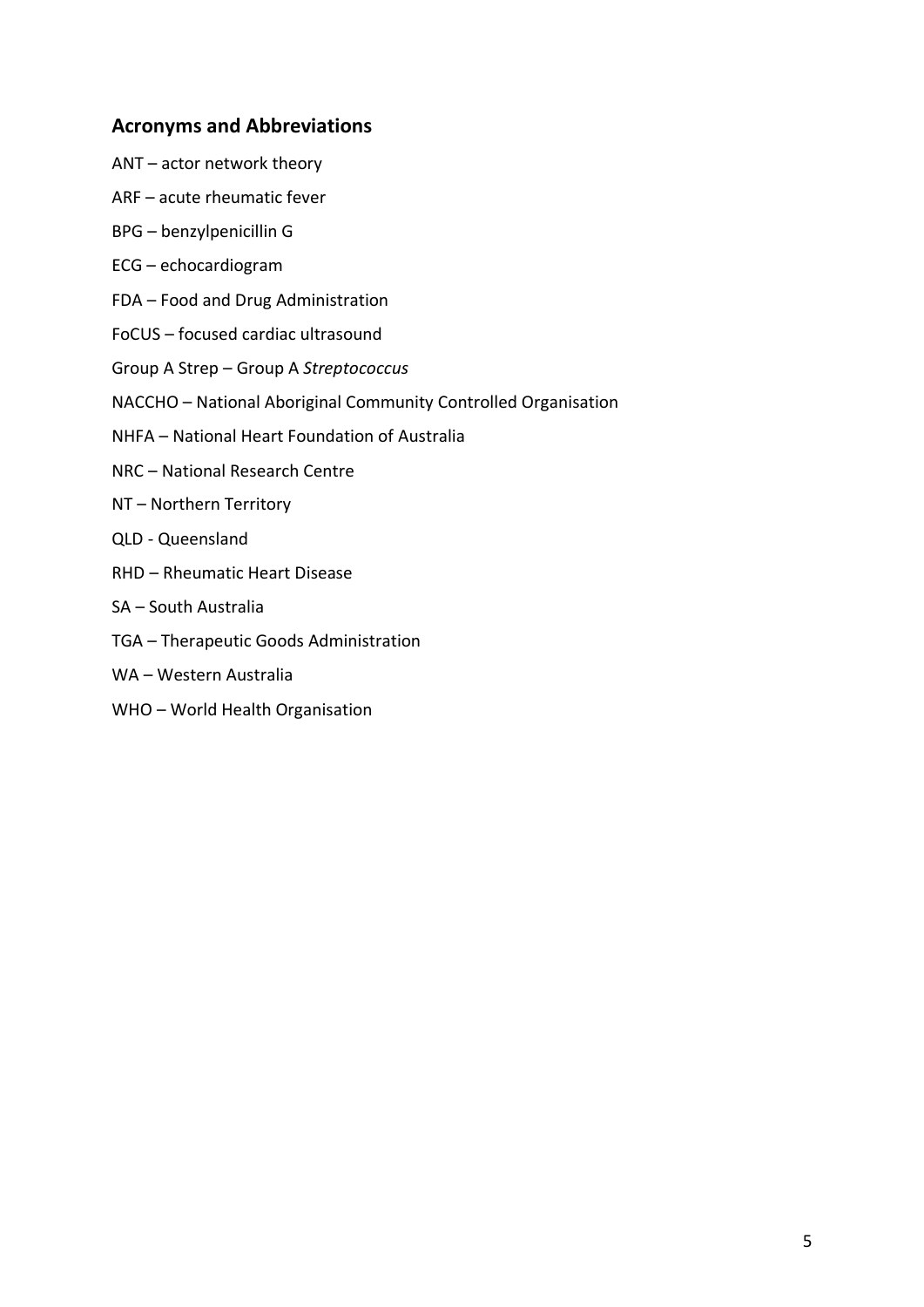### **Table of Contents**

| Chapter 3: BPG Injections - The Mainstay for Prevention or a Transitionary Tool?24 |  |
|------------------------------------------------------------------------------------|--|
|                                                                                    |  |
|                                                                                    |  |
|                                                                                    |  |
|                                                                                    |  |
|                                                                                    |  |
|                                                                                    |  |
| Chapter 4: Echocardiogram -Visiblisation and De-Professionalisation?35             |  |
|                                                                                    |  |
|                                                                                    |  |
|                                                                                    |  |
|                                                                                    |  |
|                                                                                    |  |
|                                                                                    |  |
| Chapter 5: Group A Strep Vaccine - A 'Game-Changing' Solution?46                   |  |
|                                                                                    |  |
|                                                                                    |  |
|                                                                                    |  |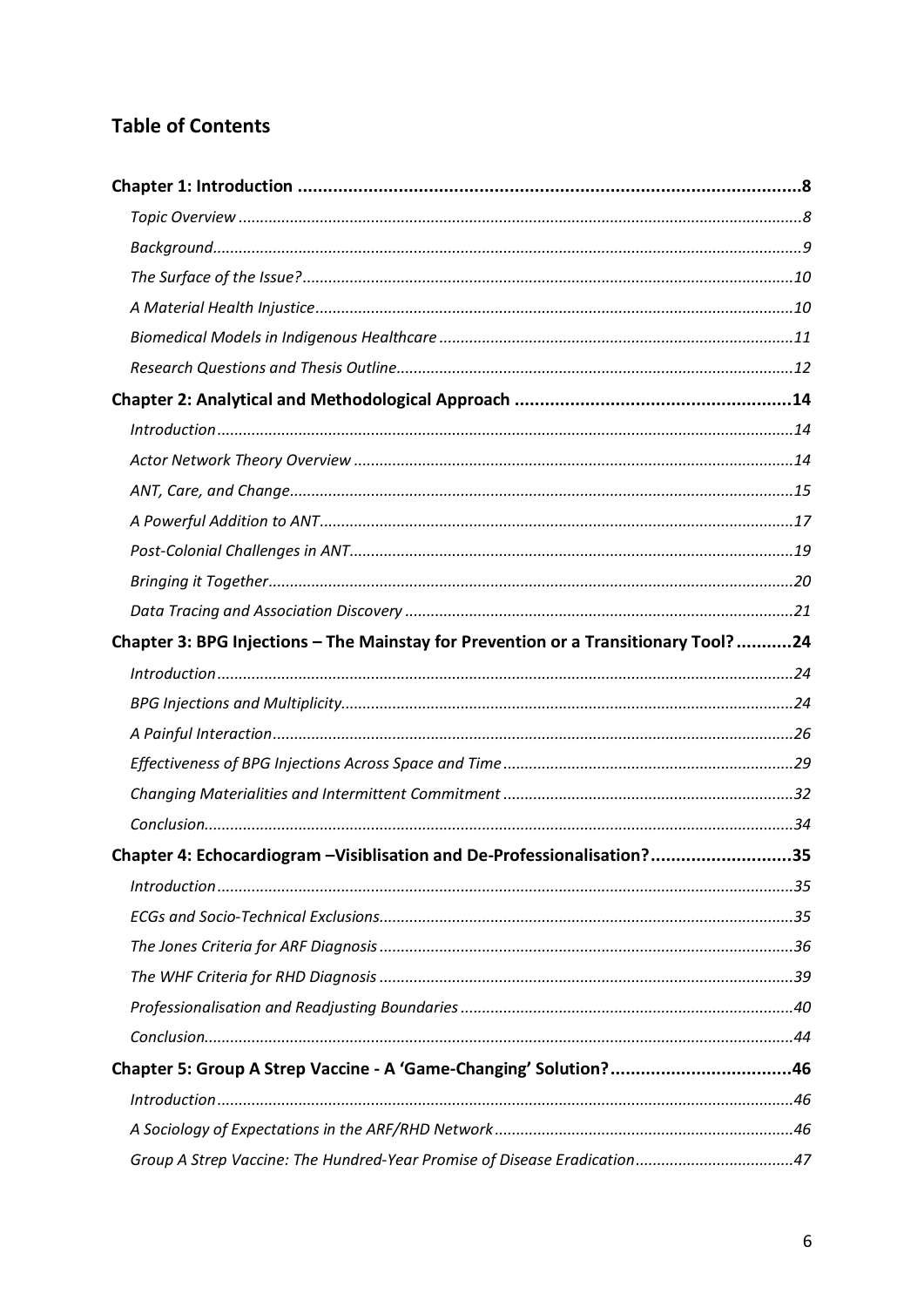| The Third Edition: 'Game-Changing' Technology and Transformative Collaboration 52 |  |
|-----------------------------------------------------------------------------------|--|
|                                                                                   |  |
|                                                                                   |  |
|                                                                                   |  |
|                                                                                   |  |

### **List of Figures**

| Figure 3. Rheumatic Fever and Penicillin Injections: How to reduce pain. 27              |  |
|------------------------------------------------------------------------------------------|--|
| Figure 4. Echocardiogram images collected by echocardiographer Ben Reeves showing        |  |
| patient with healthy heart vs patient with valvular regurgitation due to rheumatic heart |  |
|                                                                                          |  |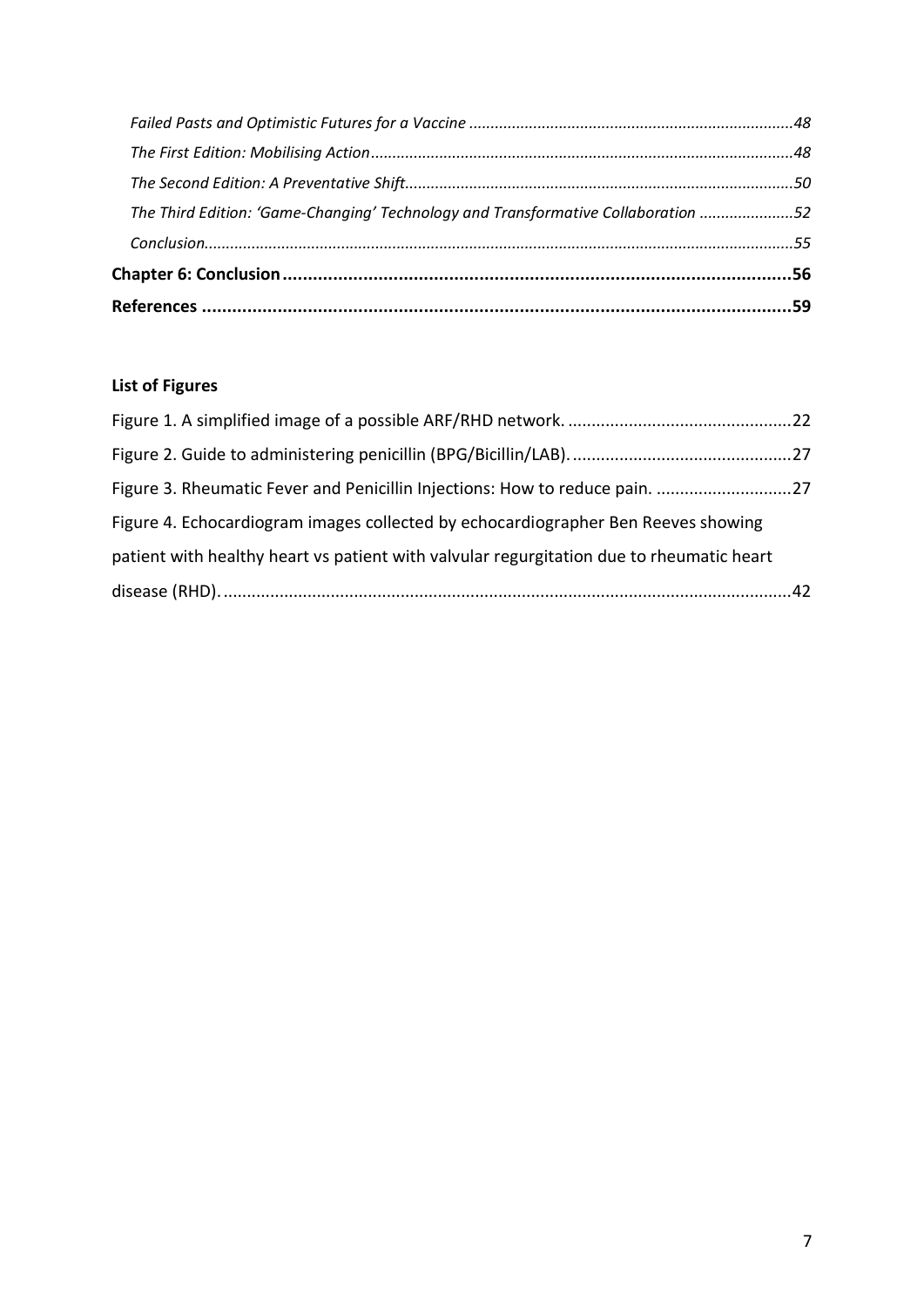#### **Chapter 1: Introduction**

#### *Topic Overview*

In this thesis I examine the ongoing presence of endemic acute rheumatic fever (ARF), and its sequela, rheumatic heart disease (RHD) in remote Indigenous communities of Australia. ARF/RHD are debilitating, yet preventable diseases, that are commonly associated with material conditions of impoverishment and disadvantage (Watkins et al. 2018, p. 1398). ARF/RHD primarily impact young people in developing nations, and Indigenous communities within developed nations. ARF/RHD are conditions caused by Group A *Streptococcus* (Group A Strep) bacterium infection (Welch et al. 2020, p. 121). Group A Strep is a member of the *Streptococcus pyogenes* bacterial species and is known for its pathogenicity, causing a wide range of diseases in humans (Reglinski and Sriskandan 2015, p. 675; May, Bowen and Carapetis 2016). ARF manifests in genetically susceptible individuals as an autoimmune response to Group A Strep infection (Dooley et al. 2021, p. 3). A common result of ARF is lasting damage to heart valve tissues, most likely caused via cross-reactivity in which immune cells inadvertently attack host tissues, as well as Group A Strep (Gray et al. 2017). Scientific understandings of the biological mechanisms of this autoimmune reaction remain under investigation (Dooley et al. 2021). After an initial ARF episode, the heart valves become vulnerable to subsequent Group A Strep infections (Watkins et al. 2018, p. 399). Following recurrent ARF episodes or a single extreme incident, RHD can develop due to irreversible damage to the mitral and/or aortic heart valves that can no longer maintain a unidirectional flow of blood through the heart (Jackson, Steer and Campbell 2011, p. 2). Without a combination of long-term antibiotic administration, early diagnosis, heart failure medication, heart surgeries, and lifelong usage of anticoagulants, RHD can lead to issues such as "heart failure, stroke and infective endocarditis" and ultimately preventable death in the sufferer (RHDAustralia 2020, p. 286).

Recently, there has been a push for global action towards Group A Strep vaccine development, led by the World Health Organisation (World Health Organisation 2018; Vekemans et al. 2019). To date, there has been limited success in this venture due to a variety of factors including inadequate understanding of the diverse mechanisms of Group A Strep pathogenesis, and the large diversity of genetic variants and strains in hyperendemic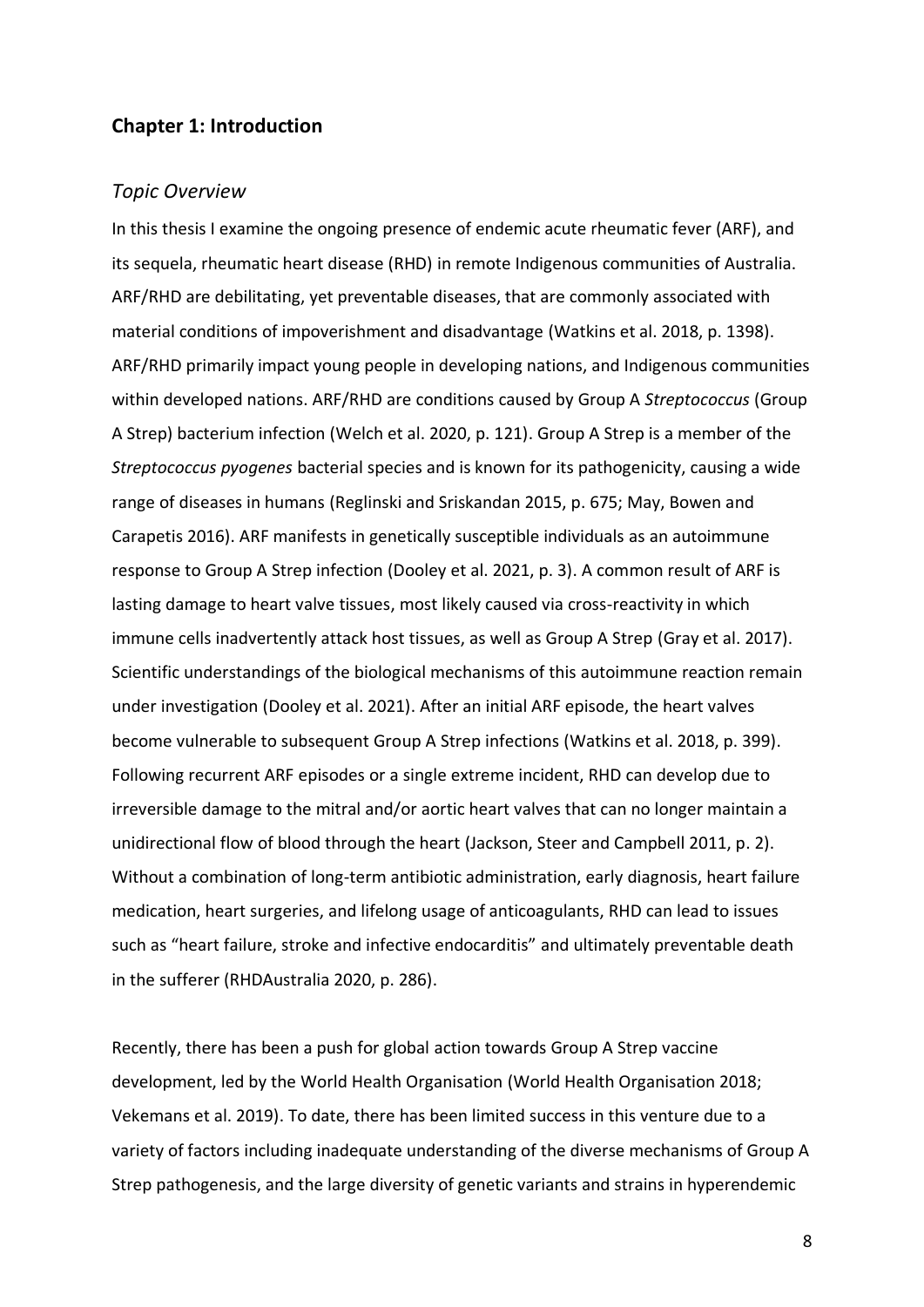areas (Dooley et al. 2021; Kumar and Tandon 2013; McDonald, Currie and Carapetis 2004). Despite growing global attention, ARF/RHD rates are increasing in Aboriginal and Torres Strait Islander communities. In this introductory chapter I provide a background of ARF/RHD, highlight the sociological significance of this health inequality, and convey some of the persisting issues with prevention programs. I close this chapter with my thesis outline.

#### *Background*

In the 1930s-40s ARF was a prominent illness in Australia. It was considered a common disease in children with low socio-economic status (150 per 100000) and moderately common in children from a wealthier background (47 per 100000) (Steer 2015). Due to a variety of factors, such as a general rise in standards of living and the development of penicillin antibiotics to treat Group A Strep infections (Jackson, Steer and Campbell 2011), case numbers have gradually declined (Wyber, Johnson and Patel 2015). Despite broad improvements across Australian society and in other industrialised nations, ARF/RHD remains a global health concern (Watkins et al. 2018, p. 1398). While reports vary widely and are likely an underestimation of prevalence (Paar et al. 2010), RHD affects approximately 33-40 million individuals around the world and causes over 350000 deaths per year (Katzenellenbogen et al. 2020; Macleod et al. 2019b).

In Australia, ARF/RHD is present endemically in remote Aboriginal and Torres Strait Islander communities, while in non-Indigenous populations, it is either unknown or largely considered eradicated (Parnaby and Carapetis 2010, p. 527). The group most commonly diagnosed with ARF are young Indigenous females aged 5-14 years old that live in remote communities (Katzenellenbogen et al. 2020). There are approximately 6000 people diagnosed with RHD in Australia, 71.2% of whom are Aboriginal and Torres Strait Islander peoples (Wyber et al. 2020; Katzenellenbogen et al. 2020). Each year 500 new RHD cases emerge with 90% of these affecting Indigenous peoples, two thirds of whom are female (Katzenellenbogen et al. 2020). These statistics reflect an ongoing state of endemic illness in remote Indigenous communities, indicative of systemic health inequality in the Australian context.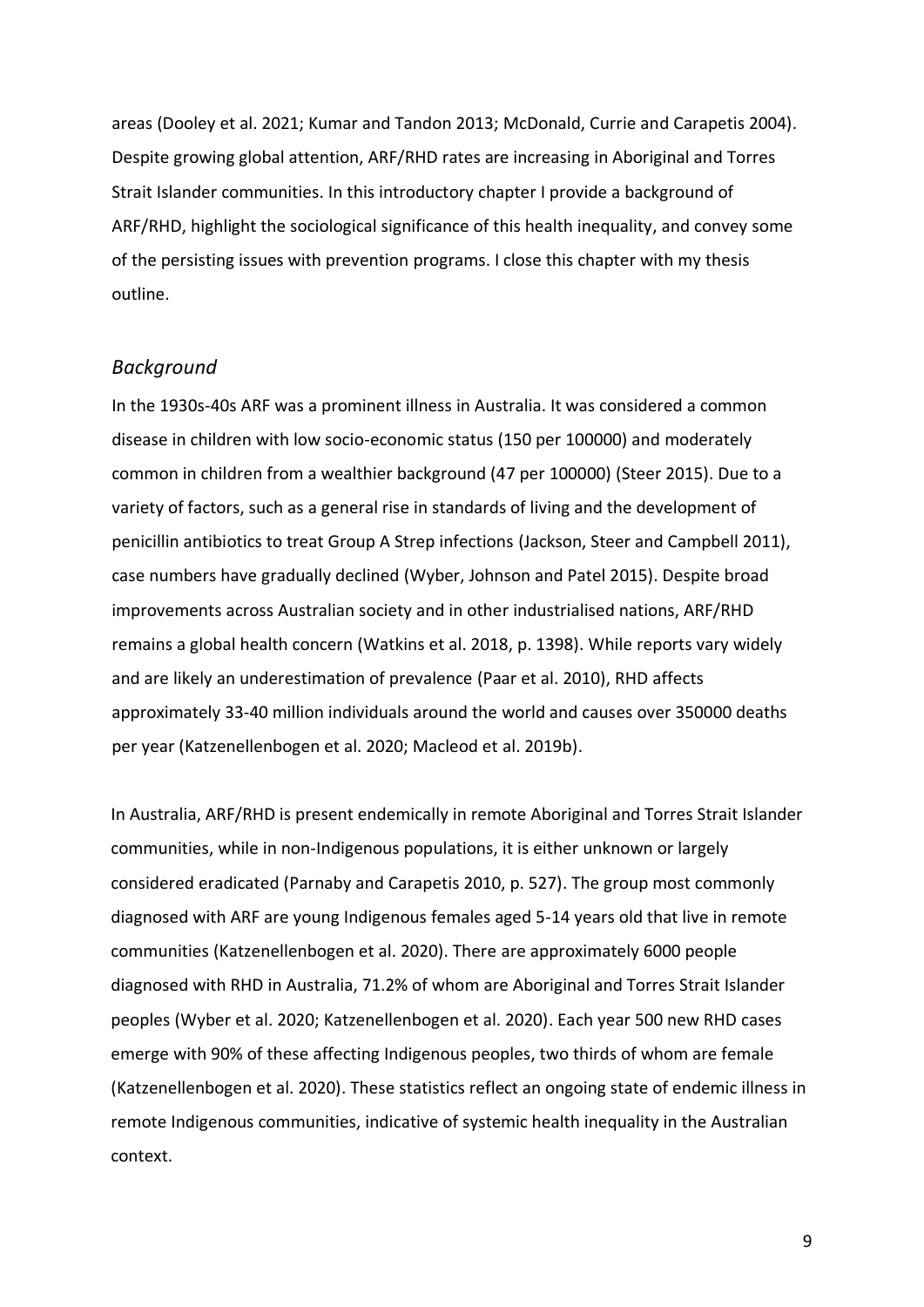#### *The Surface of the Issue?*

Primary prevention of Group A Strep treats early signs of superficial infections with antibiotics to avoid disease progression to ARF/RHD. Numerous failed attempts at systematic primary prevention have resulted from under-resourcing, underfunding, and insensitivity to the complexities of the task (Wyber et al. 2020). In Australian Indigenous communities with endemic ARF, Group A Strep is commonly contracted via skin sores (Parnaby and Carapetis 2010), while in most other contexts it is contracted via an infection of the nose or throat resulting in pharyngitis (Steer 2015). These infected skin sores are known as impetigo and are highly contagious (Reglinski and Sriskandan 2015). This unique mode of infection in remote communities means that efforts for early detection, via skin swabs, and appropriate antibiotic treatments are ungeneralisable to most other international endemic settings where pharyngitis is the primary mode of infection (Wyber et al. 2021; Amgarth-Duff et al. 2019). While the causal link between impetigo and ARF remains poorly understood and underexamined in clinical settings (Yeoh et al. 2017), the strong concurrence is undeniable (O'Sullivan et al. 2017) indicating the need for further investigation of this unique mode of transmission in remote Australia.

#### *A Material Health Injustice*

The endemic occurrence of ARF/RHD in remote Indigenous communities of Australia is strongly associated with environmental factors linked with poverty and socio-economic disadvantage (Haynes et al. 2020). These factors, such as overcrowded housing, poor access to healthcare, and limited or unclean water supplies, are ideal conditions for contagious bacterial transmission (Barnett, Bowen and Carapetis 2018). As these are material concerns determined largely by poor access to resources, ARF/RHD are often considered "preventable diseases of socio-economic disadvantage" (Dooley et al. 2021, p. 8). Despite its preventability, ARF/RHD persists in remote regions of Australia (Carapetis and Brown 2020). The Northern Territory (NT) has the greatest ARF/RHD cases (3544.08 per 100000), followed by Western Australia (WA) (1012.3 per 100000) and Queensland (QLD) (862.1 per 100000) (Katzenellenbogen et al. 2020). The availability of these case numbers reflects improving detection methods, statistical analysis, disease registration, and surveillance techniques,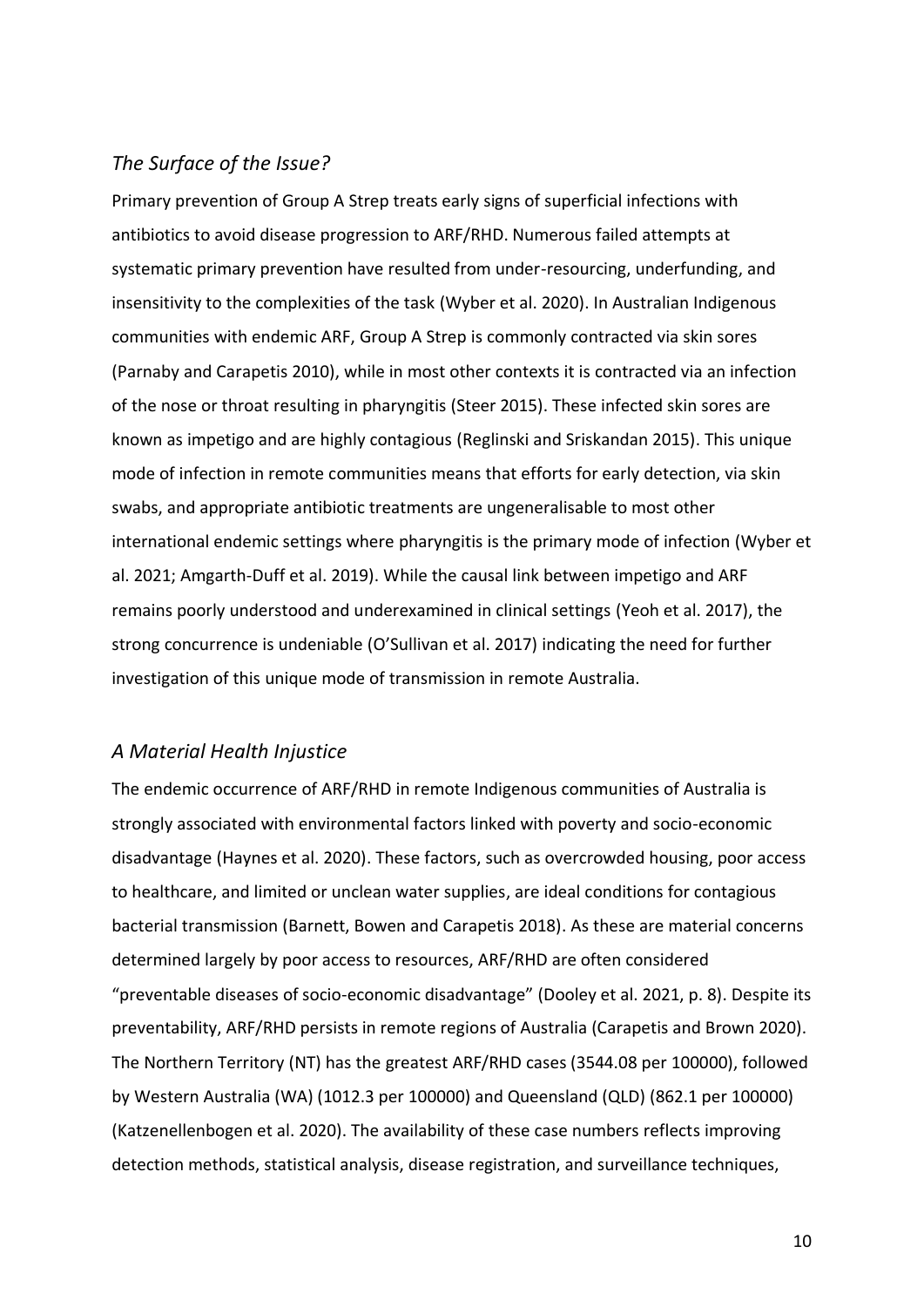which assist greatly in refining the official understanding of disease epidemiology and population trends (May, Bowen and Carapetis 2016). At the same time, they highlight the extreme and disproportionate impact of ARF/RHD in regions with large and diverse Indigenous populations and where established infrastructure and access to resources is critically inadequate.

While case numbers continue to grow and data collection techniques are expanded and refined, there remains an absence of holistic primordial prevention programs – ones that seek to address the socio-material inequalities leading to ARF/RHD (Parnaby and Carapetis 2010; RHDAustralia 2020, p. 36). The policy and funding focus over recent decades has not been directed towards sustainable projects for systemic improvements. Rather, they have consistently focused on collecting data for evaluation of existing prevention programs and increasing the reach of population health statistics (Health Policy Analysis 2017, p. 3). The material conditions of poverty enabling the endemic experience of ARF/RHD in remote Indigenous communities are malleable, and the persistence of these conditions in one of the most affluent nations in the world is entirely avoidable (May, Bowen and Carapetis 2016, p. 202). Prioritising efforts to inhibit initial Group A Strep infection, such as through provision of culturally appropriate housing to reduce overcrowding (RHDAustralia 2020, p. 45), could lead to sustainable healthy environments, preventing key risks associated with this severe inequality.

#### *Biomedical Models in Indigenous Healthcare*

ARF/RHD prevention, treatment, education, and research has been historically produced through Western biomedical models of health and illness (Haynes et al. 2021, p. 2). Utilising a biomedical lens positions illness within the biological site of the body and evaluates its medical treatability (Saggers and Gray 2007, pp. 1-3). The focus on curing bodily disease in the biomedical model formulates healthcare in terms of case numbers, key performance indicators (KPIs), and quantitative goals, fundamentally reducing the role of systemic intergenerational inequality to an isolated numerical measure (Khoury 2015, p. 483). Haynes et al. (2020, p. 9) identify the tendency of biomedical texts to describe ARF/RHD as a "disease of poverty" while employing minimal effort towards understanding the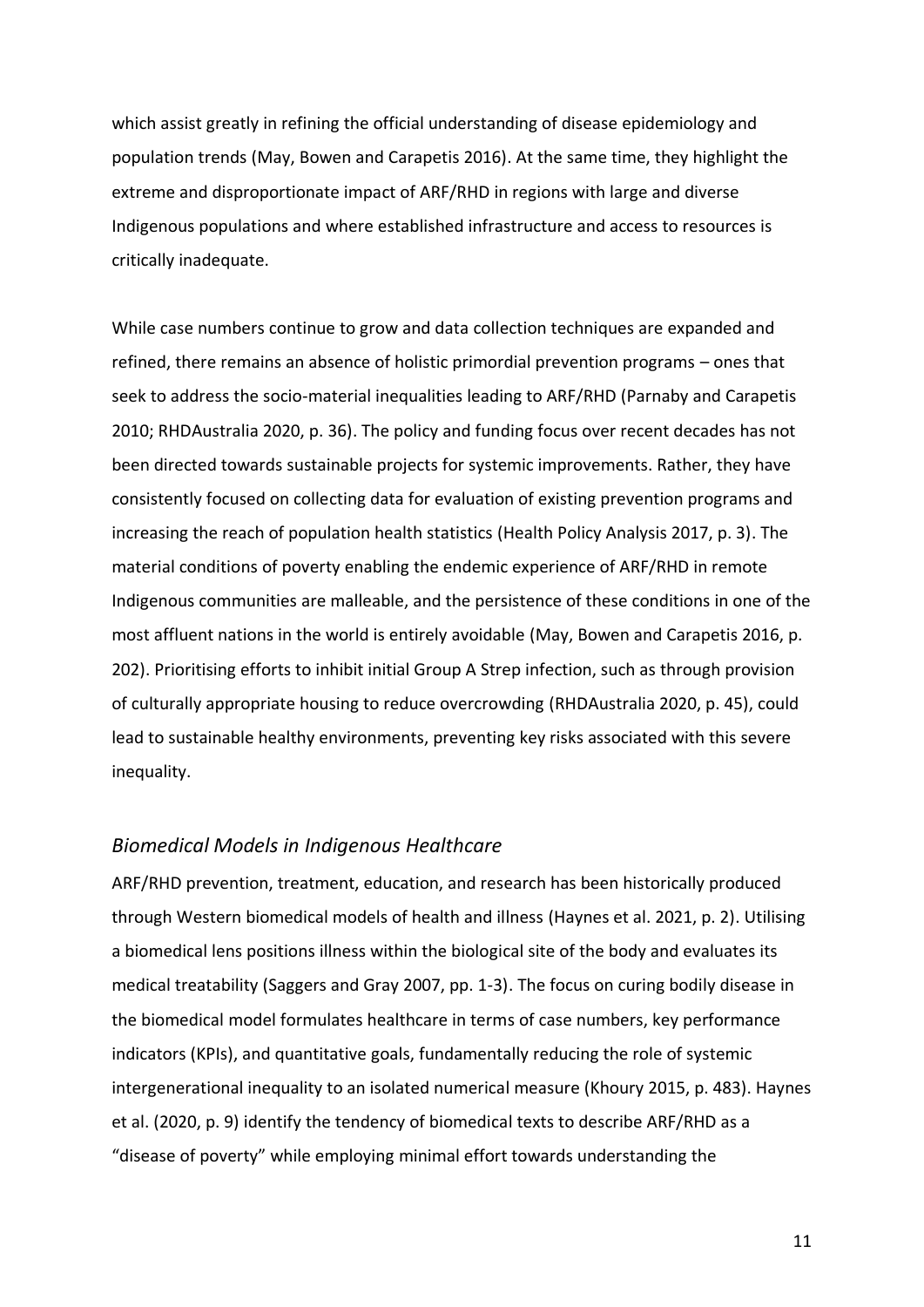mechanisms that lead to associated conditions of impoverishment. Additionally, biomedical models have been criticised as a largely incongruent approach to Indigenous health concerns (Wyber et al. 2020, p. 46), simultaneously dismissing Indigenous knowledges while reinforcing colonial norms in institutional settings (Sabati 2019, pp. 1061-1062).

Alternatives to the systemic epistemological dominance (Rix et al. 2019) of biomedicine in the ARF/RHD project is now a tangible possibility with novel multi-stakeholder proposals emerging that privilege Indigenous voices and research (Wyber et al. 2020; RHDAustralia 2020). However, it remains crucial to investigate and reconsider the many aspects of this preventable illness which have led to its entrenched normalisation in Indigenous Australia (Haynes et al. 2020, pp. 9-10). For example, consideration of the social determinants of health accounts for many broader issues that contribute to a person's state of wellness, such as socioeconomics and education (Heard et al. 2019). The continuing mainstream focus on data, biomedical care, and reactive treatment regimens have failed to reduce the health inequality of ARF/RHD. Greater attention to the broader system of processes leading to socio-material disadvantage could reveal opportunities for holistic prevention and realign the focus to the reduction of inequality beyond ARF/RHD. This is what I examine here through the lens of actor network theory (ANT).

#### *Research Questions and Thesis Outline*

Through an analysis of ARF/RHD literature, I will consider the following research questions: *(1) What are some of the socio-technical and material aspects of ARF/RHD in Australia that have led to its endemic and ongoing presence in remote Aboriginal and Torres Strait Islander communities? (2) How has the construction of ARF/RHD changed over time? (3) Are there any opportunities for alternative ways of approaching prevention of ARF/RHD?*

In the next chapter I describe my analytical and methodological approach. I draw on actor network theory (ANT) as a primary lens of analysis, with additional insights from ethics of care, governmentality theory, and post-colonial studies. I consider ARF/RHD as a sociotechnical network comprised of a contingent assembly of disparate human and non-human actors, tools, and techniques. These actors each play unique roles through their situated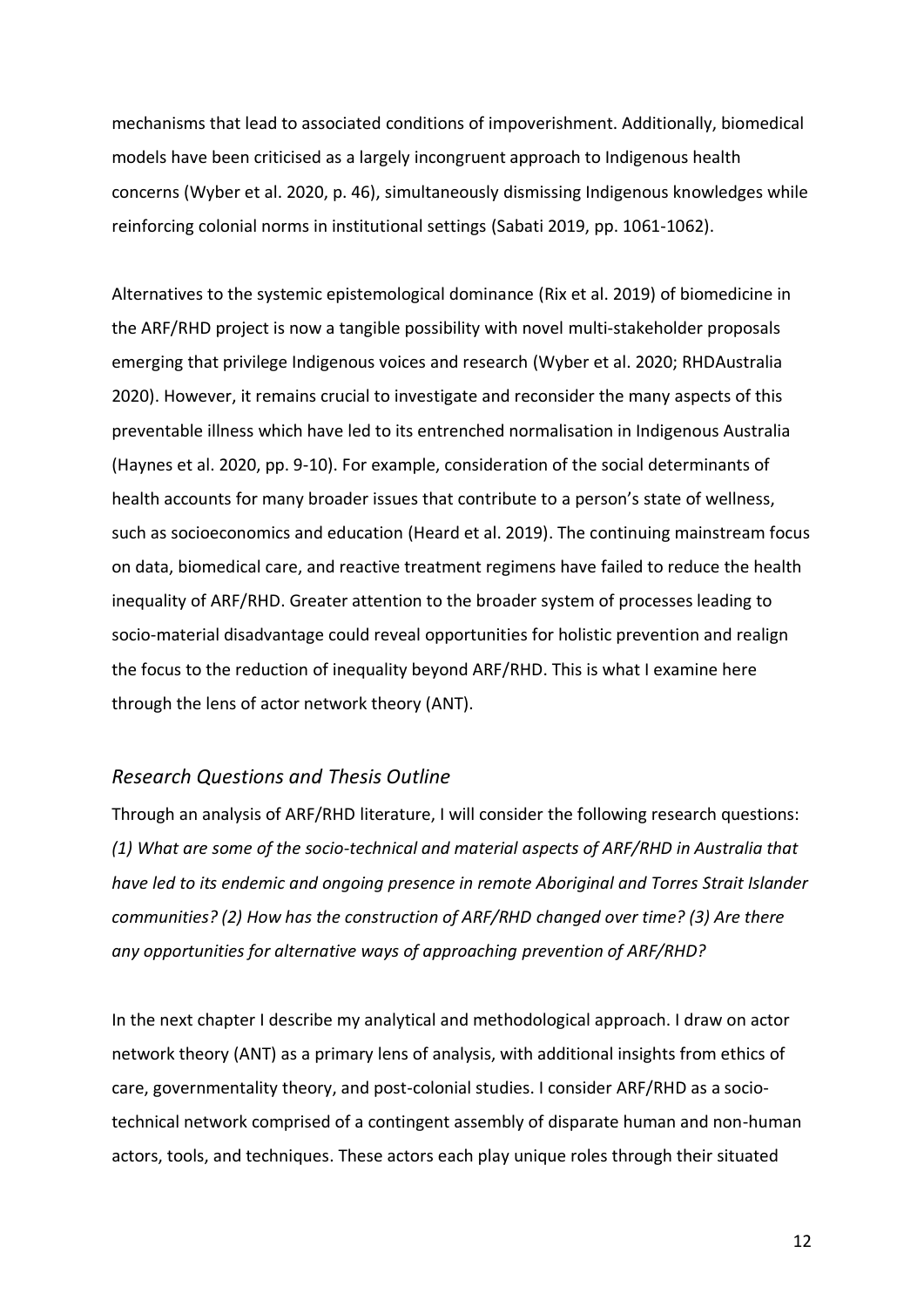interactions that stabilise and shift the conformation of the network over time in response to network processes of power, knowledge, and communication. In the subsequent three chapters, I present my findings. Each chapter centres on a different focal non-human network actor called technological *nodes*. These *nodes* are important network components that shape and are shaped by activities, decisions, and expectations of surrounding actors. ANT is a useful approach to this investigation as it highlights the combined importance of social, technical, biological, and material dimensions of the ARF/RHD issue. This enables the examination of the ways the focus of research and the areas of most concern to key actors have shifted over time. These shifts were contingent and dynamic, signalling opportunities for more change into the future that is inclusive of alternate voices that sometimes go against the mainstream flow of knowledge.

I have organised the three findings chapters in order of the historical stability of each technological *node* in the network. The benzylpenicillin G (BPG) chapter highlights the elevated role of antibiotics as a mainstay of ARF/RHD prevention and treatment despite the ever-increasing burden of illness, showing the ways that the responsibility for care in addressing ARF/RHD has been placed largely on this biomedical actor and shifted away from community leadership. The echocardiogram (ECG) chapter explores the ways that standardisation can both obscure and visiblise marginal groups that do not conform with normalised disease presentations, and the ways that expertise draws boundaries in networks that can be overcome through de-professionalisation processes. The vaccine chapter outlines the ways that material aspects of Group A Strep and long term expectations of success contribute to an extended narrative that promises development of a safe and effective vaccine yet has not delivered, leading some advocates to suggest that primordial prevention is the key to holistic ARF/RHD prevention. I end with a brief conclusion outlining key findings and make suggestions for future research.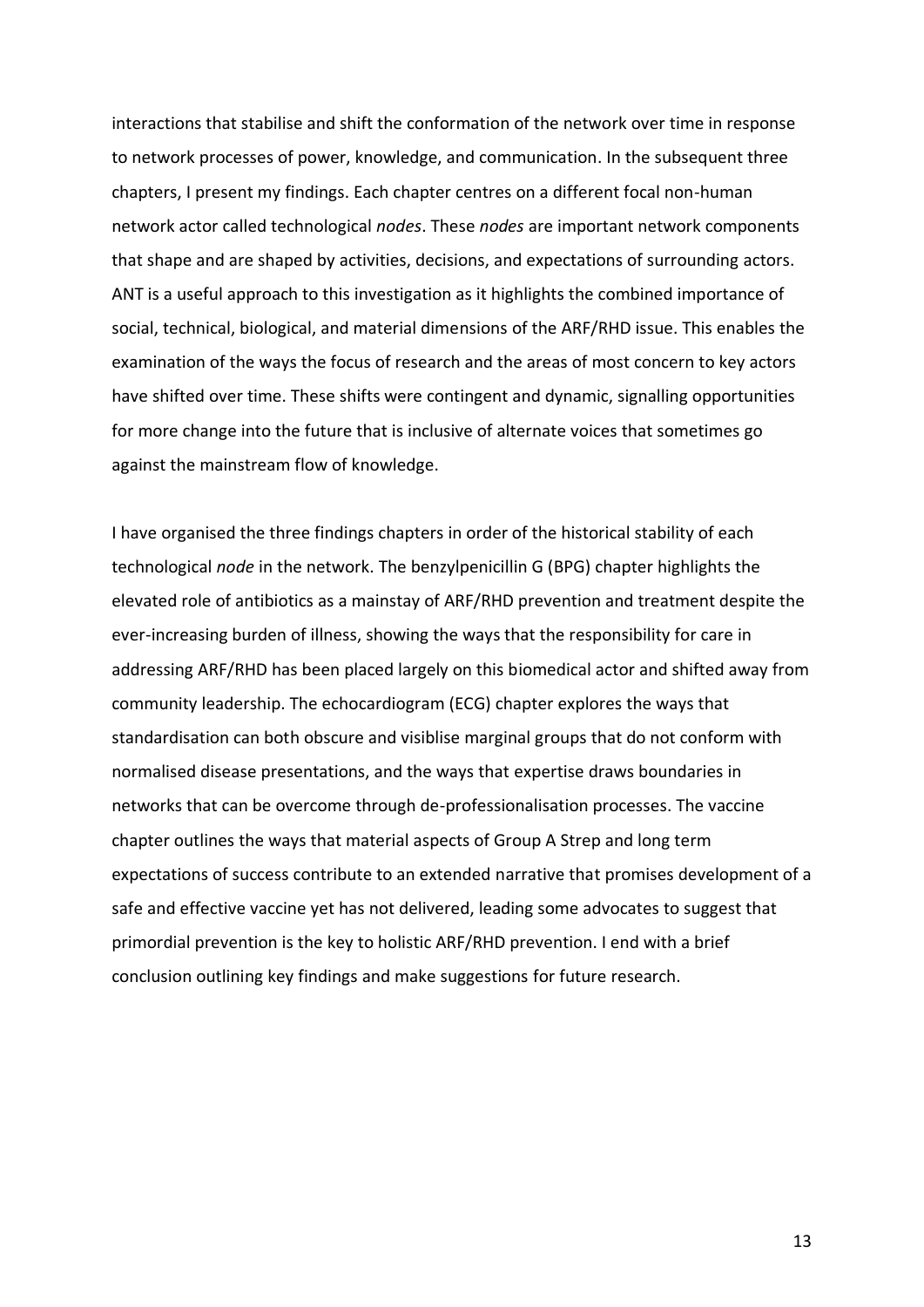#### **Chapter 2: Analytical and Methodological Approach**

#### *Introduction*

Undertaking sociological research on ARF/RHD prevention and treatment in Australian remote Indigenous communities is crucial to understanding this condition beyond the mainstream biomedical framing of health, illness, and disease (Haynes et al. 2014). In this chapter I discuss the main theoretical approaches I will draw on and how they can be usefully brought together. Firstly, I will identify the key aspects of actor network theory (ANT) that will help me to show the role of both human and non-human actors and the ways they are stabilised in various conformations over time. Then I examine the ways that ANT can be bolstered with insights from ethics of care, governmentality, and post-colonial studies of technoscience. In the final section I describe my data collection and analysis.

#### *Actor Network Theory Overview*

ANT is a Science and Technology Studies (STS) approach to sociological analysis that highlights the researcher's role in mapping out associations and interactions between human and non-human actors in socio-technical networks (Latour 2005; Law 1992). Networks are webs of relations between diverse actors that are arranged by the "uncertain consequences of ordering heterogenous materials" (Law 1992, p. 390). This way of thinking about socio-technical networks radically rejects the exclusive humanness of "society" which has been "traditionally seen as a separate domain of reality" (Latour 2005, p. 3). Instead, it attends to the many material elements (including people and technologies) that interact, repel, and stabilise to make up a dynamic socio-technical arrangement. The elements of a network could be small and mundane, such as a paper note written by the pen in the hand of a clinician, or much more advanced, such as complex high-throughput bioinformatics technologies. In each case, ANT facilitates the consideration of the ordering "*energies"* that flow between actors and that are often overlooked in other restrictive techniques of appraisal that only see what is there and not how it came to be (Latour 2005, p. 17). Network *energies,* such as power, knowledge and communication, travel through network spaces, connecting and stabilising human and non-human elements around existing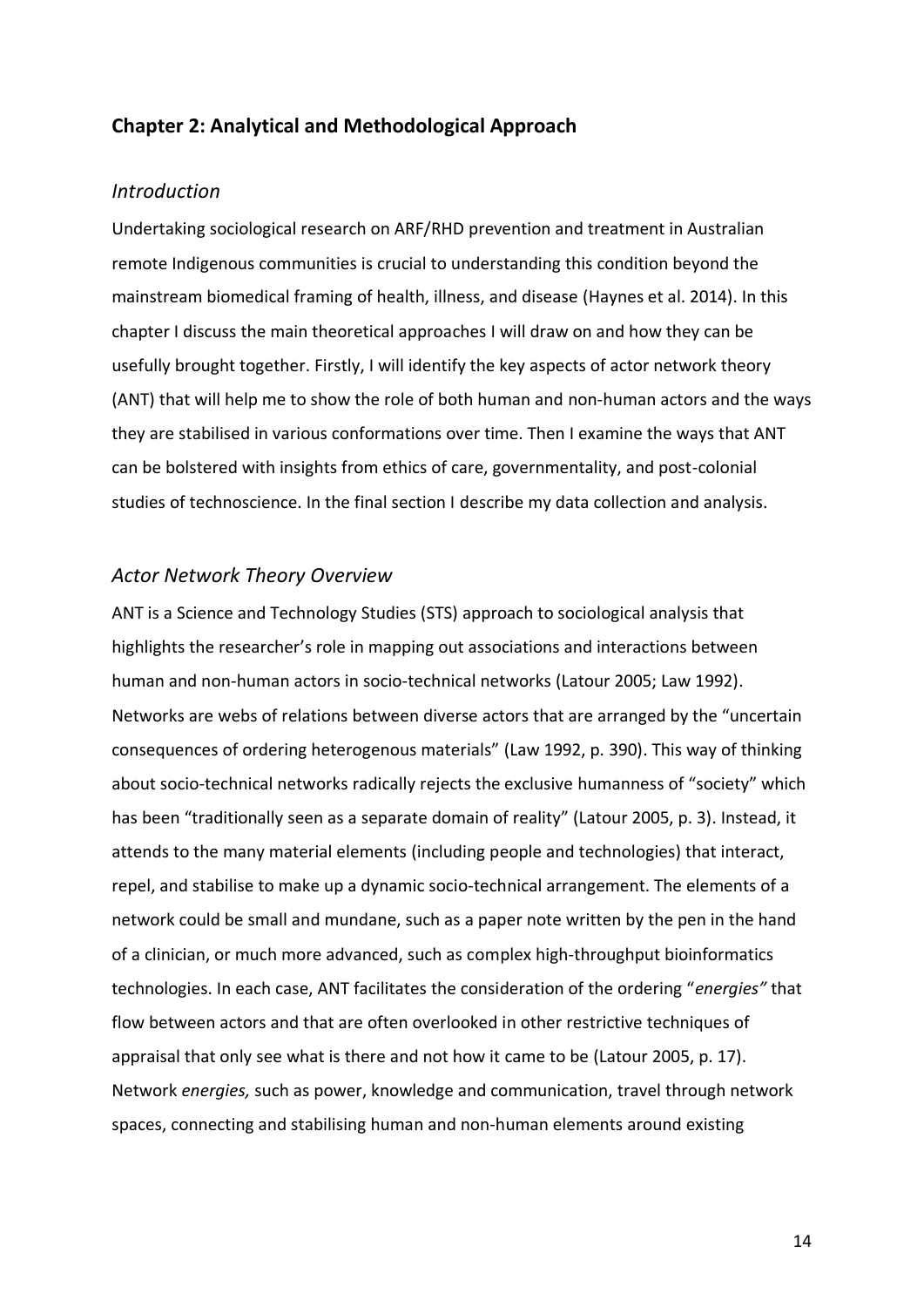objectives (McCarthy and Martin-McDonald 2007, p. 84) or harnessing their potential to move their position to achieve new goals (Latour 1990).

Guided by ANT concepts and vocabulary, I will interpret the diverse arrangements of elements in ARF/RHD as a network of actors that perform unique and consequential roles in reproducing and resisting the unjust assemblage of endemic ARF/RHD. The human and nonhuman actors in this assemblage are considered symmetrically as participants that each contribute to the maintenance of the ARF/RHD network composition (Callon and Latour 1981, p. 280). *Energies* work to stabilise the network in a mutually negotiated or coercive conformation. The results of these stabilising interactions can be harmonious, leading to a subdued collaboration between actors that reflects a common purpose. At other times, these goals are resisted, leading to movement and defiance against powerful *energy* flows. It is at these resistant junctures of the network that the possibility of gradual change and rearrangement exists (McCarthy and Martin-McDonald 2007, p. 95). A network cannot remain in a state of flux indefinitely, and this leads to compromise, innovation, and adjustment that is continuous with previous network forms. This does not necessarily exclude existing actors and their roles, rather it shifts them to a more favourable location in the network, making way for new processes and positioning, relative to others (McCarthy and Martin-McDonald 2007, p. 85).

#### *ANT, Care, and Change*

ANT is less a theory and more a way of attending to the surprising ways that many actors interact and are situated in relation to others in a network (Mol 2010, p. 261). While some may see the formlessness of this framework as a weakness due to its lack of reproducibility across contexts, it is rather a huge strength when analysing issues such as ARF/RHD that have been considered through the same biomedical lens for decades. By commencing this analysis with the intention to understand the ways that the ARF/RHD network has been constructed over time, I will be free from the explanatory frames that so often confine and direct research of "the social" (Latour 2004, pp. 16-17). In considering the ways the network has been assembled, my attention will be drawn to the localised issues of ARF/RHD prevention and treatment in remote Indigenous Australia. Subsequently, I will be sensitised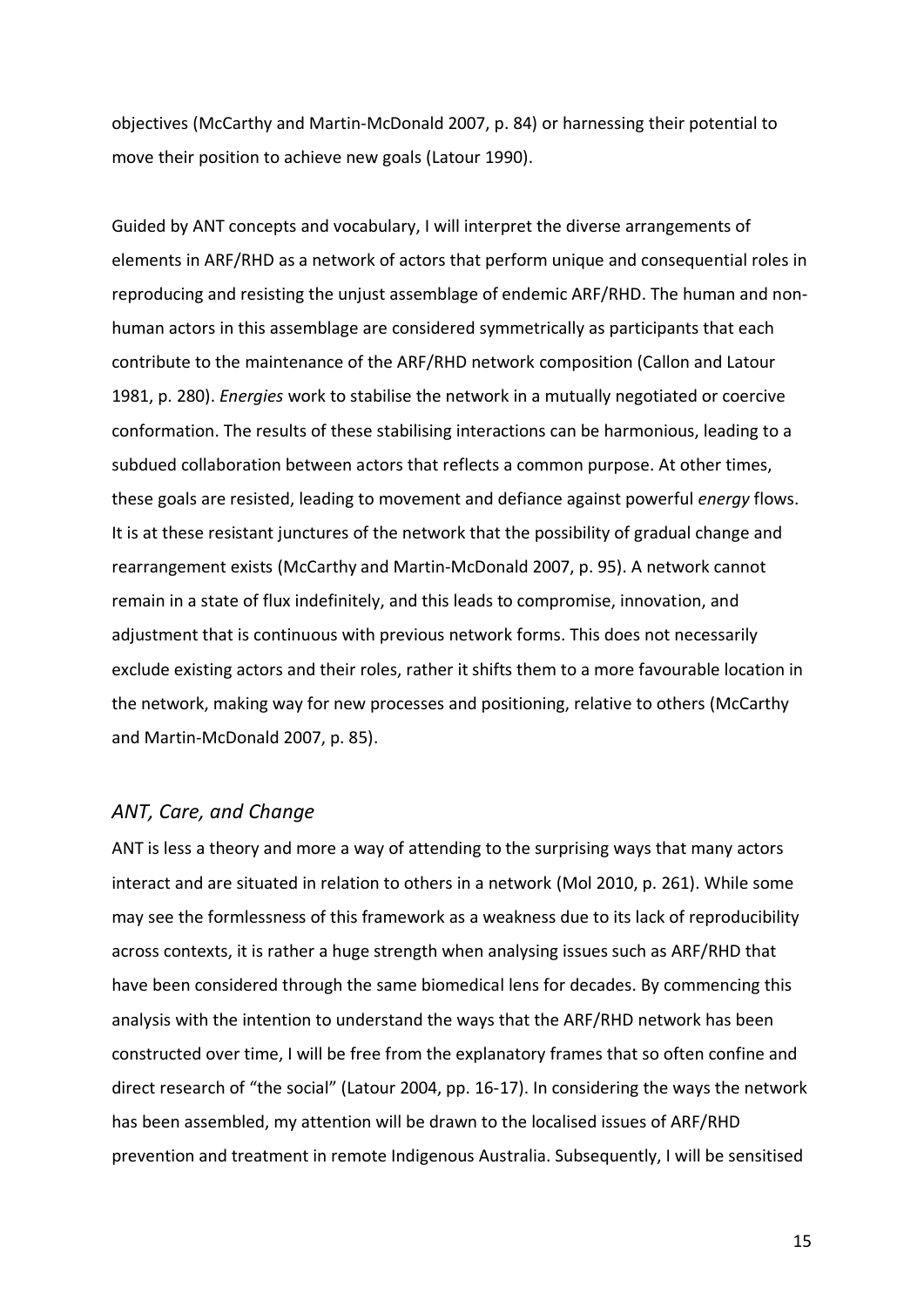to this network's propensity for change as a constructed socio-material arrangement. What has been constructed can thus be critically unconstructed and reconstructed (Latour 2004) into a more socially just conformation.

This social justice concern aligns with the framing of critique via "matters of care" proposed by Puig de la Bellacasa (2011). Building on Latour (2004) and feminist ethics of care, Puig de la Bellacasa puts forward care as an "ethico-political" commitment to the heterogenous things in an assembled network. By drawing on the traditionally feminist concern of care as an undervalued domestic labour, this concept can be effectively employed in technoscientific spaces with the intention of gathering network elements together in a mutualistic arrangement through the caring work of the sociologist. In doing so, it gives "significance to particular socio-material practices by generating care for undervalued and neglected issues" (Puig de la Bellacasa 2011, p. 94). This work towards a caring analysis involves attending to all connected actors that may share oppositional views, but that must be considered in a respectful manner, no matter who or what they are. This approach moderates the fundamentalism that can otherwise emerge through strong critiques and avoids the broad stroke diagnoses that often feature in reductionist arguments. This approach does not exclude power relations from the analysis but rather redirects them from being seen as a political motive by "evil" actors, towards a more dispersed political process that absolutely produces a network effect, whether intended or otherwise. Further, this approach reveals that the caring load could be shared across network spaces more evenly to avoid reliance on discrete actors from hegemonic knowledge systems and by doing so, "share the burden of stratified worlds" (p. 94).

Latour (2004, p. 232) and Puig de la Bellacasa (2011) argue that the heavily critical focus of STS requires a reorientation towards an ethos of protection and care, and away from debunking and deconstruction. Additionally, Law and Singleton (2013, p. 485) suggest that ANT is not geared towards the formulation of immediate solutions, but is rather a sensitising craft that appreciates the "slow processes of knowing". I believe that it is this sensitive, empirical teasing out and intensive deliberation of how the ARF/RHD network has come to be in its current state that will unlock a door to new possibilities for remote Indigenous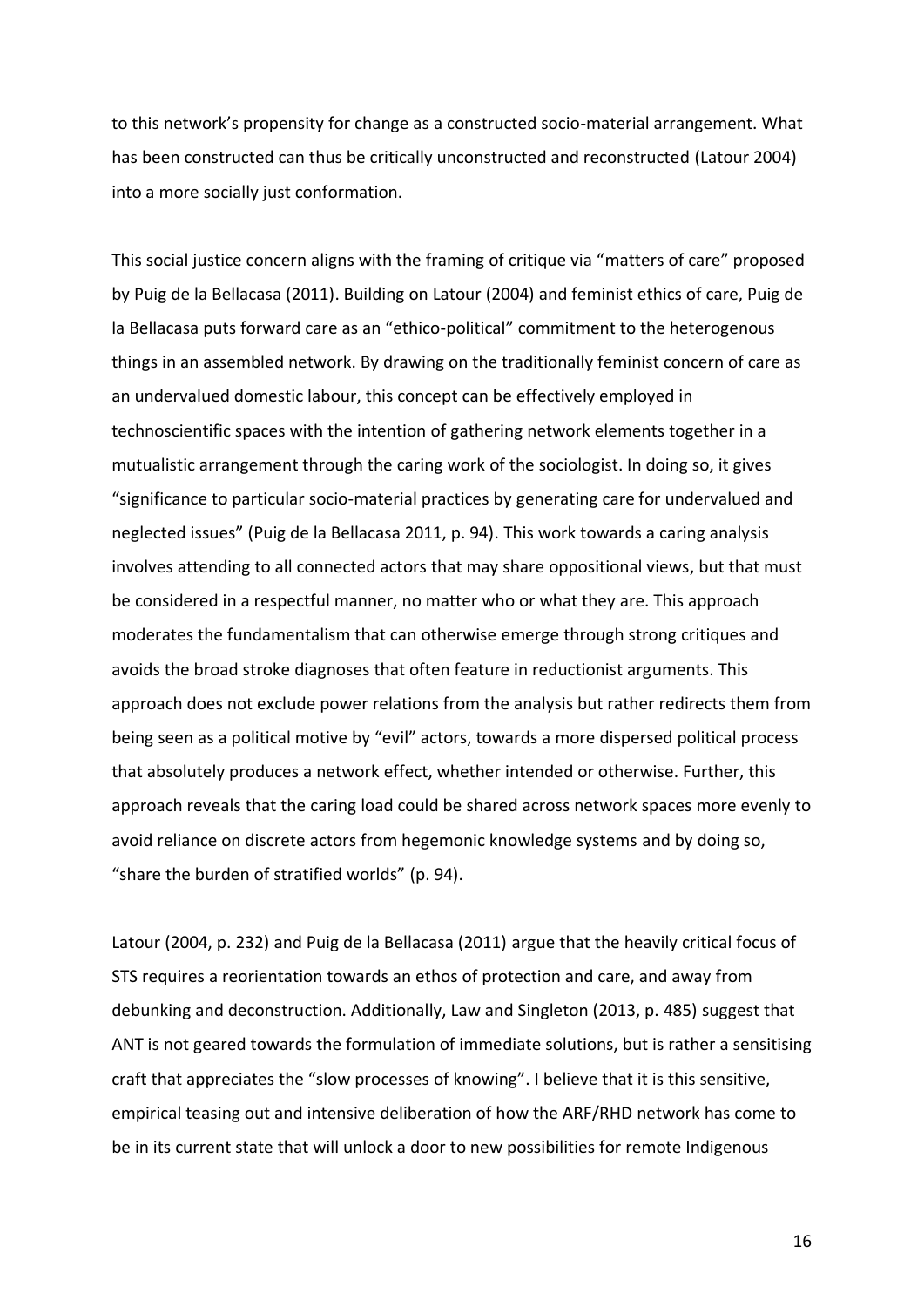peoples. It is this articulation of contextual and political issues and the belief that a better world could exist that could lead to a socially just ARF/RHD network reassemblage.

#### *A Powerful Addition to ANT*

In some of the early canonical works of ANT, scholars examined a variety of topics, such as scallop domestication (Callon 1986) and pasteurisation (Latour 1988), exemplifying the radical significance of human/non-human symmetry in socio-material reconstructions and challenging the idea of predetermined structures in society (Baiocchi, Graizbord and Rodriguez-Muniz 2013, p. 324). This led to a common critique that ANT is "apolitical", a suggestion that has been consistently contested by diverse and adaptive interpretations of society that attend to the assembling forces of political processes that must be drawn out, examined and not presumed (Baiocchi, Graizbord and Rodriguez-Muniz 2013, p. 337; Latour 1990). To bolster my inquiry into the ARF/RHD network's propensity for adaption over time, governmentality provides an analytical approach that attends to the ways that human behaviours are directed across diverse contexts, particularly by government (Foucault as cited in Rose, O'Malley and Valverde 2006). This lens will help me demonstrate the way interests that work to stabilise networks are not a constant state of reality, but rather a series of processes that are alterable. I will supplement ANT with governmentality and extend it to include non-human actors as both influenced and influencer in the political regions of this complex socio-material network.

Governmentality considers government as a complex of entities, institutions and tools that interact to enable political power to be exercised upon people (Foucault as cited in Rose, O'Malley and Valverde 2006, p. 86). This theory reflects an analytical shift in focus from traditional sovereign nations with central rule, to these "*ensembles"* of government associated with governable populations. Populations are understood in terms of their relationality with other people and things around them, like a network in ANT. These relational sites become a focus of intervention by governments who seek to first understand and then redirect people (and things) towards a particular goal via techniques and processes of power (e.g., knowledge derived through epidemiological data collection, see Collier 2009, pp. 86-87). The techniques of power are the tools mobilised to accumulate knowledge,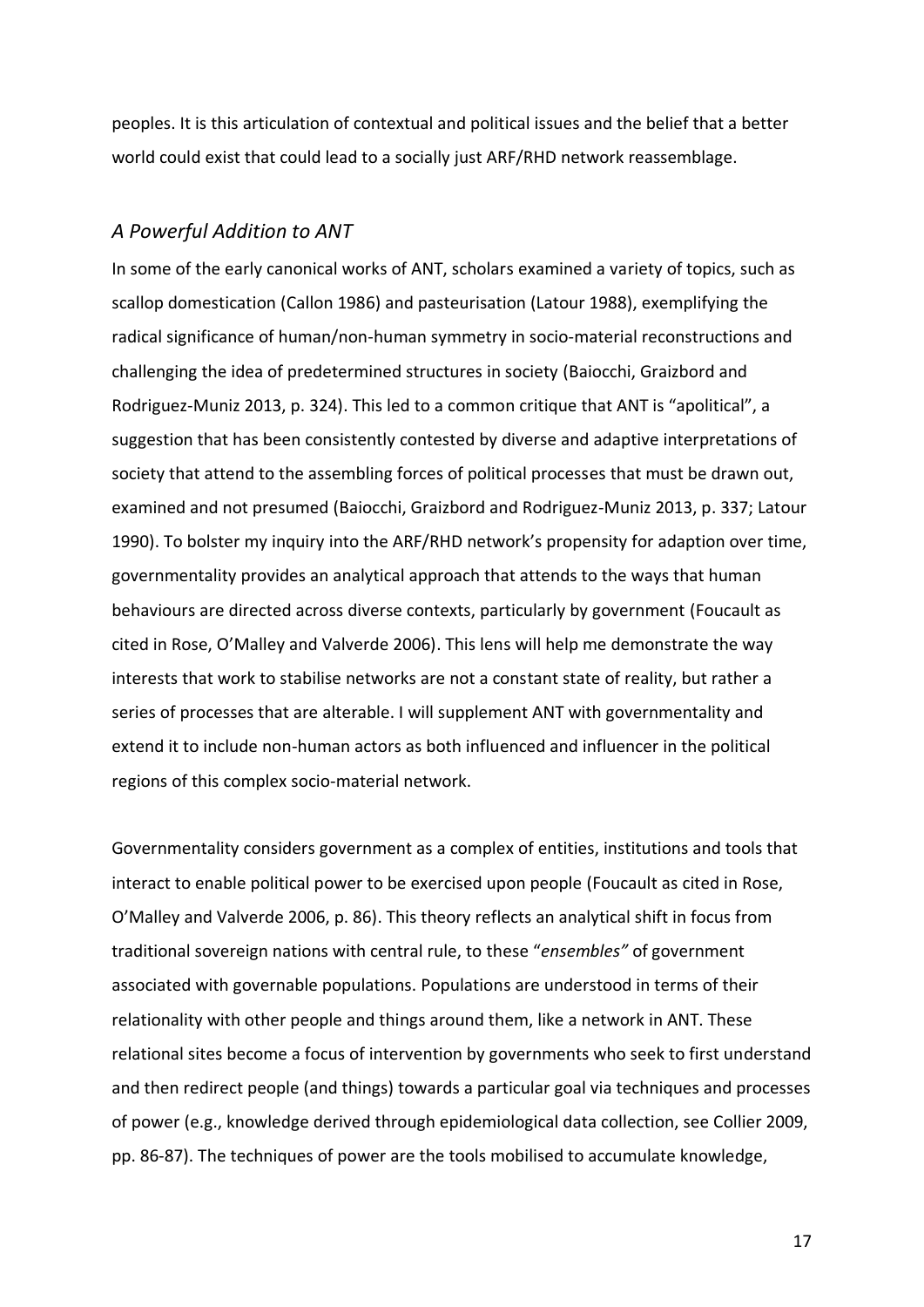while the processes are political rationalities employed that shape the boundaries of thought and action for a population in a particular context (Rose, O'Malley and Valverde 2006). Political rationalities are ways of thinking about governing and how to distribute knowledge for that purpose (Rose and Miller 1992).

Rose, O'Malley and Valverde (2006, p. 98) identify that a key criticism of governmentality theory is the misguided "cookie-cutter typification or explanation" of a government program as being a particular political rationality, e.g., neo-liberal. They suggest that it is important to consider that political rationalisations are always developing and adapting. For example, to suggest that something is neo-liberal does not demonstrate the diversity and dynamism of neo-liberal forms across contexts, a perspective that makes the related issues seem unsurmountable. Rather, a "good" governmentality study breaks away from the structural perspective of the monolithic state with a "panoptic" vision over citizens, as originally theorised by Foucault (1979). It shifts instead to a more ANT-like symmetry in which the state is simply another actor, uniquely constituted in a web of associations drawn together by the "*convergent"* power of "*translation"* (Callon and Latour 1981, pp. 280-281). *Translation* is the way that goals are constructed and come to be understood broadly through the same language and logic (Rose and Miller 1992). This encapsulates a move towards the variety of authority, the multiple goals of multiple actors in network *ensembles*, and the different techniques employed to reach discrete political objectives (Rose, O'Malley and Valverde 2006, pp. 84-85). Further, governmentality highlights the constructive role of resistance in a network, creating a more open-ended, "transformational politics" than an analysis that simply discards resistance as a negative externality to network order (O'Malley 1996, p. 312).

As in ANT, governmentality examines the durability of the layout of actors in relation to each other, determined by the persistence of tools used to "*enrol"* network actors, and their ubiquity across the socio-technical space (Rose and Miller 1992; Latour 1990). For example, an electronically published procedural manual, dispersed systematically across multiple health clinics would play a stronger stabilising role than a single handwritten note. Some tools of "*enrolment"* are stronger than others as they disseminate readily and persist, arranging actors in a network based on effectively *translated* objectives that become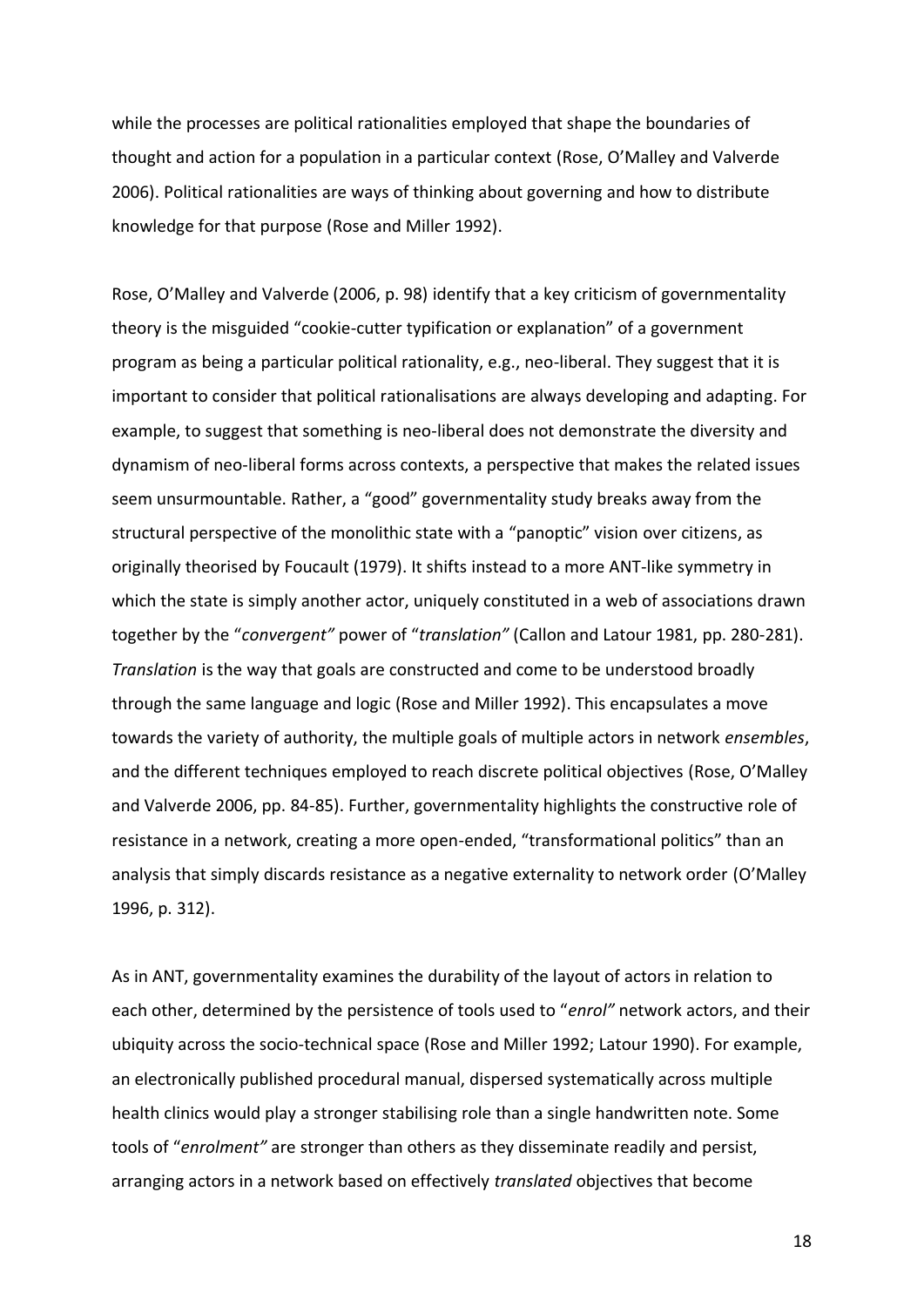constructed as shared interests (Rose and Miller 1992, p. 184). In this context, government is no longer a central "State", but is rather a "multi-centred" complex of techniques and tools which normalise, stabilise, and immobilise networks to comply with "rules at a distance" (Rose and Miller 1992, pp. 184-185). By combining this approach with ANT, power imbalances, theorised as durable asymmetries between actors, can be identified and strategies for realignment of network actors into a more equal arrangement can be considered.

#### *Post-Colonial Challenges in ANT*

Post-colonial STS operates to dismantle the dominant imperialist model embedded in the Modern world through critical decentring and disassembling of hegemonic epistemologies (Saïd as cited in Anderson and Adams 2007). It is important that this is distinguished from the dismantling of the network itself, as it is rather the organising processes that are the target for disassembly. This approach values collaboration with "views from elsewhere" (Anderson and Adams 2007, p. 183) to accentuate the spatialities and multi-sited nature of knowledge production processes. Just as decolonialism intentionally challenges colonial presuppositions and impositions in social processes and arrangements (Smith 2012), postcolonial STS highlights the need to challenge colonial functions that lead to unequal technoscientific assemblages. In this sociological project I am consciously seeking to engage with and elevate Indigenous perspectives, knowledges, and voices (Haynes et al. 2020). I will demonstrate that these are vital, practical, and meaningful epistemologies, not simply tokenistic political tools (Barnes et al. 2009, p. 444) and they demand an elevated space for expression within the ARF/RHD network. Smith (2012) identifies the Maori context of decolonial struggle, framing it as a critical awakening that challenges the established hegemonies of colonial social infrastructure. This challenge mediates the possibility of alternative thinking and action that could lead to the disruption of the status quo. Similarly, through applying a post-colonial focus in ANT, one can integrate explicit consideration of the historical processes embedding colonial knowledge and action in healthcare systems. By focusing on the concerns of marginalised peoples, I hope to contribute to the disruption and rearticulation of "racial-colonial entanglements" produced through disproportionate consideration of biomedical knowledges across institutional spaces (Sabati 2019, p. 1061).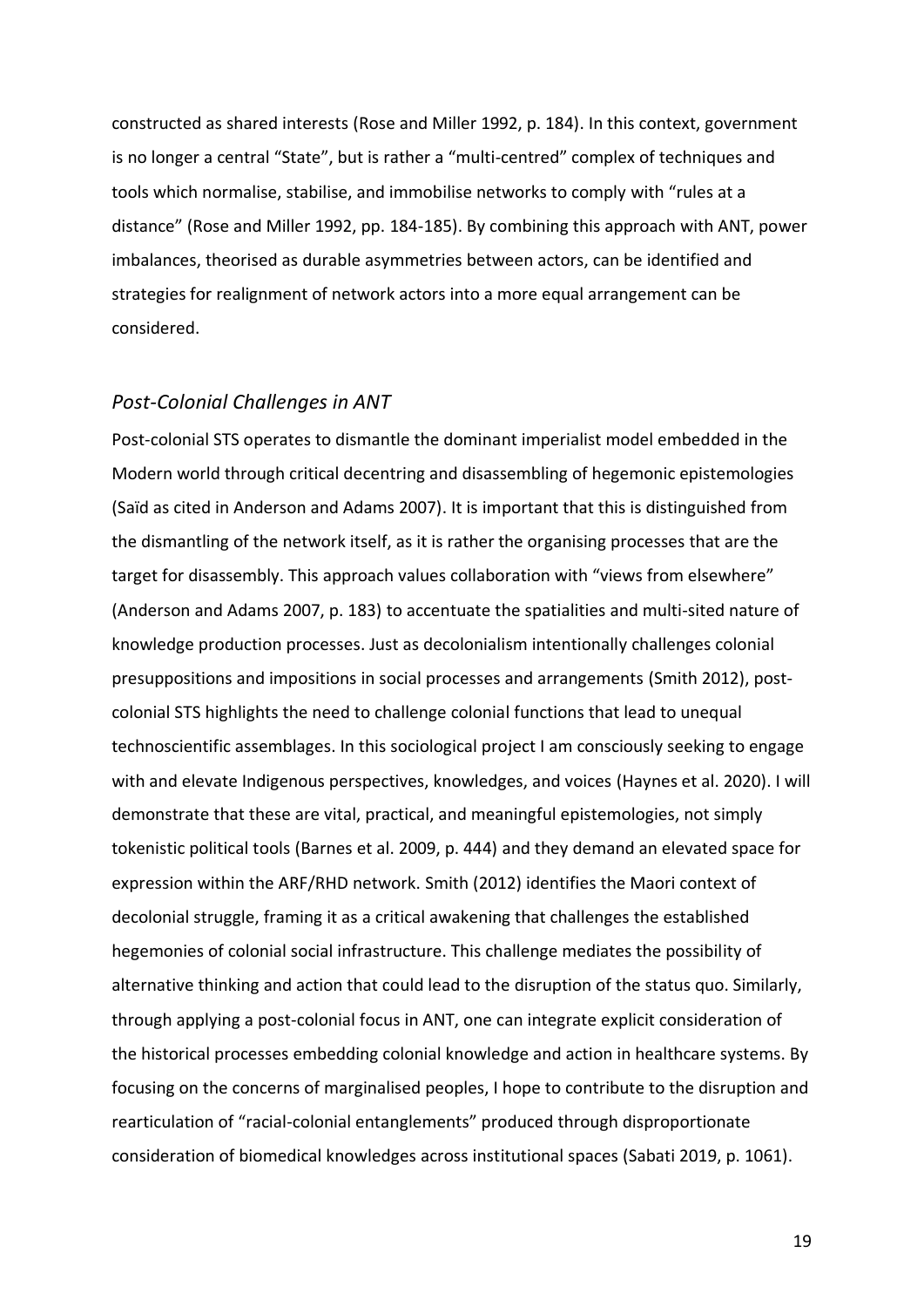ANT scholars have experienced criticism for both a lack of attention to power and for providing unbalanced attention to the high-status personalities and grand narratives of history; a process that has contributed to screening out the "invisible work" of understudied, marginalised associates in a network (Star 1991, p. 29). An ANT analysis, supplemented with governmentality and post-colonial critique, will ensure this is not the case, bringing greater symmetry to Aboriginal and Torres Strait Islander "work" towards resistance through diverse knowledges within the hegemonically constructed reality of endemic ARF/RHD.

#### *Bringing it Together*

Through combining ANT, ethics of care, governmentality theory, and postcolonial studies I will perform a unique sociological analysis of ARF/RHD in Australia. As a non-Indigenous researcher, I do not intend to assert my findings as an ultimate solution to be imposed. Rather, following Puig de la Bellacasa (2012), I hope to offer this unique analytical combination as a way of thinking that may be useful in addressing some associated issues. In the following chapters I attend to some of the ways normalisation of illness in Indigenous communities (Haynes et al. 2021) has led to a perpetually stabilised unequal network arrangement of ARF/RHD in Australia. In these situations of stability, power can be seen as an effect rather than a cause in the resulting unequal arrangement between human and non-human actors (Latour 1990). While political techniques of inertia have persisted under a regime of regulation and standardisation, a re-evaluation of these taken-for-granted realities could dynamise the ARF/RHD network into the future. Unequal network arrangements are contingent on past processes yet are not inevitable (Star 1991, p. 38). Endemic illness in Indigenous populations should not be considered normal, it is not just, and it is not unavoidable. By looking at the ways the socio-technical elements of ARF/RHD have been changed over time, there is less opportunity for naturalisation of chronic illness in Aboriginal and Torres Strait Islander peoples, and more possibility for a fundamental shift in approach that appreciates the localised concerns and knowledges of Indigenous ARF/RHD sufferers.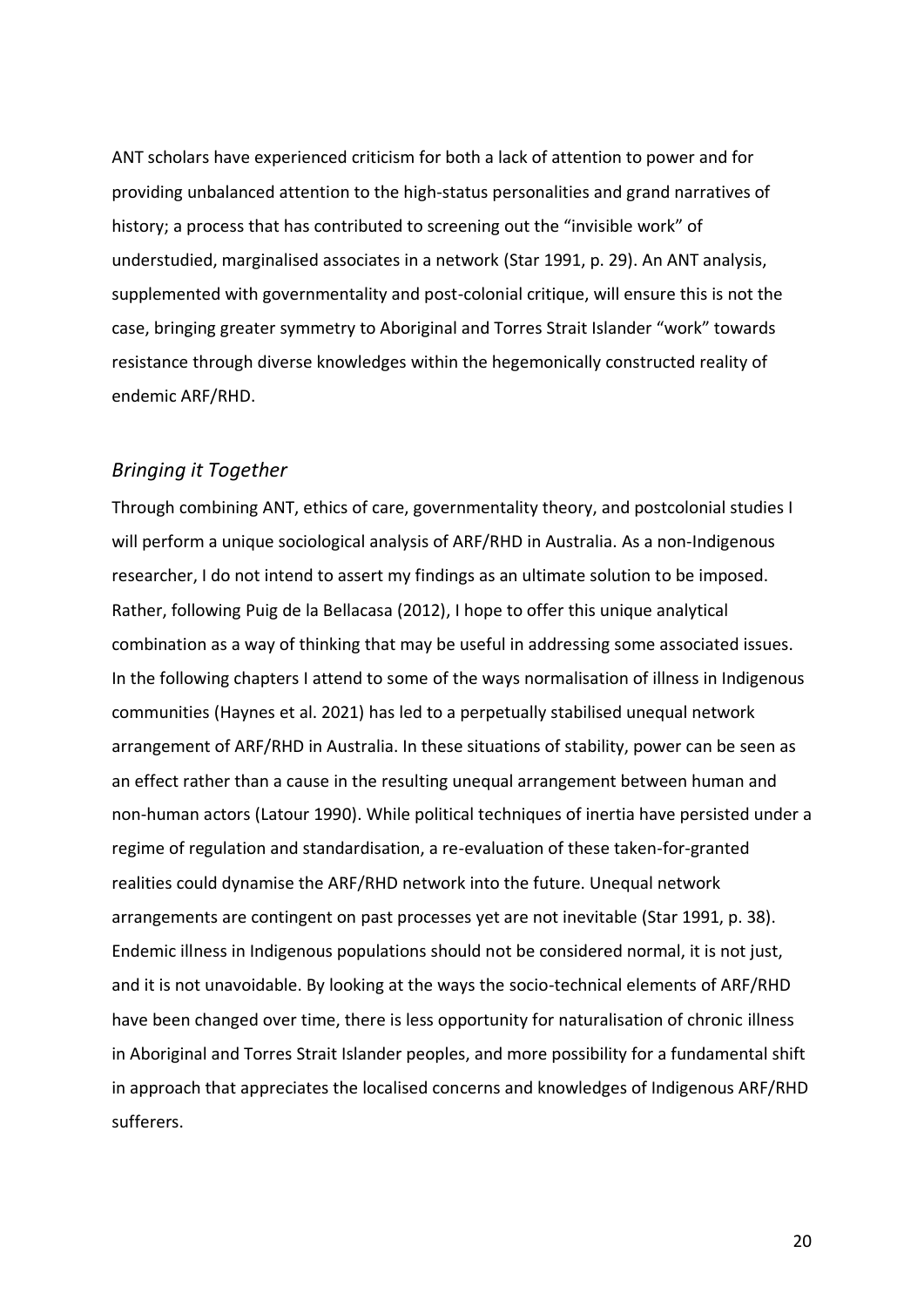#### *Data Tracing and Association Discovery*

While remaining systematic, I have chosen to primarily adopt the ANT method of tracing the associations of the network (Latour 2005) for my data collection. To begin, I obtained a range of scientific and medical literature through Pubmed database searches. I used the broad search input "Acute Rheumatic Fever and Rheumatic Heart Disease Indigenous Australians". This yielded 70 articles for consideration. After reading the abstracts of all articles I removed highly specific articles that did not align with my research questions e.g., in-depth studies of historical Group A Strep vaccine models. In addition, I collected other sources including sociological and policy documents to gain a holistic representation of the socio-material complexities and fluid assemblage of the ARF/RHD network. To achieve this, I drew on the "Document and Artefact Analysis" methodology described by Macleod et al. (2019a, pp. 181-182) whereby I examined written sources in terms of their potential role in the network as a tool that is created, dispersed, interpreted, and used by diverse actors. By examining texts in this way, I developed an understanding of the prominent actors and their durability, position, relationality, and effects in the network. I utilised reference lists from texts to trace related sources that addressed similar issues in texts conveying the same or differing viewpoints.

Figure 1 below is a simplified image of the three-dimensional ARF/RHD network resulting from this mapping process which enabled me to appreciate the previously inconceivable interconnectedness between disparate network elements (McCarthy and Martin-McDonald 2007, p. 90). This process revealed to me the extent of intellectual energy and multisectoral efforts that have been inserted into this network, particularly over the past decade in which the most prolific research has been produced in Australia. Through this process I have developed a comprehensive web of information, proportionate to the confines of an Honours thesis.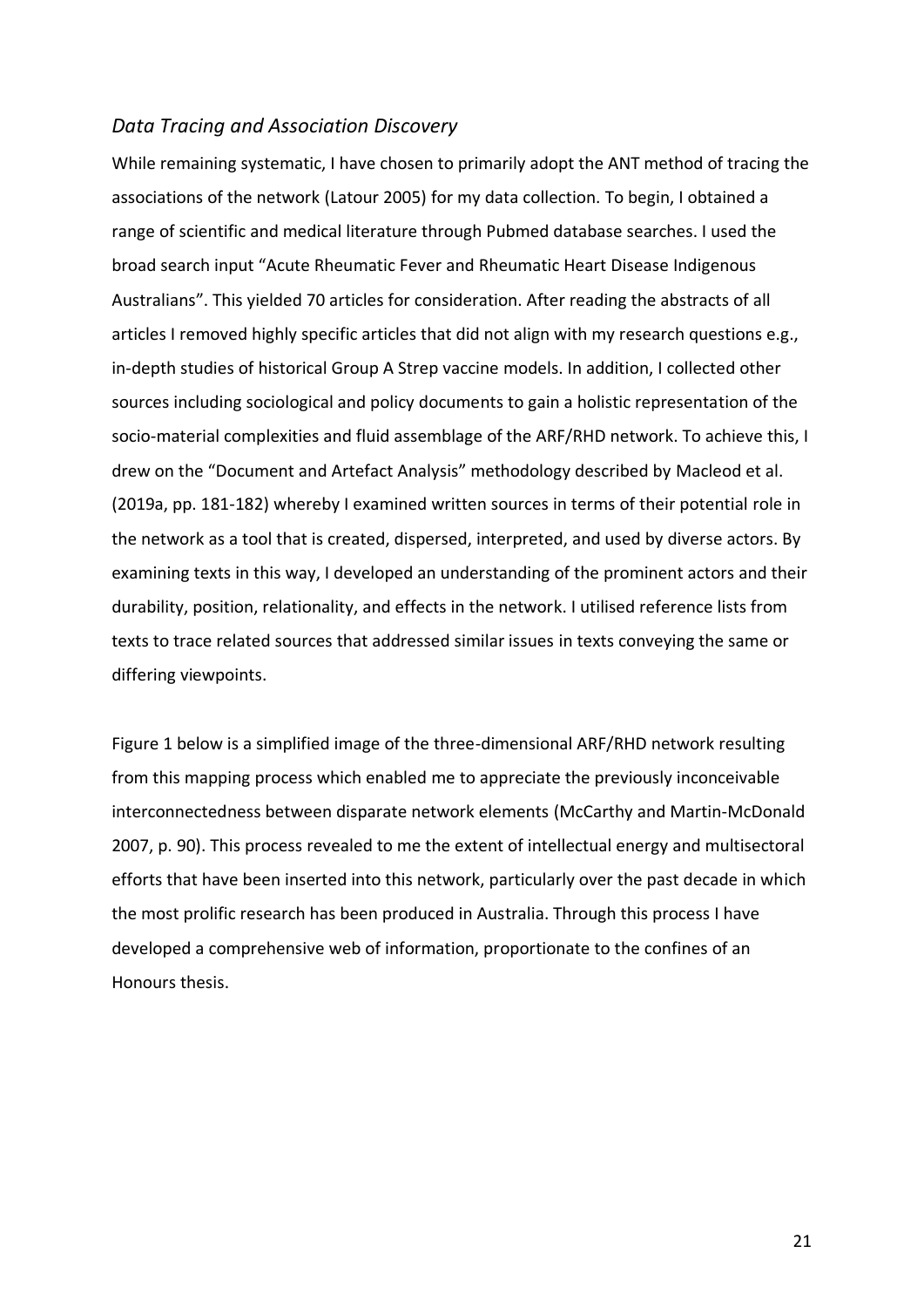

**Figure 1. A simplified image of a possible ARF/RHD network.** Image generated through mapping some of the key human and non-human elements that emerged during my analysis. Lines connecting network elements indicate energetic network processes such as power, knowledge, and communication. \* Indicates technological nodes explained further below.

By subjectively considering this socio-technical assemblage, I was regularly drawn in by the gathering influence and stabilising role of various technologies involved in prevention and treatment. I made the decision to structure my research around three technologies that I deemed most influential or prolific. Using ANT terminology, I have called these analytical focuses technological *nodes*, being conspicuous points in the network that emerge as shaping actors. The next three chapters are based around these *nodes* including benzylpenicillin G (BPG) injections, echocardiograms (ECG), and Group A *Streptococcus* (Group A Strep) vaccines. While these sections are to be read linearly, it is best to consider them as contingent and interconnected as key issues in prevention, detection and treatment can be extracted and examined in association with other related concerns. It is my hope that through the careful consideration of the many parts of this network, constructed over time, real world change can be seen towards the elimination of this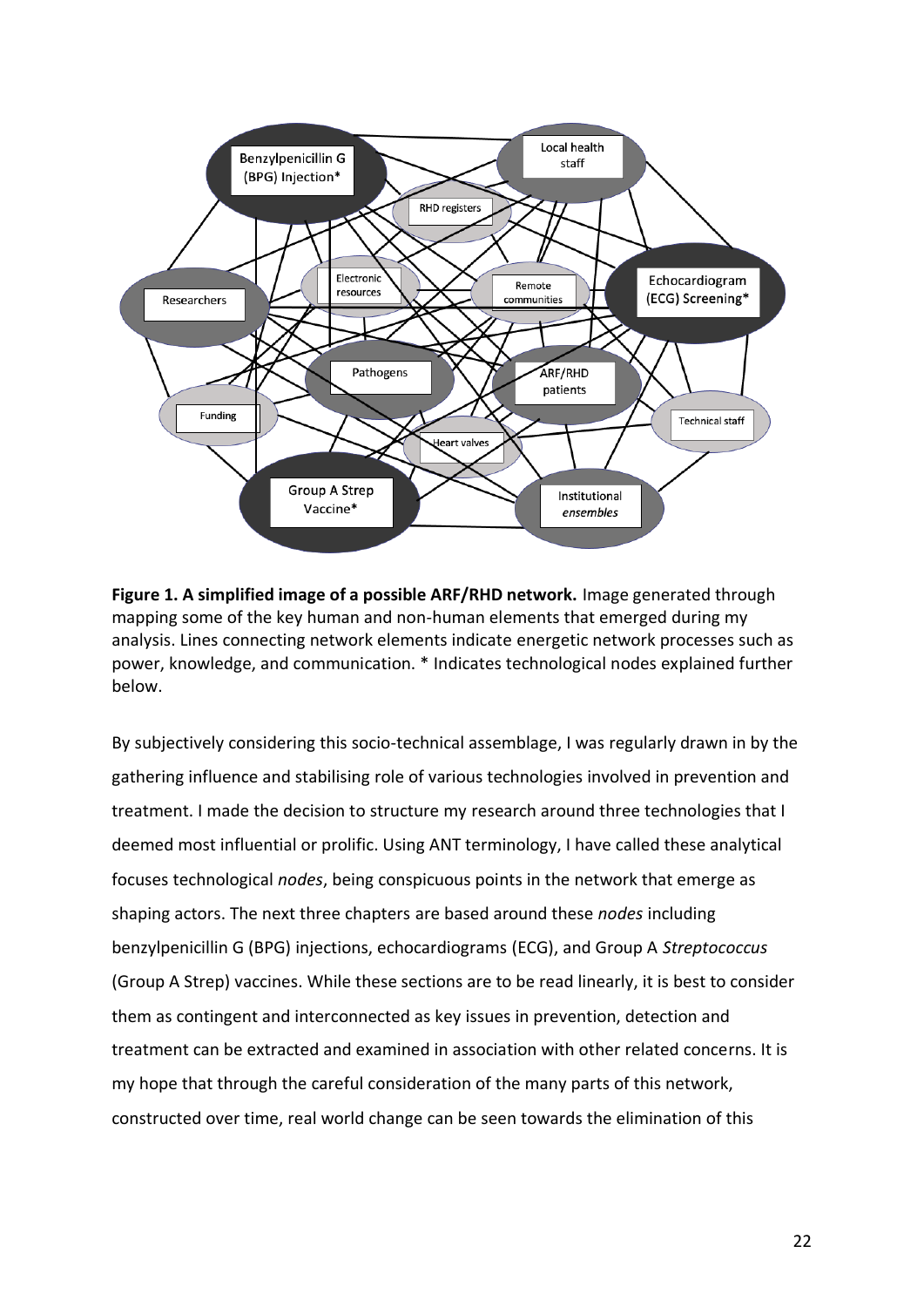endemic illness and the accompanying systemic inequalities that have persisted for so long in Australia.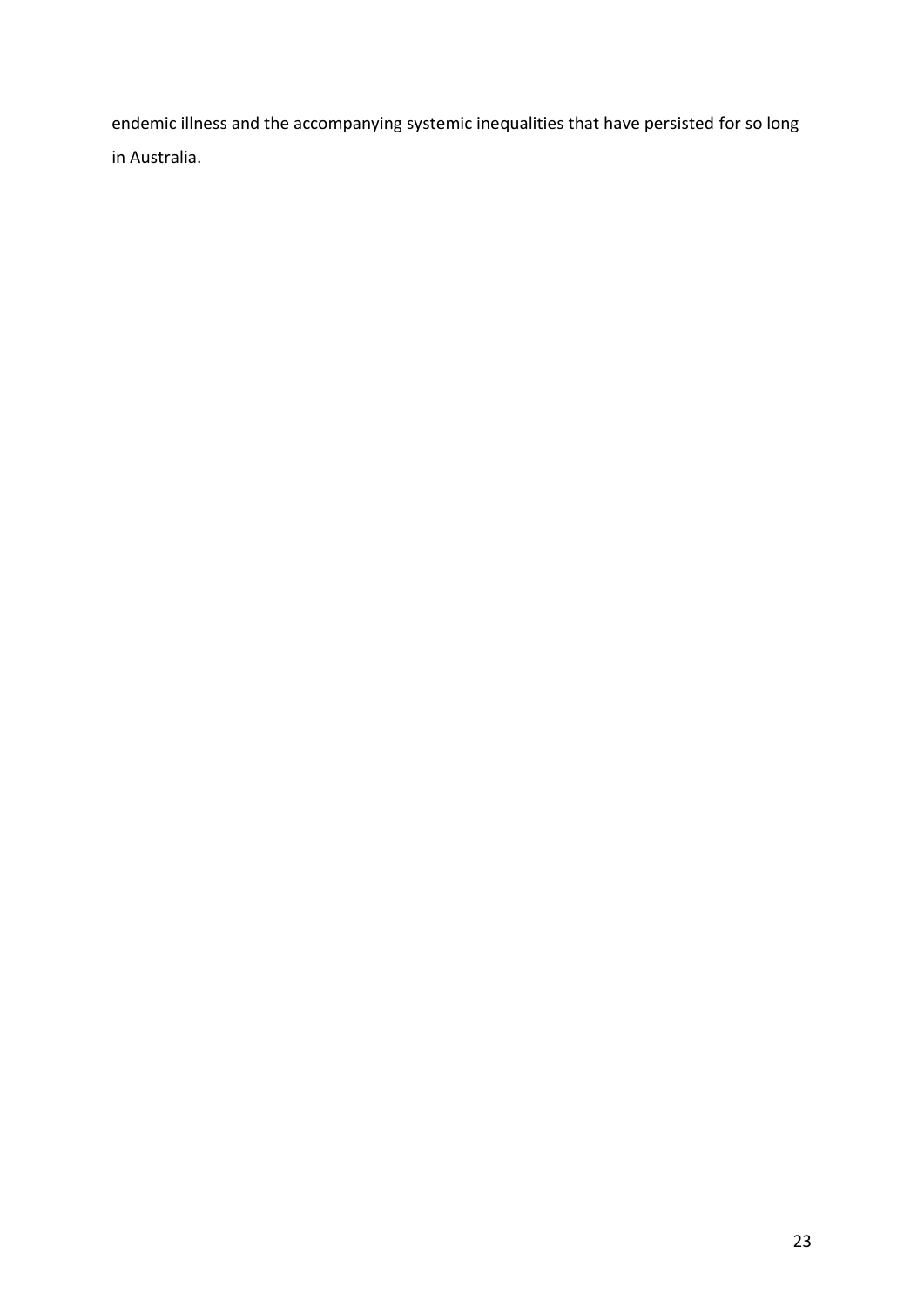## **Chapter 3: BPG Injections – The Mainstay for Prevention or a Transitionary Tool?**

#### *Introduction*

Acute rheumatic fever (ARF) and rheumatic heart disease (RHD) almost exclusively affect poor and marginalised peoples, often catalysing the onset of chronic cardiac diseases and lifelong dependency on biomedical health interventions (Haynes et al. 2020). For the past 70 years benzylpenicillin G (BPG) intramuscular antibiotics injections have remained a central intervention in the ARF/RHD network in remote Indigenous communities of Australia, used in primary prevention of ARF, secondary prevention of RHD, and treatment of RHD-related complications. In this chapter I highlight the ways that the predominant role of BPG injections in contemporary ARF/RHD programs has arisen and endured through innumerable resistances, negotiations, and consensuses flowing between actors. I will explore some of the ways that BPG injections shift their role across disparate network dimensions through "multiplicity" (McCarthy and Martin-McDonald 2007, pp. 86-88), pervade across temporal network regions, are influenced by the spatiality and knowledge systems of connected actors, and absorb a large responsibility for care in the ARF/RHD network of Australia. I conclude with a section addressing the ways that understanding BPG injections as a transitionary actor, rather than a mainstay of prevention, could contribute to a socially just network rearrangement in the future.

#### *BPG Injections and Multiplicity*

Patented in 1950 by Wyeth Corporation (Wyber, Johnson and Patel 2015, p. 16), BPG technology has not seen any distinctive change over time in terms of its action in ARF/RHD prevention and treatment. However, the ways this actor is understood and performs various roles is vastly different across the internally multiple dimensions of the network. In the biological dimension, it remains a vital weapon against the continuing onslaught of bacterial attacks, demolishing the cellular peptidoglycan barriers protecting *Streptococcus pyogenes,*  and slowing its infective advance through bodily tissues (Wyber et al. 2016). BPG injection is specifically designed to persist in the body of infected people, slowly releasing its germicidal defences to ensure a multi-wave, prolonged battle against Group A Strep over several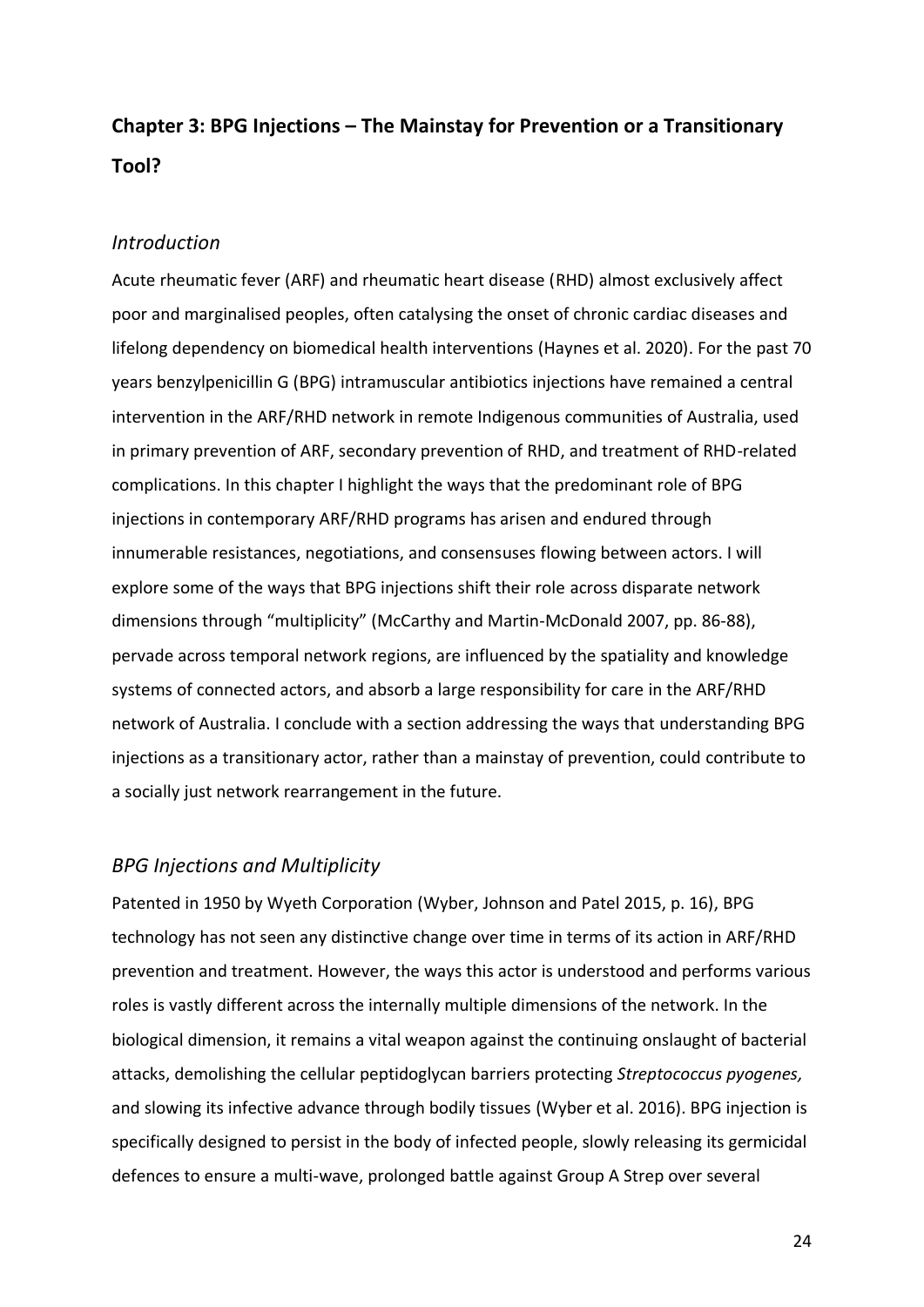weeks through its low solubility in blood (Wyber, Johnson and Patel 2015). Despite a growing tide of antibiotic resistance in the contemporary era of medicine (Bowen et al. 2014), BPG has held strong, continuing to demonstrate high efficacy in the antimicrobial field (Currie 2006), solidifying its enduring relevance in the medical dimension of the ARF/RHD network.

BPG injection syringes comprise of an innocuous glass cabin connected to a protrusive steel spike, awaiting deep insertion into the gluteal muscle of a Group A Strep-infected patient by practiced clinical hands (Pfizer 2021, p. 10). The content of BPG injections have "a high concentration of suspended material" making a slow injection rate essential to avoid blockages (Pfizer 2021, p. 2) and severe pain (Mitchell et al. 2018, p. 46). At the same time and less tangibly, they are a lifesaving medium of antimicrobial defence, arising through their inextricable association with remote Indigenous ARF/RHD patients. The current arrangement of these actors in the network are contingent and interdependent: without BPG injections, a genetically susceptible ARF/RHD patient in a high-prevalence area remains vulnerable to repeated auto-immune attacks and chronic illness. Without the patient requiring treatment, a BPG syringe is simply a spiked vial of industrially reconstituted mould.

When these elements align through the act of clinical injection, a hybrid association is formed between human and non-human elements of the network. For example, individuals diagnosed with ARF are prescribed with injections of BPG every 28 days for up to ten years (Haynes et al. 2020). Through these durable connections, BPG injections remain prominent in the mainstream biomedical fight against Group A Strep and subsequent ARF/RHD. The biomedical view of BPG injection, conveyed widely in scientific, medical, and political arenas, formulates this tool as a central element in addressing this crisis of preventable illness (Dooley et al. 2021; Australian Institute of Health and Welfare 2019). By stepping into the scene of prevention and treatment, BPG injections assume the role of an immune agent; a role that in low-risk patients would generally be performed by their innate and adaptive immune systems, without any need for biomedical intervention.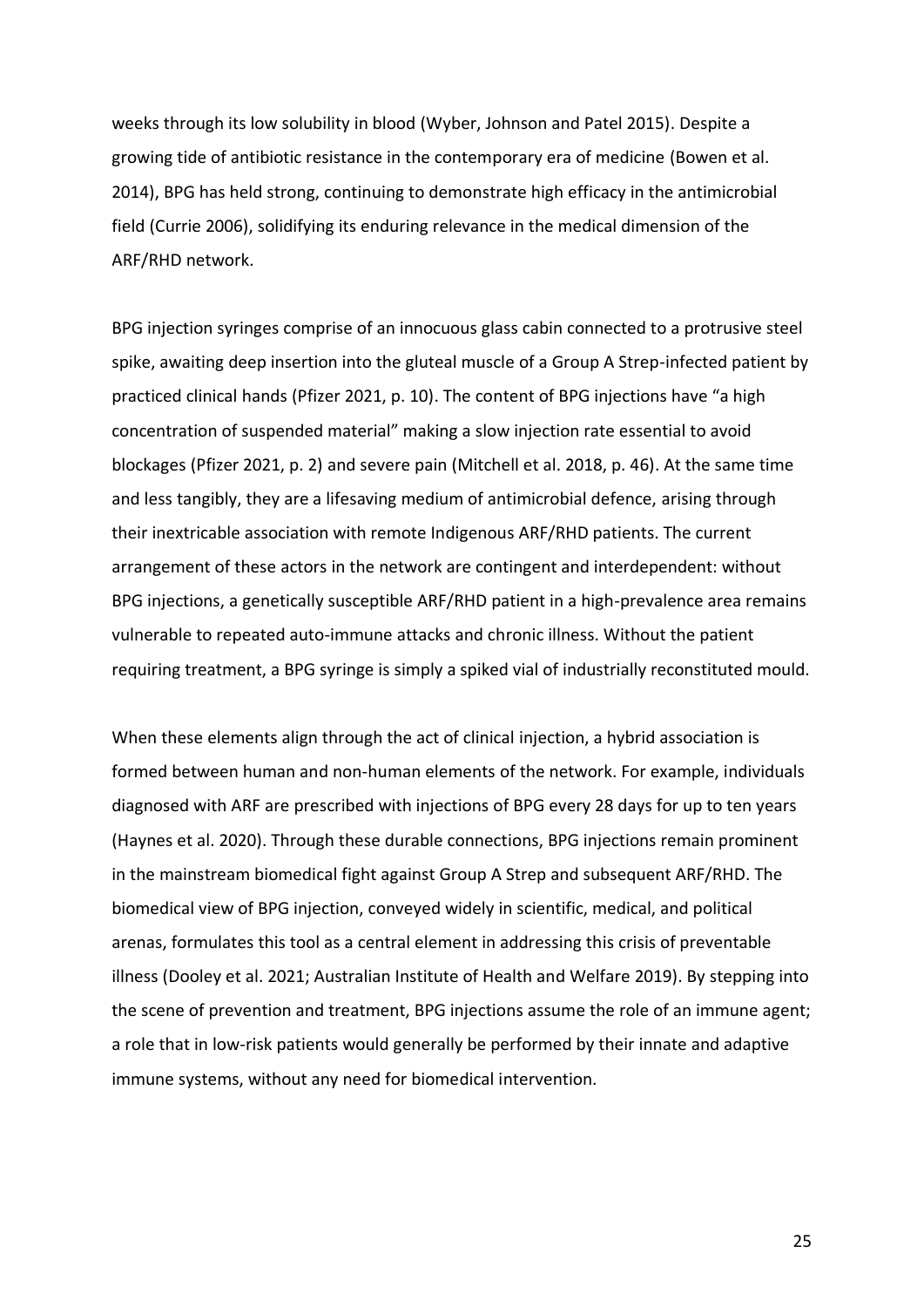#### *A Painful Interaction*

The human/non-human hybridity formed through BPG injection of remote Indigenous patients is problematized by the physical pain of the interaction. The procedure is known to injure in the absence of effective pain management, and sometimes symptoms of unwellness can persist for days, leading some patients to be fearful of this clinical interaction and avoid it (Amgarth-Duff et al. 2019; Mitchell et al. 2018). RHD Australia, a Department of Health funded multi-sectoral agency, in cooperation with the Aboriginal Health Council of South Australia, developed a brief visual guide for healthcare workers to highlight the appropriate preparation, application, and care required in a BPG injection interaction (Figure 2). This visual tool signals to educators and healthcare workers that BPG is a key intervention for people with ARF/RHD. Concurrently, it stresses the potential to cause distress or pain where the clinical application is performed without care and consideration. However, the onus of ensuring appropriate BPG injection administration is sometimes shifted into the patient dimension of the ARF/RHD sufferer and their family. The partial transference of responsibility for this clinical procedure is apparent in the patient information provided by the South Australian Government (Figure 3). This advises the best ways for patients and families to approach health staff to ensure appropriate clinical pain management techniques are applied. These two figures engage with BPG injection procedures across disparate dimensions of the network indicating to both health staff and patients that this crucial experience can be painful. Concurrently, they communicate to disparate actors that with effective and respectful interpersonal communication of a shared interest to minimise pain this life-saving interaction can be less burdensome.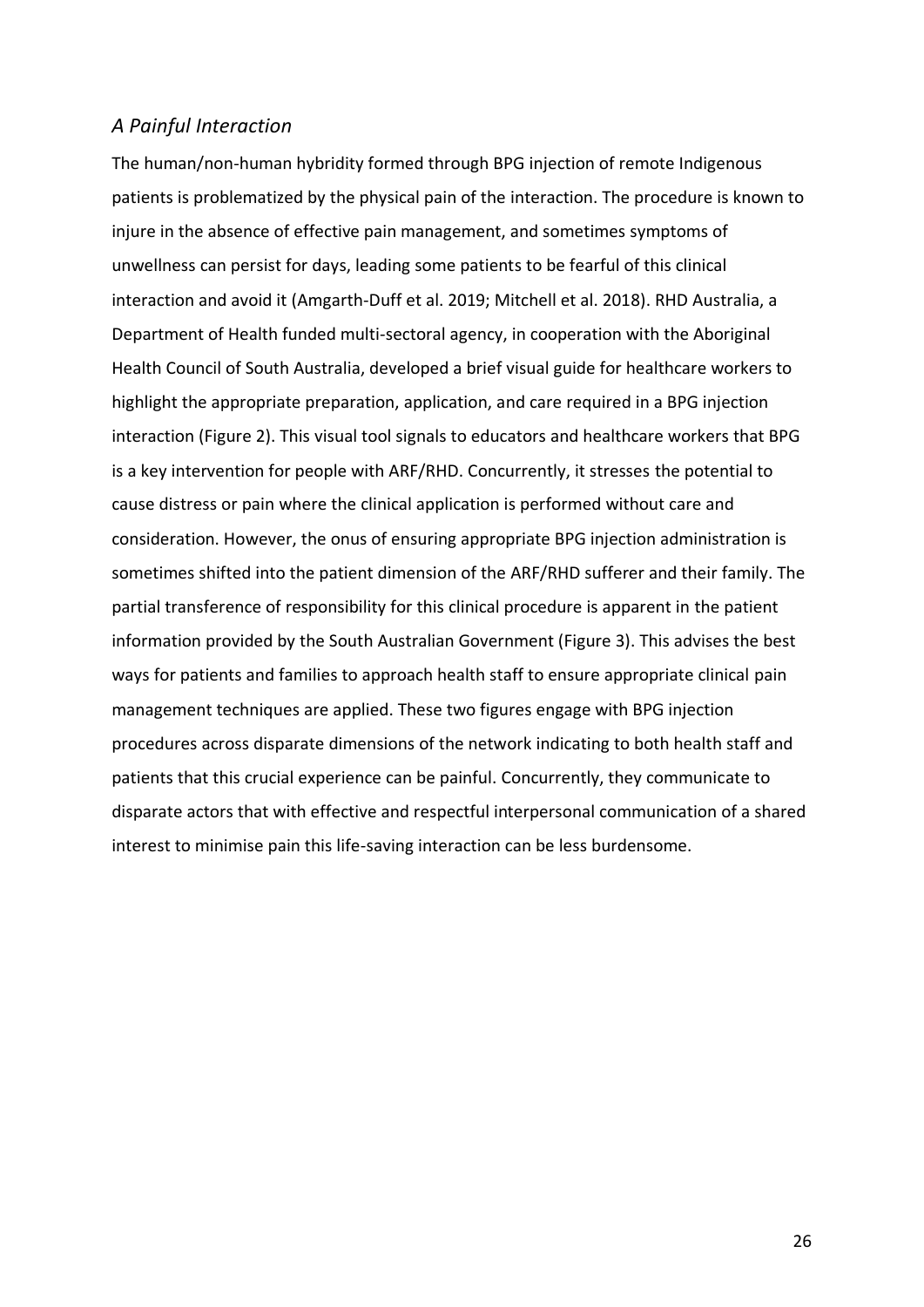

**Figure 2. Guide to administering penicillin (BPG/Bicillin/LAB).** Poster developed by RHDAustralia and the Aboriginal Health Council of South Australia Ltd. outlining summarised recommendations for administration of penicillin antibiotic injections by health practitioners. Available online from: [https://www.rhdaustralia.org.au/resour](https://www.rhdaustralia.org.au/resources/guide-administering-penicillin-bpgbicillinlab) [ces/guide-administering-penicillin-](https://www.rhdaustralia.org.au/resources/guide-administering-penicillin-bpgbicillinlab)

[bpgbicillinlab](https://www.rhdaustralia.org.au/resources/guide-administering-penicillin-bpgbicillinlab)



**Figure 3. Rheumatic Fever and Penicillin Injections: How to reduce pain.** Poster developed by RHDAustralia and the Government of South Australia outlining patient communication tools for discussing pain management of BPG injections with health staff. Available online from: [https://www.rhdaustralia.org.au/resources/rheumatic-fever-and-penicillin-injections](https://www.rhdaustralia.org.au/resources/rheumatic-fever-and-penicillin-injections-how-reduce-pain-patients)[how-reduce-pain-patients](https://www.rhdaustralia.org.au/resources/rheumatic-fever-and-penicillin-injections-how-reduce-pain-patients)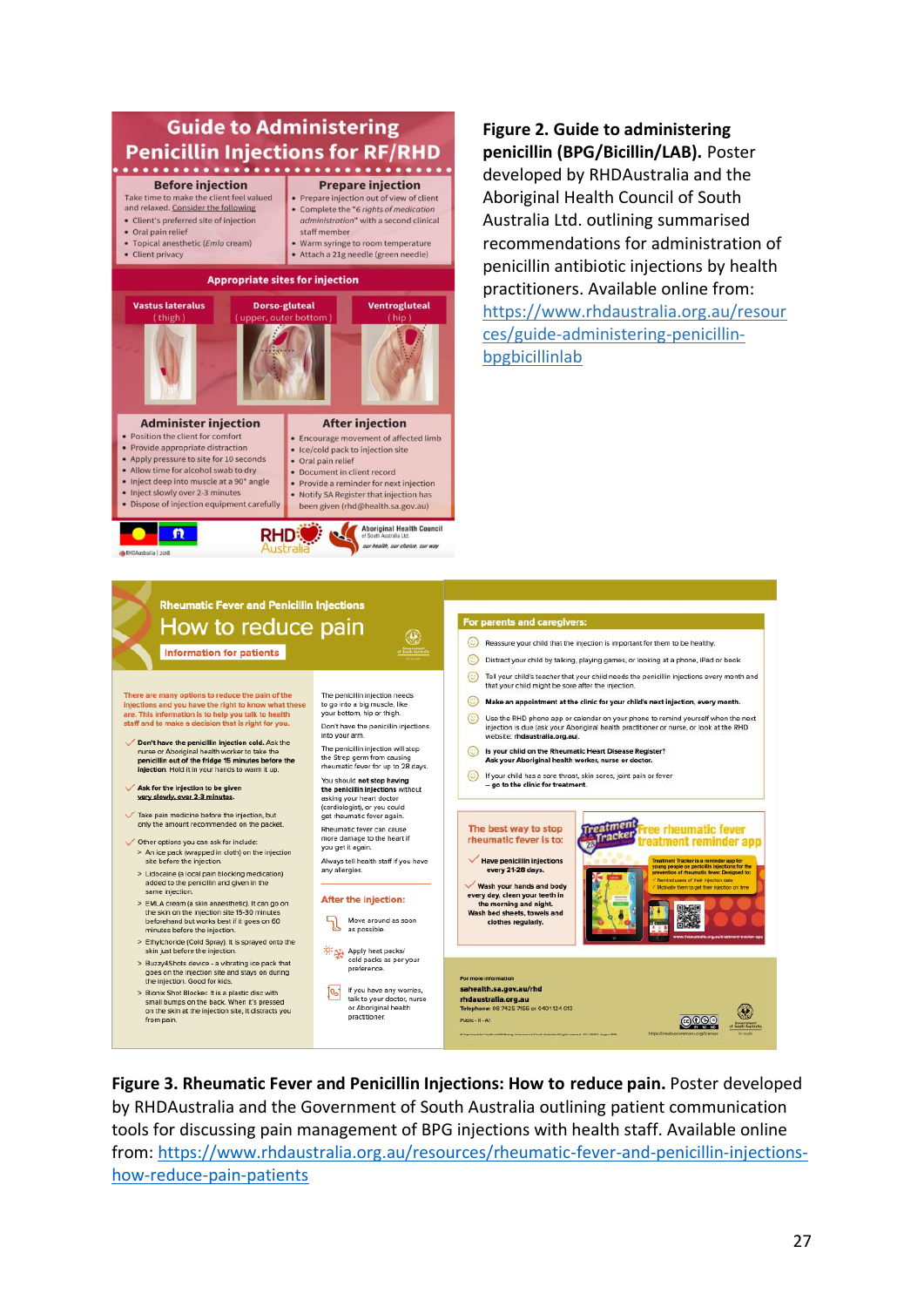This BPG injection-clinician-patient-family nexus of the ARF/RHD network highlights complex relationality and multiplicity at a single socio-material interface. Examination of official educational resources (Figure 2 and 3) illuminates an area of the network where power differentials between predominantly white health staff and Indigenous patients have manifested in ARF/RHD health settings. In clinical settings poor adherence to long-term antibiotic programs is often attributed to individual patient non-compliance (Harrington et al. 2006). In parallel, Haynes et al. (2020) identify the theme of "collective trauma" in their systematic review of literature that attends to Indigenous experiences of ARF/RHD. They identify that "collective trauma" is sensed through processes of racism, fear, and anger in various culturally insensitive interactions with non-Indigenous health staff and institutions (p. 10). This emergent critique from academic actors exemplifies the complexities of the injection-patient interaction, beyond just physical pain, and highlights the difficulties arising from misapplication of biomedical models in Indigenous healthcare. While it is yet to *translate* into official health policy (Haynes et al. 2021, p. 2), this critique is developing as a key destabilising knowledge system in the ARF/RHD socio-technical space. Through inclusion in new national guidelines and strategies (Wyber et al. 2020; RHDAustralia 2020), this social justice narrative is operating in opposition to the "business as usual" biomedical approach (Welch et al. 2020, p. 119) that continues to dominate knowledge flows in the ARF/RHD network.

The multiple identities of BPG injections across disparate ARF/RHD network dimensions highlights the ways that this one non-human actor is materially and functionally malleable, depending on who or what it is interacting with. While some actors see poor injection adherence as a complex experience of health injustice, others see the inadequacies of BPG programs as a procedural issue with implementation and patient engagement that can be optimised through education. By shifting between actor viewpoints, it is apparent that whilst the biomedical vision of bodily health and clinical efficiency is an integral part of addressing Group A Strep-related illness, complementary consideration of the sociohistorical and political implications of hegemonic methods in healthcare is essential for a well-rounded perspective. Aligning these parallel views could be immensely beneficial to dislodging the health inequality of ARF/RHD via the driving *energies* of communication for a result of collaborative medical-patient hybridities. Øversveen (2020, p. 862) highlights the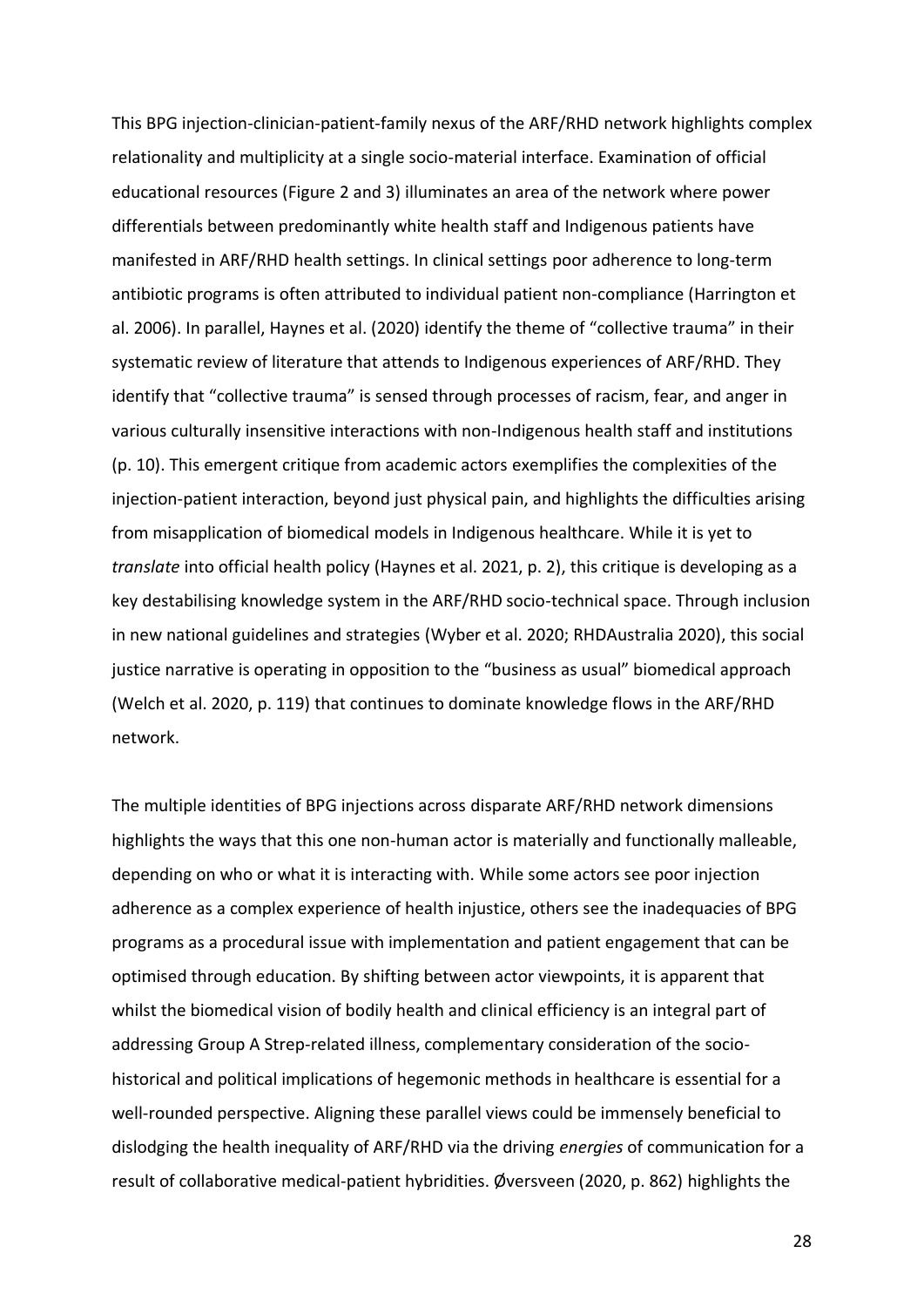potential of some health technologies to enhance existing and persisting health inequalities for those who are unable to "materialise and enforce institutional expectations" for the use of these healthcare approaches. I believe that BPG injections could move away from being seen as a matter of patient non-compliance in an exclusionary health system. Rather, its role could be shifted towards a community-owned tool of protection, in better grouping with Indigenous ways of being and doing than with biomedical knowledges that see it as an isolated clinical tool to be used on and by Indigenous peoples in prescriptive ways.

#### *Effectiveness of BPG Injections Across Space and Time*

BPG injections are generally considered both clinically- and cost-effective against endemic Group A Strep infections (Hardie, Ralph and de Dassel 2020). However, this scientifically reliable actor is often unable to deliver in its pivotal public health role for ARF/RHD prevention in the field, shown by ever-increasing case numbers despite its widespread implementation (Katzenellenbogen et al. 2020; Health Policy Analysis 2017). Its success is entirely contingent on coordination and interdependence with other network elements, many of which reject its constructed status as the solve-all solution to endemic chronic illness.

BPG injections are employed across all temporal stages of ARF/RHD disease progression in remote communities including primary, secondary, and tertiary prevention. To achieve this multi-stage dispersal and implementation involves the circulation of immense network *energies* (Latour 2005, p. 17). These *energies*, in particular communication, flow through the network spaces, acting to renegotiate pre-established healthcare and community roles in order to mobilise BPG injections across policy writing, medical practice, and patient education. For example, studies have identified Group A Strep skin infections can be treated with 80% efficiency through a single BPG injection as a form of primary prevention (Wyber et al. 2021); secondary prevention can be systematically implemented on a routine basis when coupled with active diagnosis of ARF/RHD using an echocardiogram (ECG) (Ralph et al. 2020); and tertiary prevention of complications relating to valve surgery, such as infective endocarditis, can be reduced through patient BPG injection adherence (Australian Institute of Health and Welfare 2019). Through activation across all temporal stages of disease in the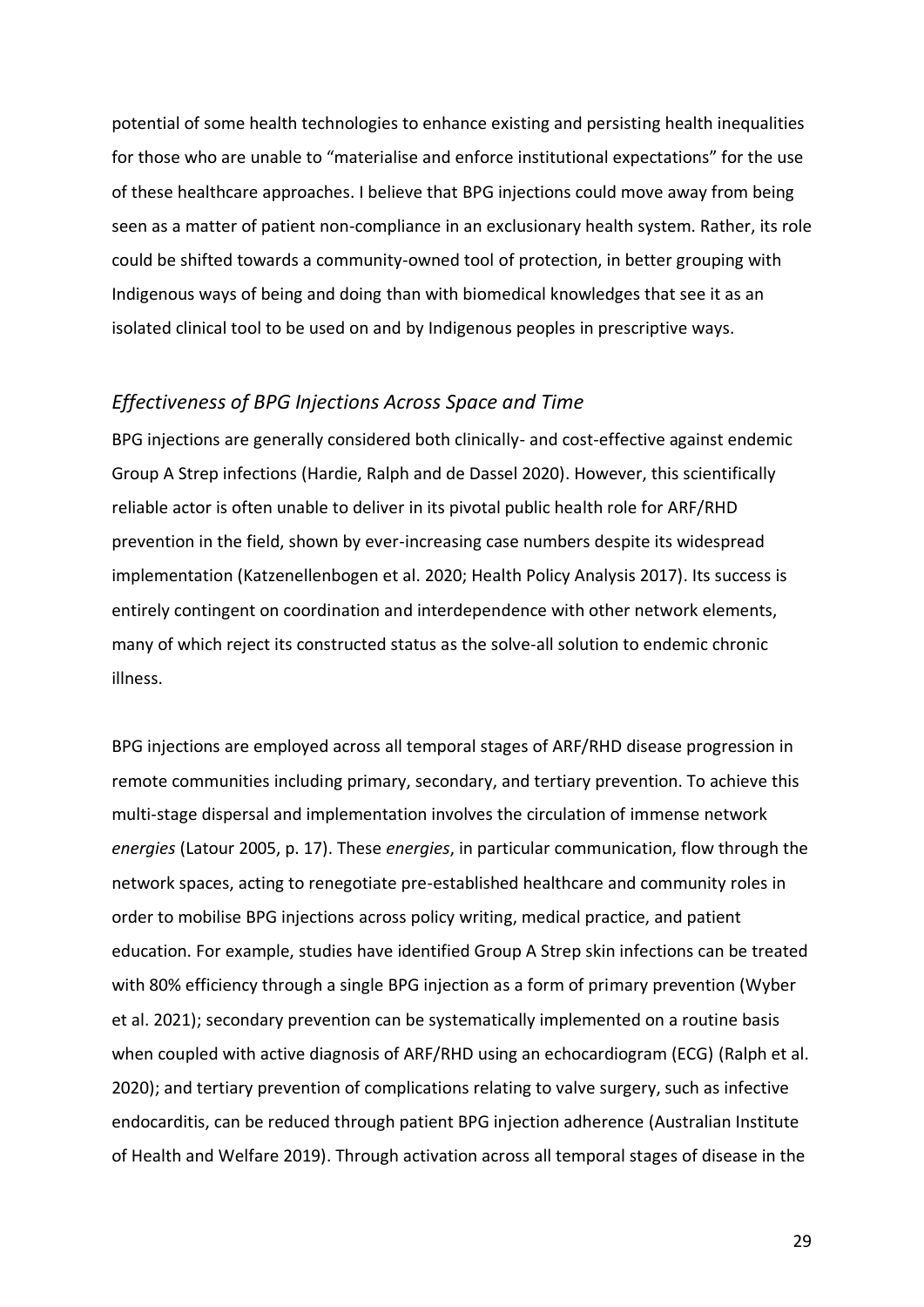ARF/RHD network, BPG injections are imbued with an inordinate responsibility for care in ensuring the avoidance of chronic heart illnesses in contexts that have historically been systemically neglected and excluded by government institutions and health services (Bond et al. 2020).

The multi-sited temporalities of BPG injection places an excessive socio-political and historical load onto a small mould-filled-case-with-a-needle. One way in which BPG injections manage this load is through sharing accountability for care across network associates, thereby maintaining its elevated status in prevention and treatment. This sharing of responsibility is achieved via processes of *translation*. For example, BPG injections are linked to RHDAustralia, a government *ensemble* that has developed and dispersed huge volumes of educational resources including: procedures, guides, flow charts, posters, songs, videos, and smart phone applications relating to BPG injection (RHDAustralia 2021). An example of these resources is the short film entitled *Import*ant *Health Message: prevent rheumatic fever* (Moonshine Agency Pty Ltd 2014). This video is accessible in eleven Aboriginal and Torres Strait Islander languages and English and positions BPG injections as a necessary medication to "keep your heart good" and that "will stop rheumatic heart coming back" (Moonshine Agency Pty Ltd 2014). This wide range of resources and their diverse target audiences highlights the potential for heterogenous actors from disparate social, cultural, and geographical locations to be brought into closer association with BPG injection as a positive health actor. These knowledge tools and processes, stemming from BPG injections, have a gathering effect. They each draw on the empirically proven yet limited impacts of this actor's biological and practical effectiveness in preventing RHD, and *translate* it across network regions via communicational processes, such as local languages, to increase their coherence and accessibility.

But somehow all these *energy* flows and attempts to convince connecting actors of the centrality of BPG injections do not result in ARF/RHD reduction. In ARF/RHD, health professionals often fail to follow recommended procedures due to poor training or a restrictive scope of practice (Harbridge 2016). Additionally, patients are unable to engage with technologies due to a suite of complementarity issues, similar to what Øversveen (2020) finds in the case of diabetes. Some of the complementarity issues contributing to this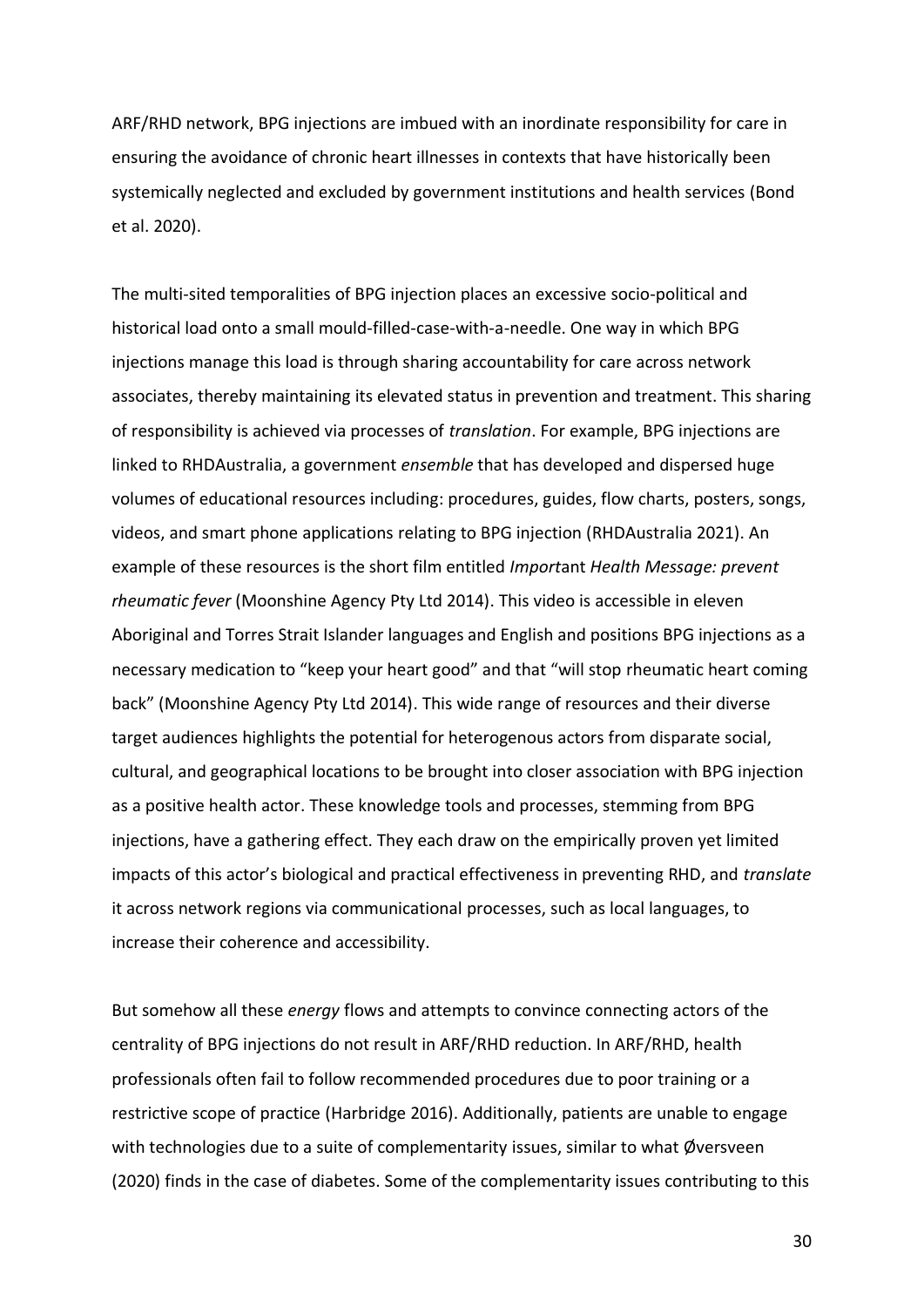disengagement include experiences of racism, pain, inaccessibility, or trauma (Haynes et al. 2020). Further, public funds do not address resourcing gaps that are essential for effective BPG program implementation across many diverse communities (Wyber et al. 2020, p. 10). Therefore, communication has a gathering effect to an extent, but the longevity of this coherence between actors is strongly influenced by the quality and reciprocity of the content. This concept is encapsulated by Jennings et al.'s (2018, p. 114) idea of "good caring talk" which highlights the way *translations* are understood and accepted by surrounding network associates in their own terms and not forcibly imposed from the outside in. In particular, Indigenous community acceptance of healthcare programs, such as BPG injections, is influenced by the ability of health professionals to display "respect and care for its Indigenous clients as human beings" (Jennings, Bond and Hill 2018, p. 114) and through self-reflection upon the shared colonial experience of Indigenous peoples in healthcare settings (Mitchell et al. 2021, p. 50).

The space for positive engagement in the network can be proactively facilitated through culturally appropriate outreach. A recent study by Hardie, Ralph and de Dassel (2020, p. 427) demonstrated that "in the NT, 76% of people diagnosed with RHD between 2014 and 2018 had no previous ARF diagnosis" and so community members were never given the option of receiving preventative BPG injections. Even so, BPG injections are held in place by health professionals as the principal element of primary, secondary, and tertiary prevention, against the advice of researchers who suggest a more holistic, engaged, and collaborative approach is necessary (Wyber et al. 2020; Hardie, Ralph and de Dassel 2020). In the face of a growing body of evidence, BPG injection continues to stand out from the surrounding elements through its durable ubiquity across prevention and treatment. This is despite surrounding actors challenging its ongoing significance by exposing its real-world insufficiencies (Hardie, Ralph and de Dassel 2020). Breaking down peptidoglycan cell walls of Group A Strep is an amazing biological feat. However, breaking down the systemic health inequalities leading to embedded ARF/RHD in remote Indigenous Australia requires proactive reciprocity and respect for difference, beyond the scope of a needle.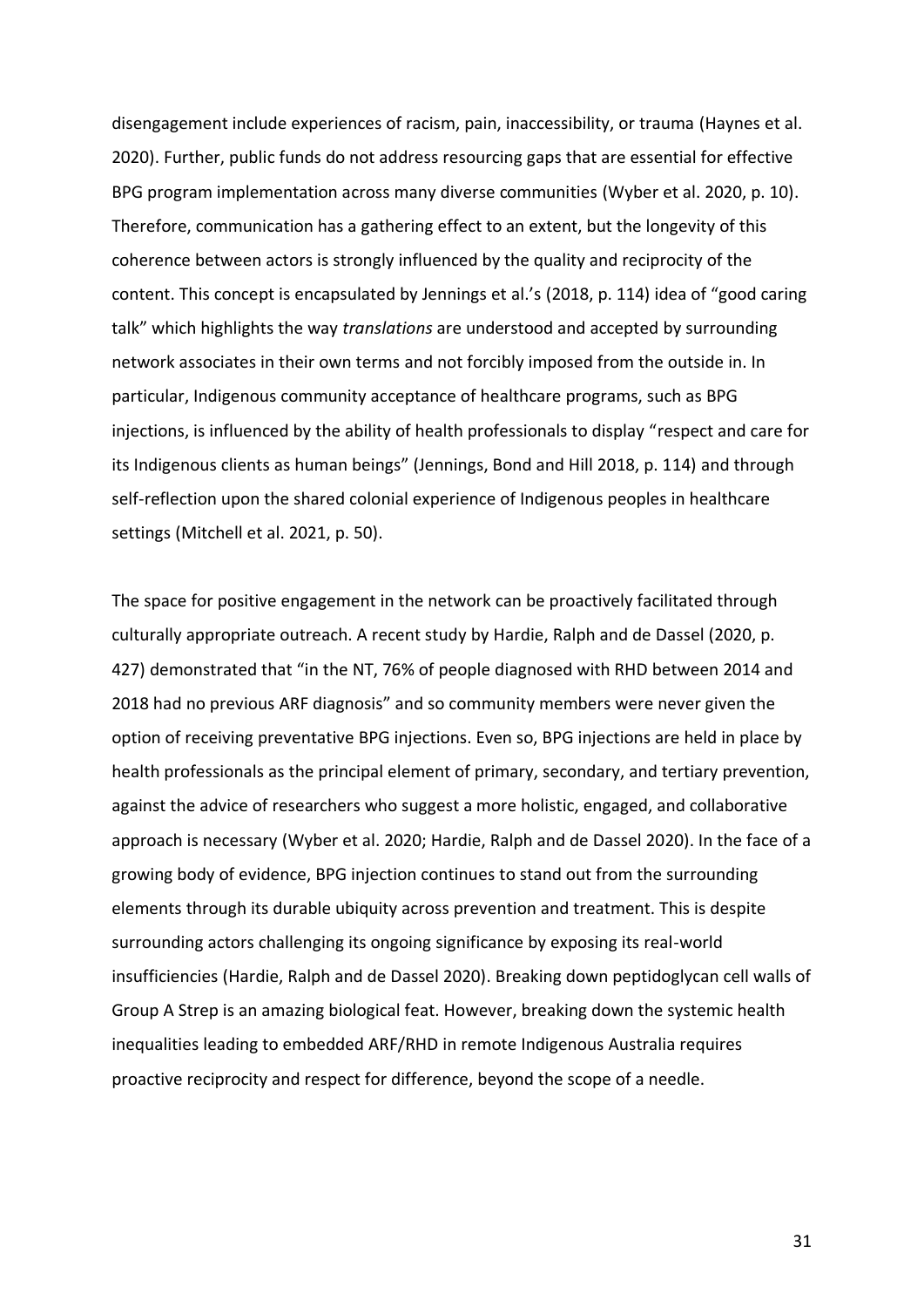#### *Changing Materialities and Intermittent Commitment*

The application of BPG injections in remote communities is an immensely resource intensive project that demands economic investment, professional commitment, and community collaboration for its effective implementation (Wyber et al. 2020). Investments of time, money, and passion from various groups and individuals to ensure suitable administration of BPG to Aboriginal and Torres Strait Islander peoples have been only intermittently successful. This is due to various concerns such as poor healthcare delivery, failed community education projects, and diagnostic limitations (Hardie, Ralph and de Dassel 2020). These existing concerns are compounded further in periods of short supply of BPG (Wyber, Johnson and Patel 2015). Stock-out periods have occurred at least five times since 1995 and relate to shifts in corporate ownership and the associated movement of factory locations for production and distribution (Wyber et al. 2016, p. 21). These interruptions signal that, historically, BPG injections have not been stable enough to meet constant care requirements for effective prevention and treatment of ARF/RHD. It highlights that BPG injections are subject to outside influence and their appearance in the network is somewhat sporadic, demonstrated by material shifts over time: from a powder-based formula delivered via a "horse syringe", to a smaller liquid injector, to occasional absences in the early 2000s that led to usage of a painful and problematic powder once again, and finally returning in the small liquid Bicillin L-A formulation that is now produced in Australia and owned by Pfizer Incorporated (Wyber, Johnson and Patel 2015; Currie 2006). The recent shift to local production of BPG injections by Pfizer has been beneficial, as shown by shorter interruptions that were more effectively managed (Wyber, Johnson and Patel, 2015). However, changeable material compositions accentuate that the success and stability of BPG injections is not only dependent on local conditions of clinical administration and patient adherence. It is also reliant on far-off corporate processes that do not always appreciate the need for constant BPG allocation to remote areas when economic and business imperatives dictate otherwise (Currie 2006).

The role of BPG injections in fighting Group A Strep infections remains important to ARF/RHD prevention and treatment, yet there is no recourse for periods of absence. Semiregular shortages position BPG injection technology as an outside actor; its supply is derived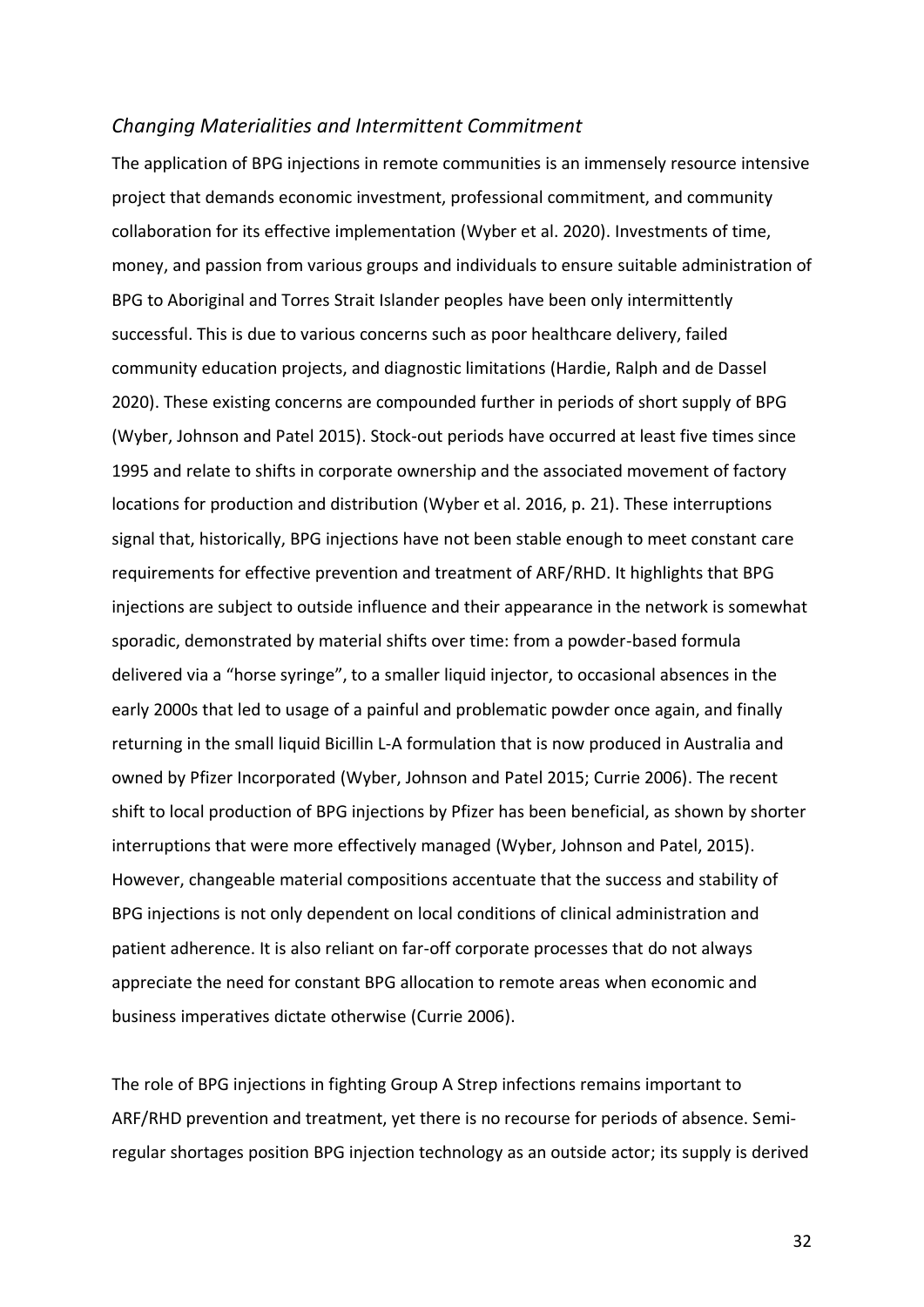through processes external to the communities it is used in, and its production is owned by economically dominant actors that are somewhat disassociated from the needs of the people they are distributing medicines to (Currie 2006). Currently, the only active method of preventing development of ARF/RHD in Australia is dependent upon the actions of a single company and their corporate commitment to "empowering and equipping" (Pfizer 2020, p. 6) patients in their ongoing monopoly of BPG injection products. While their Corporate Social Responsibility slogan, "Pfizer CARES", seems to align with this goal, perhaps the sociopolitical distance of any corporate *ensemble* from the lives of remote Indigenous patients is too great to overcome. If Pfizer Incorporated were to follow the recent historical pattern and shift their proclaimed responsibility of care for Indigenous remote patients on to another company, will the supply be interrupted again? For how long? As Wyber, Johnson and Patel (2015, p. 508) suggest, diversification of local suppliers and increasing transparency of supply communication could protect against these dislocations. However, the continuing reliance on BPG injection is not likely to eliminate ARF/RHD in Australia while ever extreme health inequalities persist (May, Bowen and Carapetis 2016).

By targeting the social determinants of health and raising standards of living to a level equal to that of other Australians, ARF/RHD could be effectively prevented along with a suite of other illnesses relating to the profound disadvantage of Indigenous Australians (Hardie, Ralph and de Dassel 2020). This could be achieved by enhancing the capacity of communities to establish ownership of the means to provide and share care to core network elements that are most greatly impacted by a sustained, responsible commitment to the health of Indigenous peoples (Carapetis and Brown 2020, p. 116). This does not preclude biomedical and corporate actors, but it does reduce their prominence and disperse their source of power throughout the network configuration. It is a demonstrably unsustainable practice to place all the responsibility for BPG supply on a single, historically fickle corporate assemblage. Through a gradual realignment of network *energy* flows via a coordinated long-term commitment to social justice, it may be possible to diversify BPG suppliers and enhance its reliable availability across remote Indigenous communities longterm.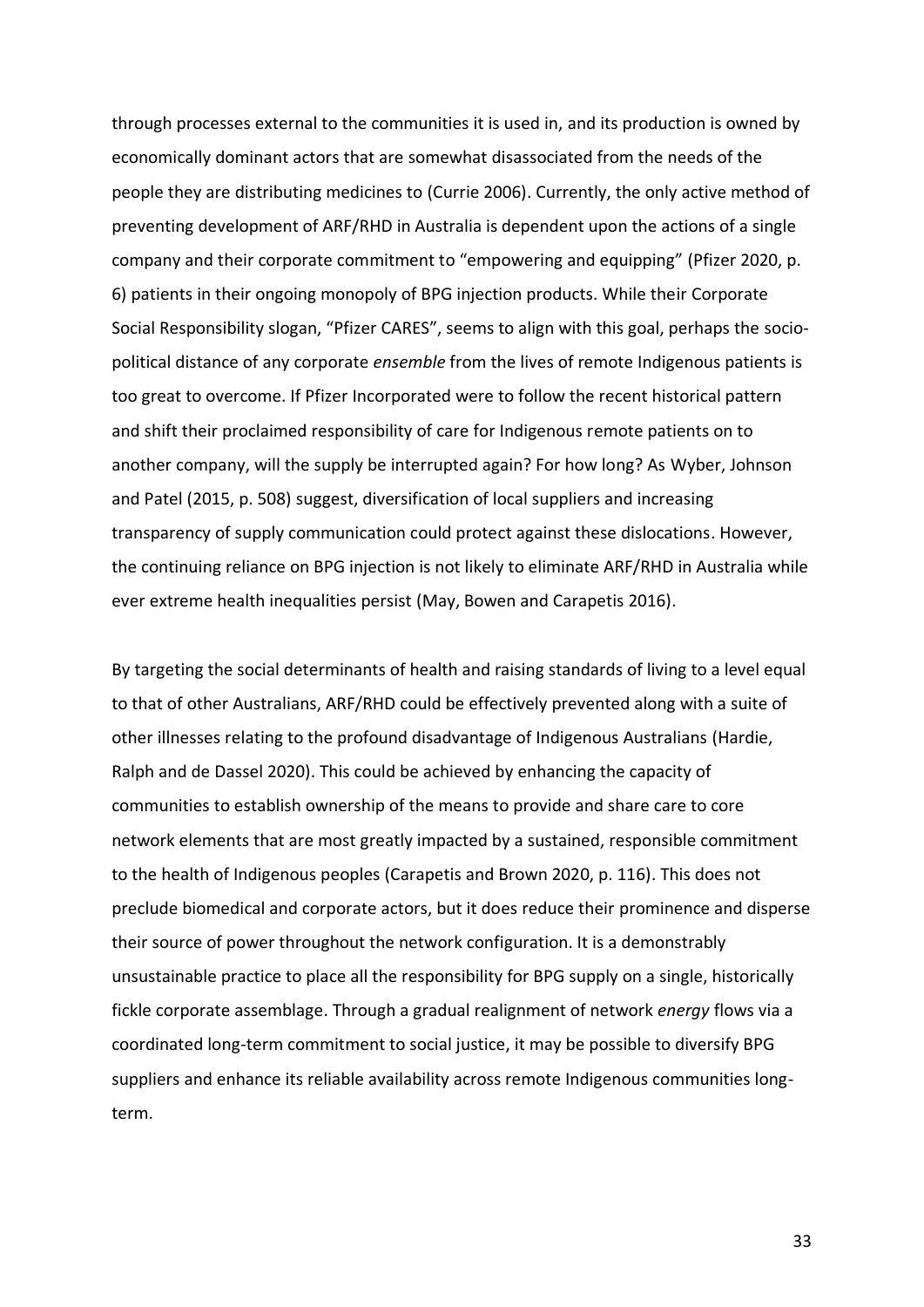#### *Conclusion*

To close this chapter I return to Puig de Bellacasa's (2011) concept of care as a dedicated "ethico-political" commitment to "matters of concern", such as endemic ARF/RHD in remote Indigenous Australia. Through this examination of BPG injections I do not wish to diminish the role of this antibiotic actor in the broader network. My intention is rather to expose some of the contingent processes that have led to the ineffective elevation of this biomedical tool above the many other diverse elements that hold the capacity to mobilise care in unique, dispersed and coordinated ways. ARF/RHD is a social justice issue as it is preventable via the manipulation of social determinants of health that could culminate in a healthy, safe, and secure environment where people are able to thrive. Instead, biomedical streams of knowledge and power stabilise the elements of the network that address the aftermath of inequality rather than the cumulative impacts of social, economic, political, and historical processes that have led to disadvantage in the first place. Prolific, durable, and systemic implementation of BPG injections is only required where endemic Group A Strep and other bacterial infections are widespread. By drawing on the existing relational power that pervades Indigenous communities, the respectful, reciprocal, and proportionate integration of BPG injections as a protective tool of care could be much more successful. Instead of acting as the temporal, spatial and political mainstay of ARF/RHD elimination, BPG injections could become a far more collaborative actor. They could become realigned as an integral yet transitionary tool for Indigenous-led eradication of ARF/RHD by bolstering the health outcomes of communities while primordial prevention projects that address the root causes of health inequality are elevated as the priority.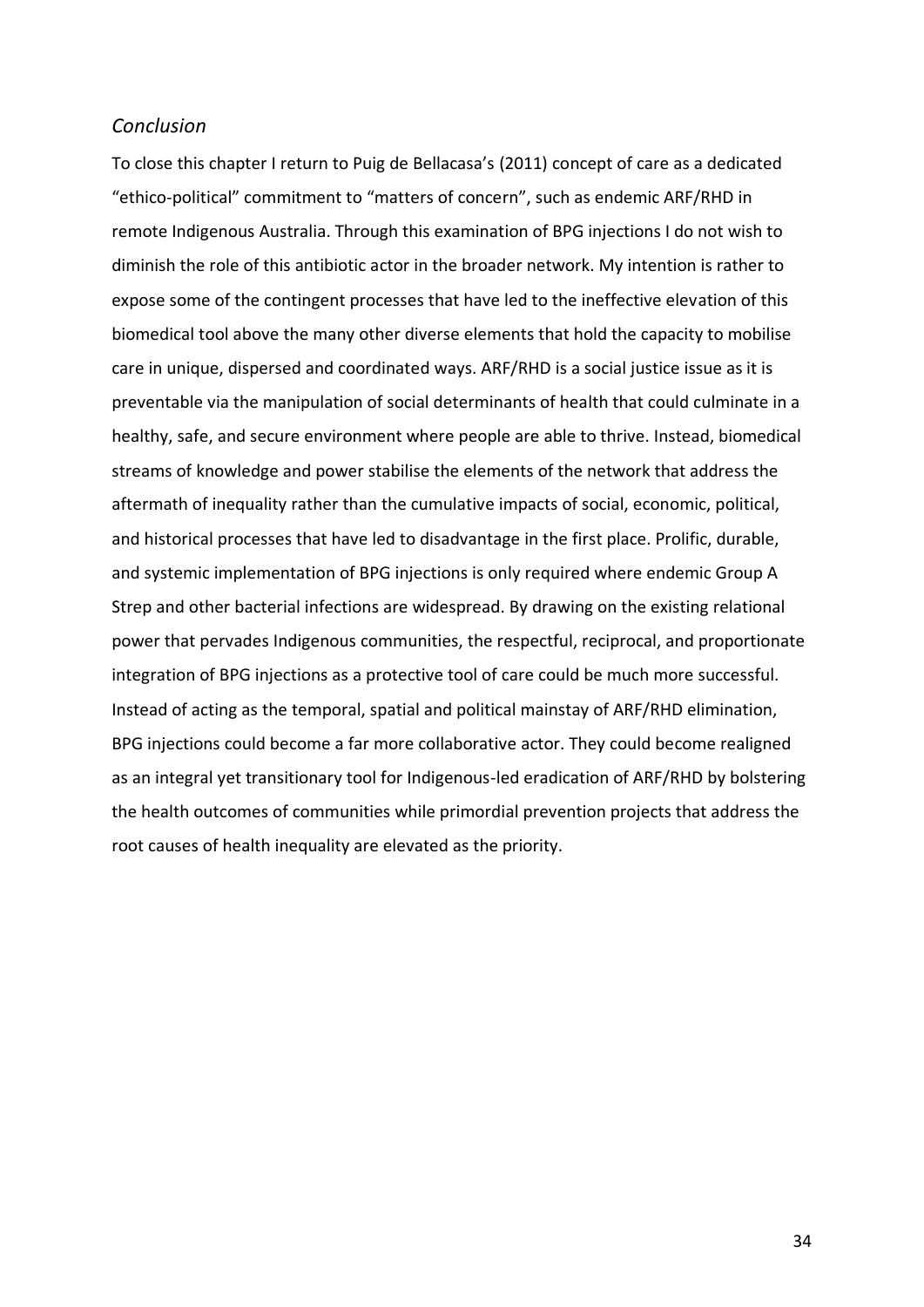#### **Chapter 4: Echocardiogram –Visiblisation and De-Professionalisation?**

#### *Introduction*

Echocardiograms (ECGs) are an ultrasound machine that converts sound bouncing off internal bodily structures into two dimensional (2D) images via a transducer wand. ECGs are an important technology for the diagnosis of ARF/RHD as they provide the means for viewing the internal structures of the heart that are otherwise unobservable. They are closely linked with BPG injections in the ARF/RHD network as they are used on people with a history of Group A Strep infection and to diagnose new ARF/RHD patients that then require antibiotics. While ECGs extend out from the ARF/RHD network of Australia in many ways, their controversial stabilisation as a technological *node* is contested by many actors. In this chapter I explore network discourses regarding ECGs to show the ways that the "potential and power of a technological device to shape an interaction is not pre-given but is realised in practice" (Timmermans 1998, p. 148). I consider how ECGs are ordered by techniques of standardisation that simultaneously visiblise and exclude actor groups, and the ways that ECGs are a professionalised tool associated with jurisdictional network boundaries in remote settings. I conclude by proposing that the standardised expert use of ECGs has played a key role in visiblising remote communities, and that de-professionalisation of diagnostic criteria could work to shift the network towards localised health management practices in the ARF/RHD network.

#### *ECGs and Socio-Technical Exclusions*

ECGs were developed into a medical tool for observation of heart valve disease in the 1950s (Krishnamoorthy, Sengupta and Khanderia 2007). Since ECGs were combined with colour-Doppler velocity imaging, developed in the 1980s, the direction and speed of flows of blood are also observable (Krishnamoorthy, Sengupta and Khanderia 2007). The use of ECGs has the potential to enhance the sensitivity of detection techniques for earlier treatment of ARF/RHD via a hybrid interaction of human technicians and non-human machine actors. Through active case finding programs (Francis et al. 2020) and subsequent diagnoses based on appropriately specific criteria, persons with ARF/RHD can be placed on registers, prescribed with antibiotics, monitored for disease progression, and referred to hospital for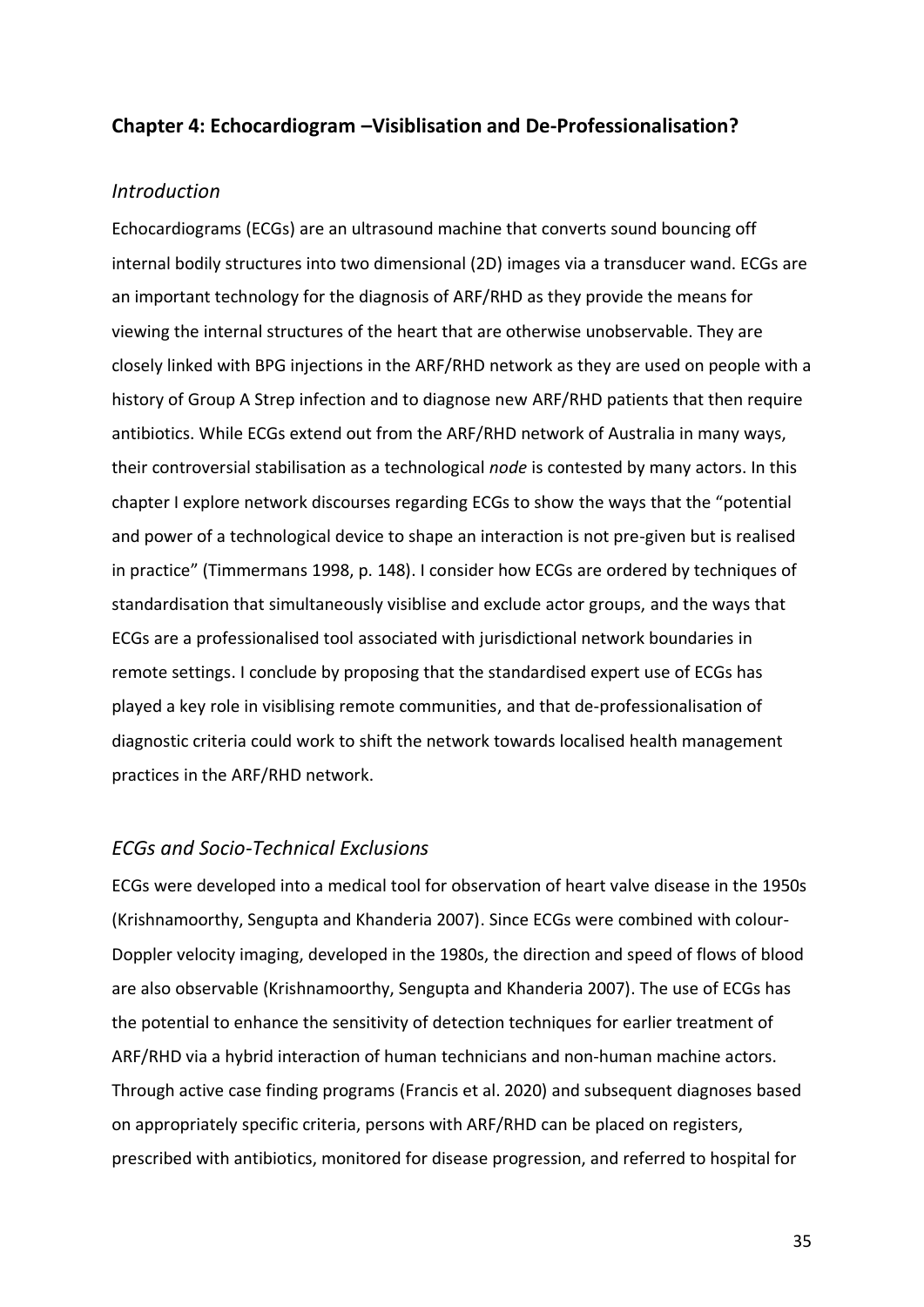life-extending surgical procedures. Importantly, the systematic *enrolment* of ECGs as either diagnostic, preventative, or both, is dependent upon network stability and acceptance of this technology, driven by *energies* that lead to consensus.

The *nodal* role of ECGs as a screening device has been elevated by multidisciplinary actors in the ARF/RHD network timeline over the last decade through durable network processes of *enrolment*. Revisions to both the Jones Criteria for ARF diagnosis by Gewitz et al. (2015) and the World Heart Foundation (WHF) criteria for ECG screening by Remenyi et al. (2012) have been influential in establishing new roles for the ECG, negotiating existing socio-technical relations in the network space. These criteria have been *enrolled* into the network by advocates through processes of lobbying, research, and persuasion to better encompass the endemic nature of ARF/RHD burdens in low-income regions of the world. These revisions reflect a shift in the official health narrative towards greater inclusion of the experiences of remote Indigenous communities. As official narratives often operate as an expression of the political rationalities of government *ensembles* (Latour as cited in Rose and Miller 1992, p. 183), these criteria exemplify the ways it "is often in the seemingly 'technical' matters that deeply relevant, social issues are 'hidden' – such as inclusion/exclusions of certain groups or voices, or the subtle restructuring of patients' or professionals' identities" (Timmermans and Berg 2003, p. 108). While previously only used to confirm clinically detectable cases, the shifting network arrangement mobilised by these revisions indicates the increasing importance of ECGs in visiblising under-recognised illness in remote Indigenous communities of Australia.

#### *The Jones Criteria for ARF Diagnosis*

The presentation of ARF/RHD in low resource settings differs greatly from established norms of disease progression observed in high resource settings (Steer 2015). I will argue here that differences across the multiple worlds of a network means standardisation and rules act as a source of order through "sameness and stability for many people", whilst being a source of "chaos and trouble" for those that do not conform (Star 1991, pp. 41-42). The differences in disease manifestation across contexts demands a level of sensitivity in diagnostic assessments that reflects the heavier burden of ARF/RHD in some communities. That is,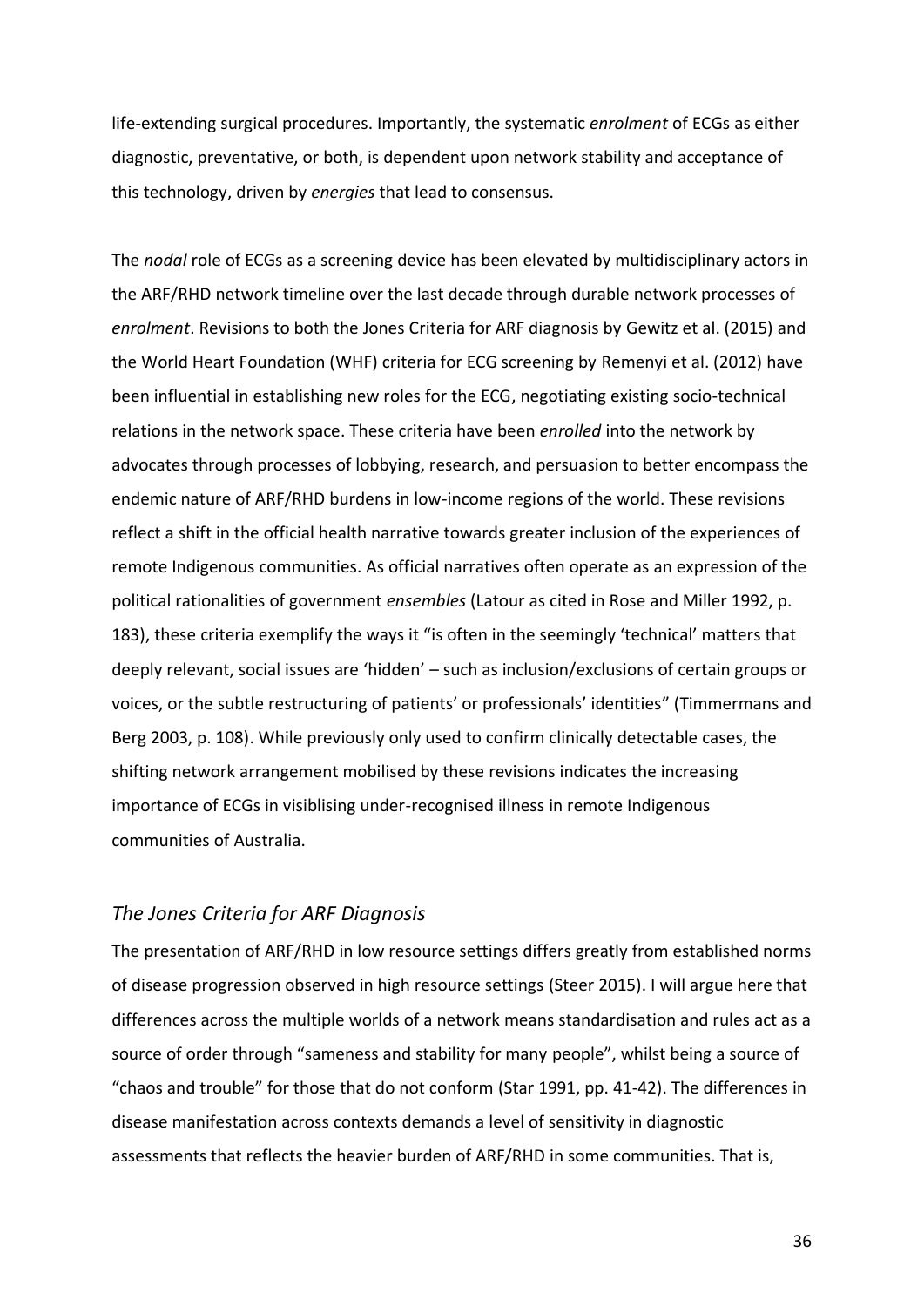assessments must be sensitive to the reality that disease is probable in high prevalence regions. Prior to the 2015 revision of the Jones Criteria, diagnostic attention was directed to high-income areas with low prevalence of ARF/RHD by health officials. The clinical focus on non-endemic areas drove the development and dispersal of specific diagnostic standards that were geared towards the improbability of ARF/RHD, unless a person had experienced preceding Group A Strep infection. The specificity integrated into these diagnostic criteria assumed that case numbers of ARF/RHD are low (as they are in high resource settings), so the standards became more restricted to avoid over-diagnosis of a largely declining illness (Beaton and Carapetis 2015, p. 7).

Through standardising knowledge processes, applied universally, the Jones Criteria contributed to the "*effacement"* (Prout 1996) of the high prevalence network regions with endemic ARF/RHD, including remote Indigenous communities of Australia and, more broadly, people of the Global South. *Effacement* is a network effect whereby some actors or *ensembles*, such as remote Indigenous communities, are isolated as a separate entity and made invisible to associated elements, rather than viewed as a contingent network component with related concerns (p. 201). This allows other regions of the network to function and flow uninterrupted, yet sometimes these invisible regions become visible, often when a key technology fails. In Australia, an assumption of low probability of ARF/RHD was not transferable to endemic regions and left people with sub-clinical illness undiagnosed through insensitive, highly specific measures of contextually inappropriate standards. Through this failure to prevent disease with existing criteria, some actors worked to re-introduce the high-prevalence network region into the mainstream agenda.

In Australia and New Zealand, inappropriate standards meant the replacement of the pre-2015 Jones Criteria with a unique set of diagnostic criteria in 2012 (Beaton and Carapetis 2015, p. 7). This bespoke set of national guidelines, relevant to the needs of diagnosing Indigenous peoples in remote areas, was a meaningful shift away from universalising historical standards. The previously *convergent* effects of the Jones Criteria as a *translative* device began losing traction and relevance in the network due to its localised appropriateness to non-endemic regions and its neglect of high prevalence areas. Actor opinions began to shift and the network's fluid propensity for change was revealed through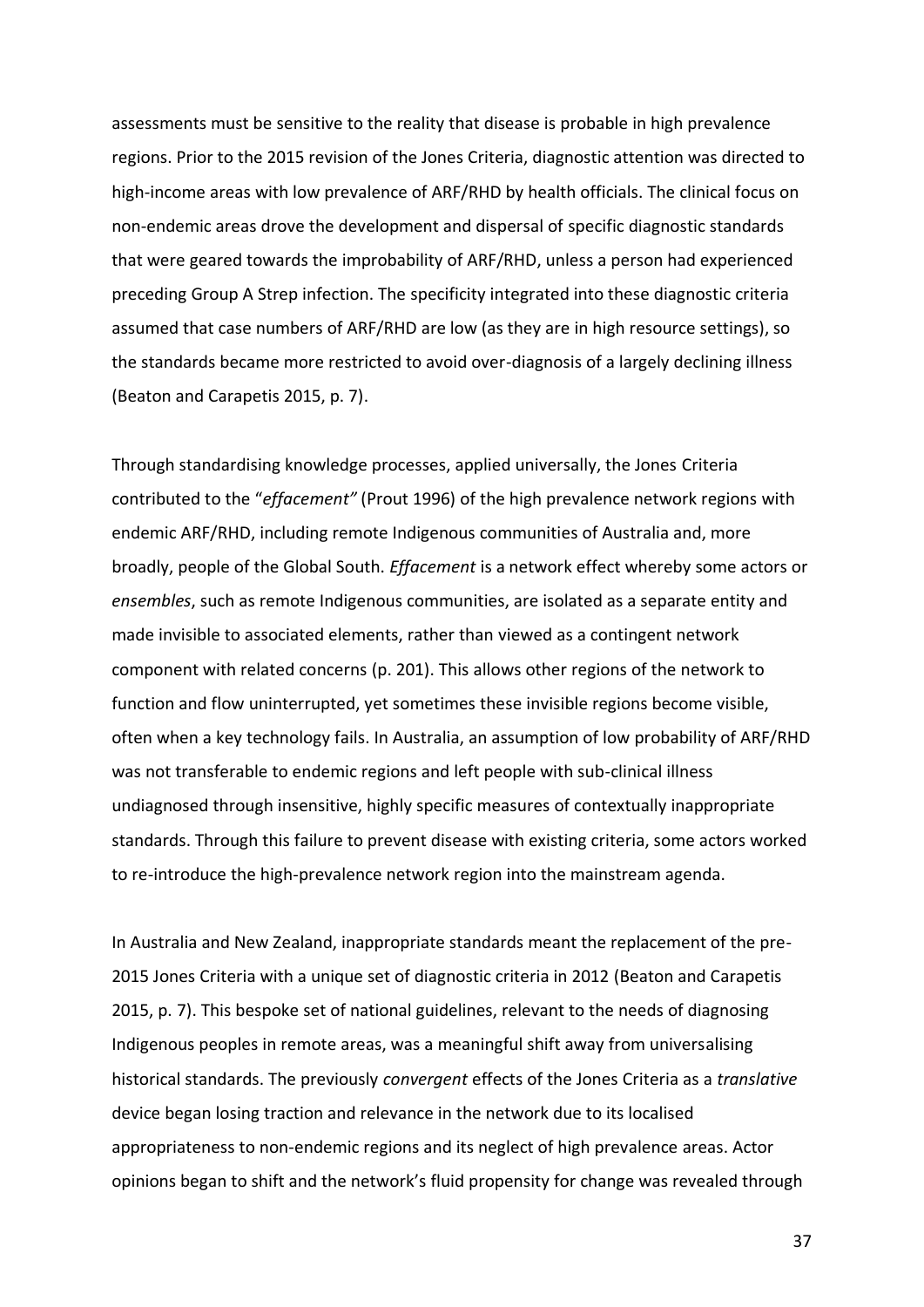adaption to new risk-stratified techniques of diagnosis that were more contextually appropriate to remote Indigenous communities and their experiences of disease.

In 2015, Gewitz et al. (2015) revised the Jones Criteria to incorporate ECGs as a crucial tool for detecting carditis for ARF diagnosis in high-risk populations. The significance of this revision is far-reaching as it encapsulates a network consensus on the validity of sub-clinical or under-recognised manifestations of disease that were previously a contested area of research. The dispersal of this new criterion exemplifies a "process of translating the images and concerns of one world into that of another, and then disciplining or maintaining that translation in order to stabilize a powerful network" (Star 1991, p. 32). In this case an image of ARF/RHD was *translated* from the world of researchers concerned with endemic disease in the communities of marginalised peoples, into the global health sphere.

However, while the 2015 criteria are more inclusive of remote Indigenous disease trends, the setting of standardised boundaries excludes the multiple lived experiences across a network that could never be fully captured in an homogenous format, such as criteria (Star 1991, p. 36). The criteria remain a normative prescription of potential presentations of ARF/RHD in endemic zones and could potentially exclude patients that fall outside these biomedically dictated patterns of disease expression. For example, an Indigenous patient from a moderate-high risk population that presents to a clinic with only the symptoms of carditis and a fever of  $37.9^{\circ}$ C does not meet the criteria for an initial diagnosis of ARF under this model. There are currently no additional tests available that would *enrol* this person into the network as an ARF patient as they did not have enough symptoms that match up with prescribed combinations of observable pathologies. However, this may change in the future through biotechnological developments such as the identification of biomarkers specific to ARF (RHDAustralia 2020, p. 287). This area of scientific research highlights the ways that "Standards can stabilize some actions in a moving world, but when the world around the standard changes, the standard will quickly become outdated or altered as well" (Timmermans and Epstein 2010, p. 84). While increased sensitivity in the Jones Criteria and use of ECGs have improved case ascertainment for Indigenous peoples, there remains potential for cases to be missed via exclusive and standardising techniques. Despite the continuing potential exclusion of non-standard cases, the 2015 criteria revision has meant a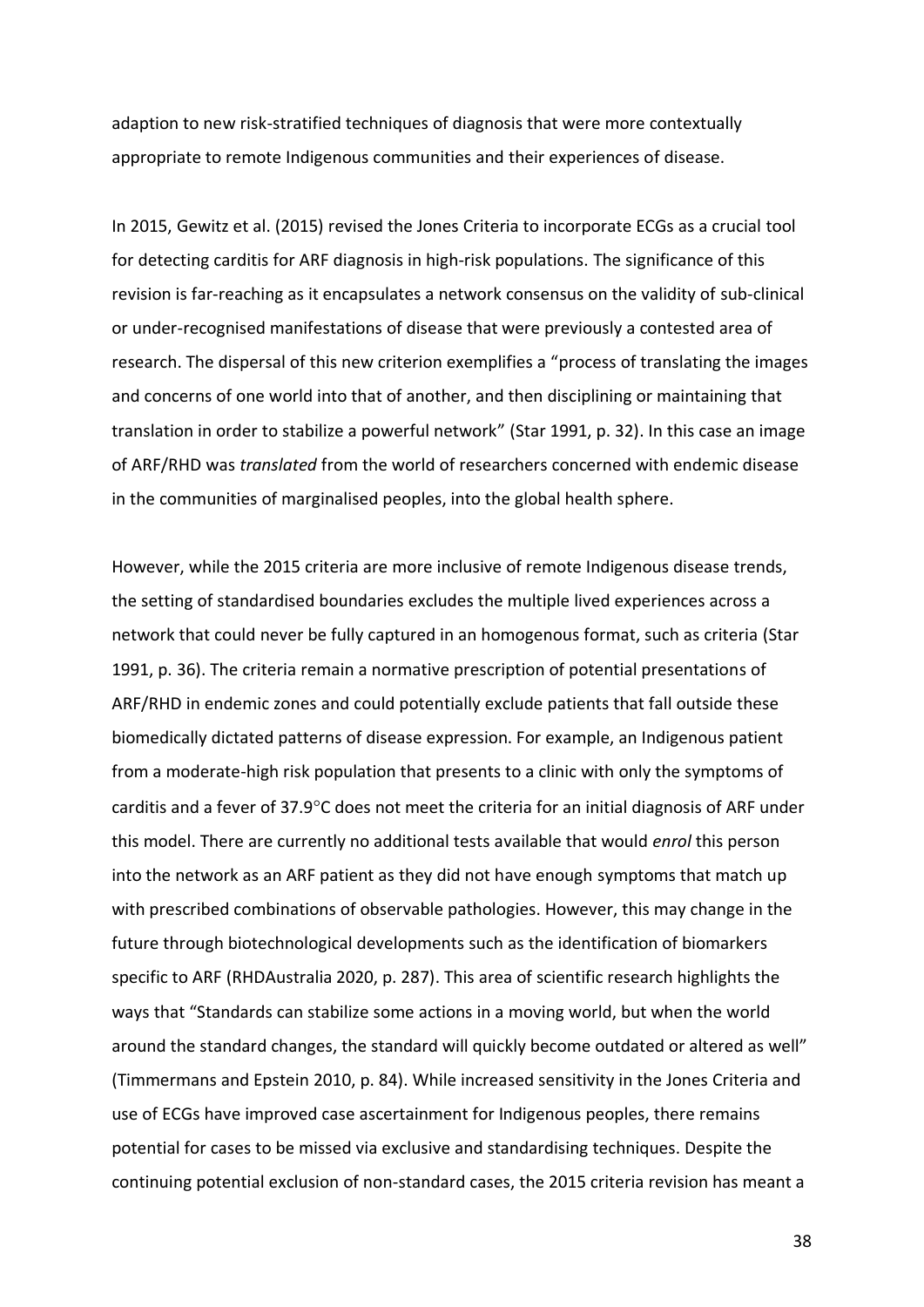temporary stabilisation around new normative claims of ARF diagnosability and the integral role of ECGs in this process.

#### *The WHF Criteria for RHD Diagnosis*

In their 2012 revision of the World Heart Foundation (WHF) criteria for ECG diagnosis of RHD, Remenyi et al. (2012, p. 297) identify that the use of auscultation (listening with a stethoscope) as a method of carditis detection has led to underdiagnosis of many "silent or undetected attacks" of ARF/RHD. They demonstrate that the incorporation of ECG screening in high-risk areas would greatly increase the potential to intervene and treat people with sub-clinical manifestations of disease more readily, and thus reduce the economic and resource burdens of associated surgeries and acute care for advanced disease. Through this research these authors sought to rearrange and dislocate the elevated significance of auscultation in the ARF/RHD network through dispersal of new and influential criteria, highlighting the significance of sub-clinical diagnosis with ECGs.

Some clinical and research actors resisted this narrative; suggesting that the successful integration of ECG screening for the diagnosis of latent disease is contingent upon the development of robust BPG injection programs and broader health service delivery improvements in remote areas (Remond, Wark and Maguire 2013). These actors challenged the widescale integration of ECG screening as a diagnostic mainstay, attempting to shift network *energy* back towards existing BPG injection programs that remain inefficient and under-resourced. Hempenstall et al. (2021) raise related concerns derived from their ECG screening study of Torres Strait Islander children. In their study, the ECG emerged as a revelatory tool of "missed opportunities" for prevention of ARF/RHD as it exposed many previously unknown cases, while also highlighting the sub-optimal health service delivery, lack of antibiotics prescribed to patients presenting with symptoms in endemic regions, and poor access to dispersed populations of people for screening (p. 1211). Without associated system-wide improvements, this network *ensemble* of resistant research actors propose that the implementation of ECG screening is immutably dependent on the success of other evidence-based prevention programs, such as antibiotic administration, that have repeatedly failed in practice.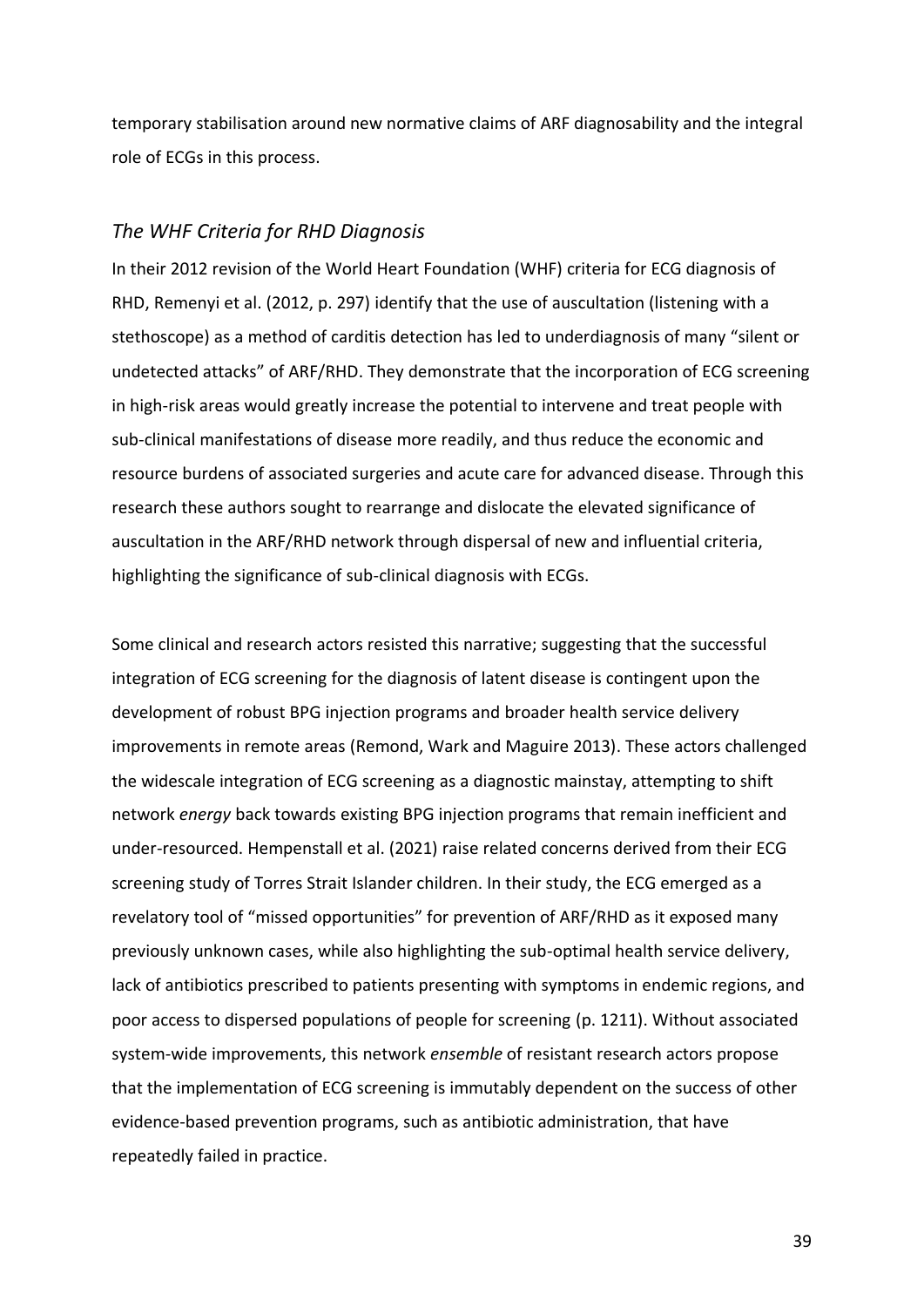Despite this cautionary discourse, the need to identify sub-clinical ARF/RHD has been a growing area of interest, supported by the emergence of the WHF criteria in 2012. Subclinical carditis has been demonstrated as a significant manifestation of disease through an expanding suite of medical evidence and knowledge about ARF and its subsequent development into chronic RHD when left untreated (Watkins et al. 2018), yet "the power of standardization depends on whether standards are actually implemented" (Timmermans and Epstein 2010, p. 79). Through their research, pro-ECG actor groups have mobilised their professional and technical capacity to further stabilise the role of the WHF criteria in empirical research examples. While issues with preventative antibiotic administration and resource shortages persist in remote areas, these research actors have reinforced the importance of the ECG as a tool to prevent unnecessary disease progression through active interception of cases (Francis et al. 2020). While BPG injections are largely considered the only cost-effective approach to ARF/RHD prevention, Roberts et al. (2017) modelled several approaches to demonstrate cost-effectiveness of ECG screening. Their study included 80 different remote Indigenous communities in the NT and showed that comprehensive screening rotations by a small team of highly mobile ECG experts in remote areas could achieve substantial monetary savings by identifying RHD cases one to three years earlier than they are currently. In concurrence with this view, Francis et al. (2020) promote the substantial benefits of pro-active asymptomatic detection of ARF/RHD, uncovering "an unprecedented burden of undiagnosed RHD" in their study based in a single remote community of the NT. These various approaches demonstrated the cost-effectiveness of ECGs and their useful alignment with the 2012 WHF criteria as the new gold standard for RHD diagnosis.

#### *Professionalisation and Readjusting Boundaries*

While contested in many ways and often unavailable for use where they are most needed, ECGs perform as an invaluable tool of visiblisation, superseding the role of the stethoscope as the official instrument for detection and diagnosis in the ARF/RHD network. However, in remote Indigenous communities of Australia, their rarity means they remain somewhat dissociated in practice, withheld from these areas by economic and professional barriers. In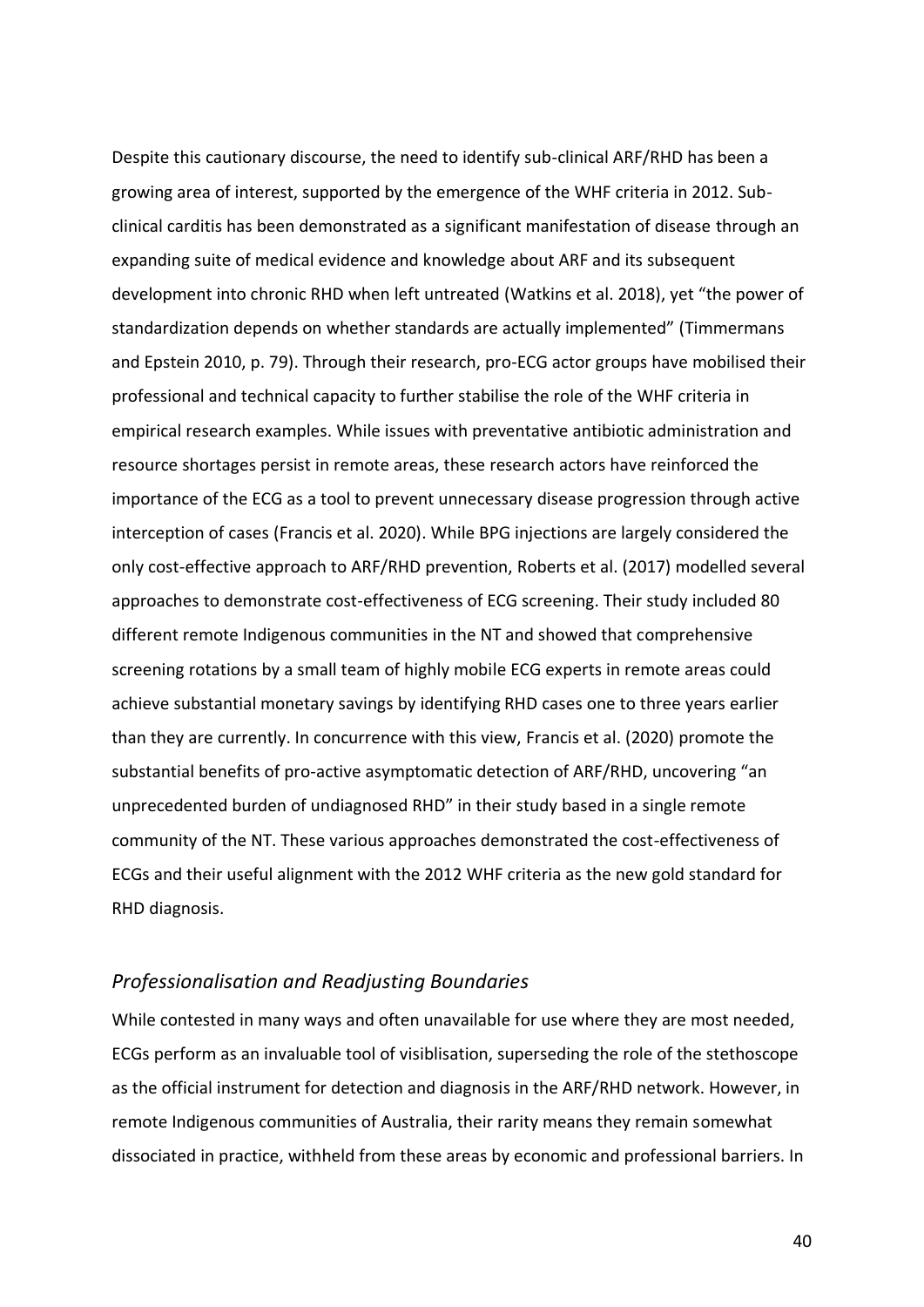many of these remote communities, ECGs are a passive tool of confirmation, used where a patient with suspected RHD, identified by auscultation, is transferred to regional clinics off-Country to have their clinical diagnosis confirmed by ECG technicians (Walsh and Kangaharan 2017). ECGs are generally a specialty piece of equipment in this association, managed by a team of multidisciplinary experts that are qualified to diagnose patients through interpretation of ECG-Doppler colour imagery (Francis et al. 2020). The restricted access and expertise involved in ECG operation is indicative of processes of professionalisation in the ARF/RHD network.

Professionalisation of ECG operation demarcates the practice of ARF/RHD diagnosis as a separated expertise that has arisen alongside the ECG as a diagnostic technology. The result of such "jurisdictional claims" to expert knowledge and practice is often struggle (Abbott as cited in Pickard 2010, p. 1074); struggle to maintain a legitimate position as an expert, or a struggle to de-professionalise a particular role by destabilising and shifting network boundaries. Despite updated criteria prescribing ECG diagnosis, the technical knowledge and qualifications generally required to perform scans and interpret images mean that in low-resource, high prevalence ARF/RHD areas, the use of ECGs is restricted or non-existent. The network connections of ECGs to remote regions remains largely a technical recommendation rather than a lived reality for many Indigenous peoples. However, these boundaries are beginning to shift.

In remote settings, the professionalised status of an echocardiographer as a medical specialist is problematic due to the reduced capacity of local healthcare workers to perform diagnoses on-site and progress to the prescription of BPG antibiotics where appropriate (Harbridge 2016). Bicudo de Castro (2020, p. 471) identifies that professionalisation processes in an actor-network are heterogenous, undertaken by diverse actors with various goals, strategies, and outcomes that either weaken or support certain activities, such as non-expert echocardiography in ARF/RHD diagnosis. When the practical and material aspects of the machine-human interaction of ECG screening are broken down into constitutive elements, there seems to be insufficient reason for such selective operation of this imaging technology. Any healthcare actor trained in the use of a transthoracic ECG could, in theory, use an ECG machine. The difficulties arise in the interpretation of images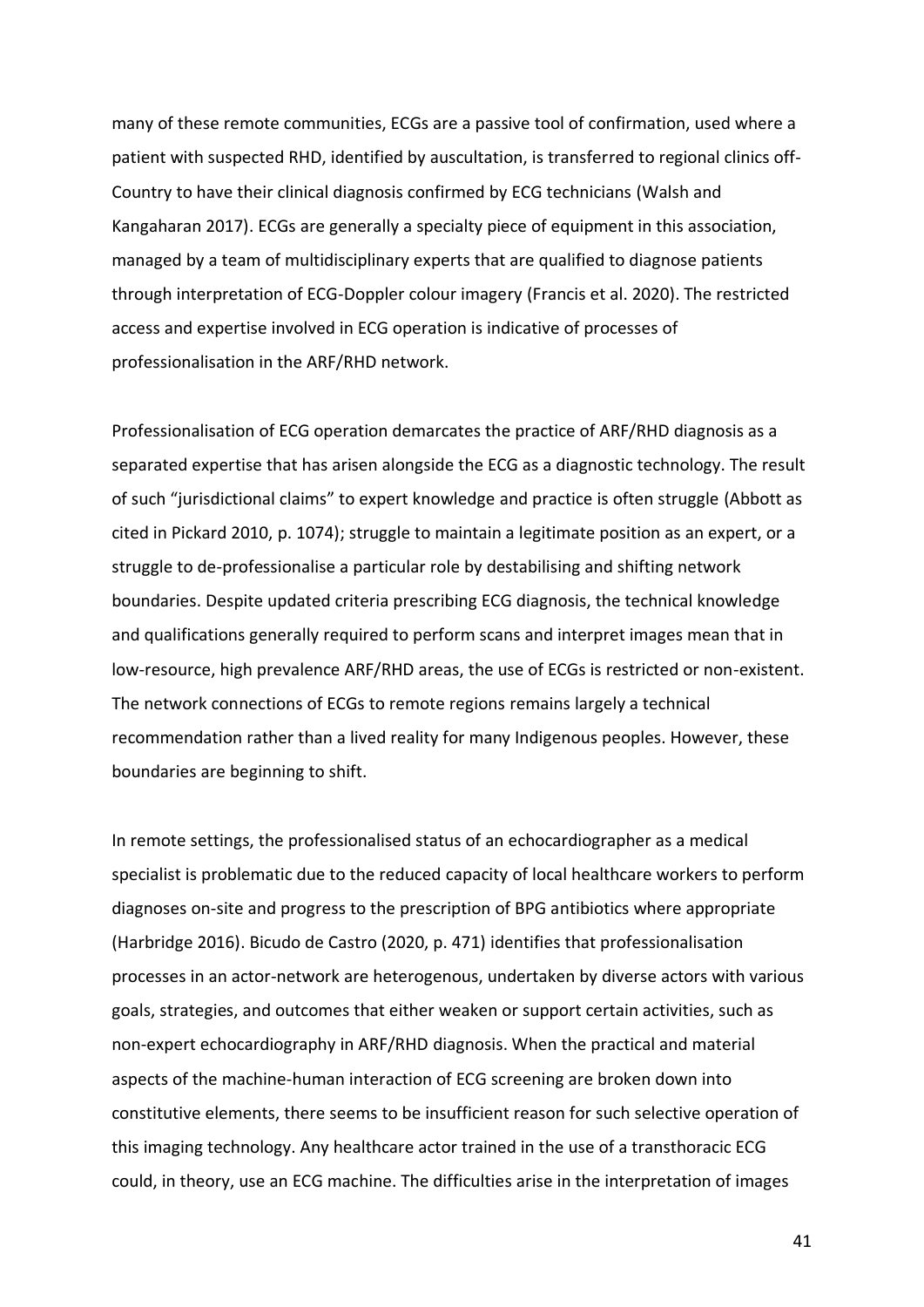collected and the technology available. When compared to a healthy heart (Figure 4 a, b), "definite RHD" cases (Figure 4 c, d) have clearly defined features in the WHF criteria and the differences in morphology and function are pronounced on an ECG-Doppler image. However, these pathologies signify two possible points on a continuum of disease and health and the ability to obtain a clear image is heavily dependent on the quality of the machine itself, not only on the person operating it. For example, employing handheld portable devices results in much lower detection rates for borderline RHD, "even by experts" (Watkins et al. 2018, p. 1403). The failure to diagnose ambiguous cases is then, not an issue for experts vs non-experts, but is rather a contingent issue that occurs in materially disadvantaged settings that cannot afford high-end machines.



**Figure 4. Echocardiogram images collected by echocardiographer Ben Reeves showing patient with healthy heart vs patient with valvular regurgitation due to rheumatic heart disease (RHD).** a) Healthy heart with long smooth valve structure upon opening b) Healthy heart with closed mitral valves and minimal regurgitation detectable via Doppler colour imaging c) Definite RHD affected heart with damaged mitral valves upon opening indicated by nodules on ends of valve leaflets d) definite RHD heart with mitral valves closed and high levels of regurgitation detected via Doppler colour imaging. Images available from: [https://www.rhdaustralia.org.au/resources/echocardiography-rheumatic-heart-disease](https://www.rhdaustralia.org.au/resources/echocardiography-rheumatic-heart-disease-ben-reeves)[ben-reeves](https://www.rhdaustralia.org.au/resources/echocardiography-rheumatic-heart-disease-ben-reeves)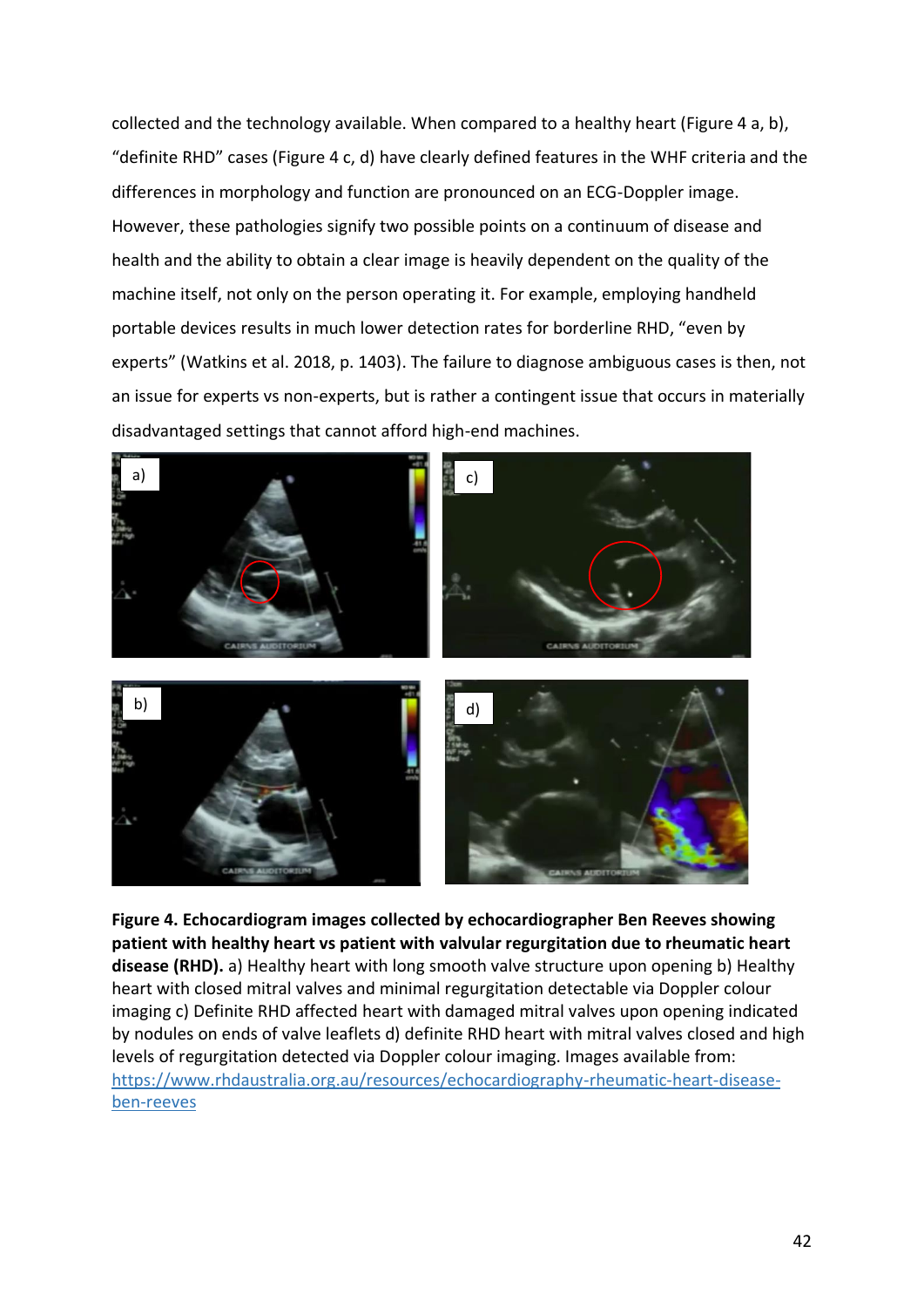In response to the increasing availability of affordable, portable ECG technology there has been growing interest in the de-professionalisation of ECG imaging to shift network boundaries away from dislocated technical staff and towards local empowerment of communities through ownership of health management activities. In a recent government evaluation of echocardiography for detection of heart failure and RHD, some of the key recommendations were to ensure the ECG is performed close to a person's home and in a timely manner (Australian Institute of Health and Welfare 2020, p. 15). However, there is no dependable supply of trained technical staff or ECG machines in remote clinics and other low resource regions to enable such an intention to manifest in practice (Watkins et al. 2018, p. 1403). By training "non-expert screening personnel" in a simplified approach to ECG examinations on portable devices, Francis et al. (2020, p. 121) infer there is potential for more efficient use of this technology in high-prevalence areas that could benefit immensely from early intervention. This viewpoint arose in response to the professionalised exclusivity found in the 2012 WHF criteria that is geared towards experts using quality machines in clinical settings (Watkins et al. 2018, p. 1403). Evidence-based guidelines are an example of the ways that expert work is becoming increasingly organised through processes of standardisation (Timmermans and Berg 2003, p. 109). This has been an ongoing barrier to effective integration of ECGs across the ARF/RHD network conformation and Watkins et al. (2018) suggest there is a need to create abbreviated screening criteria. Introduction of simplified standardisation would contribute to a de-professionalisation process that repositions distinctive expert boundaries of the network, enhancing efficiency and ubiquity of the technology through a growing association with non-expert operators (Petrakaki, Barber and Waring 2012, p. 430).

Globally, RHD is one of the most underfunded and under-resourced areas of public health in relation to its health burden (Macleod et al. 2019b). As a materially neglected health concern, several network actors have performed investigations into the potential for more widespread ECG use within remote and low-income areas. In any heterogenous network space, *translation* is a crucial process that aligns disparate elements, asserts professional boundaries, or moves them into new locations through standardising tools (Star and Griesemer 1989, p. 404). These standards coordinate action in a network as they set shared expectations, when communicated effectively, across network dimensions. Facilitated by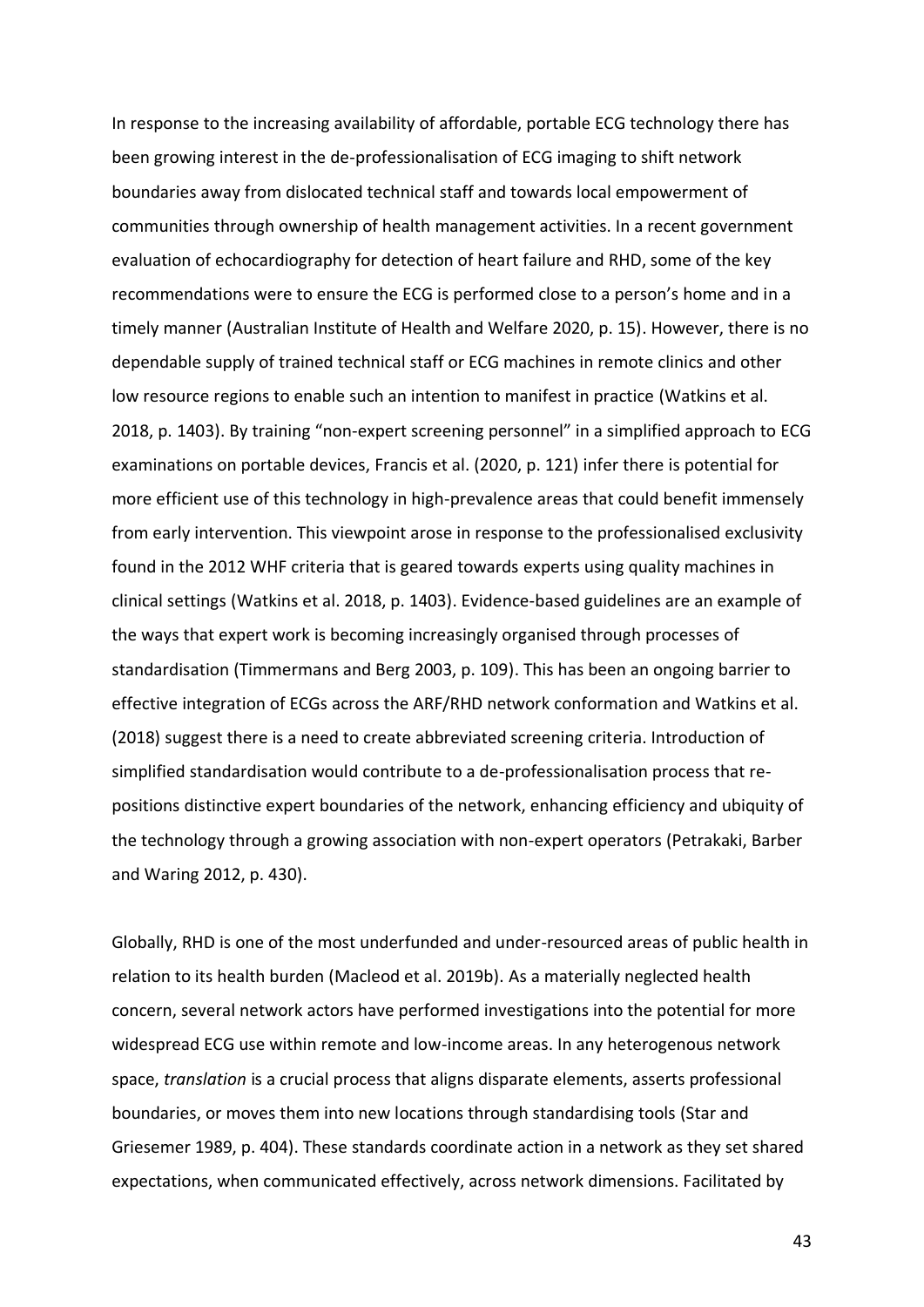the Telethon Kids Institute, the focused cardiac ultrasound (FoCUS) screening project explored the feasibility of training non-experts in ECG operation to increase access to these devices in low-resource, high-risk areas of Fiji (Engelman et al. 2016). The training involved an eight-week program for the detection of mitral and aortic regurgitation. The results demonstrated high levels of sensitivity, specificity, and accurate diagnosis of RHD using simplified criteria. These were promising results; however, they are ungeneralisable to contexts in the Torres Strait and mainland Australia without local research. In 2018 a nonexpert ECG study was performed in Maningrida, NT by Francis et al. (2021). In this study, local health workers were trained in an abbreviated approach to echocardiography. This training was delivered in English for six days and, like FoCUS, involved identification of regurgitation as a key pathology of RHD. This study showed high sensitivity and specificity; however, the accuracy was not as high as desired by investigators. These technical, community, and non-expert actor groups demonstrated the ways that technologies and their related guidelines are fluid and adaptable, seen through shifting boundaries of professionalisation and de-professionalisation. Standards have been adapted with varying success across non-expert studies, highlighting the potential flexibility of the professionalised boundaries of ECG use in low-resource settings into the future.

#### *Conclusion*

The successful implementation of ECGs as a technological *node* has been an area of controversy due to unknown benefits in the detection of sub-clinical RHD. Additionally, the expense of supplying specialised machines and people to low-resource, remote settings has been a major barrier to ubiquitous ECG use in prevention. Despite these concerns, research into the benefits of sub-clinical diagnoses and the emergence of more affordable portable machines have allayed many of these fears and ECGs have been integrated into the network through standardised expert criteria for use in diagnosis. The remaining concerns largely surround network access to this sought-after preventative tool and its successful implementation across diverse communities, currently restricted by professionalised boundaries and poor-quality machines where available at all. Through consideration of recent studies, the potential to train local health workers to manage screening protocols could re-align these network boundaries, mediated through the *translative* effects of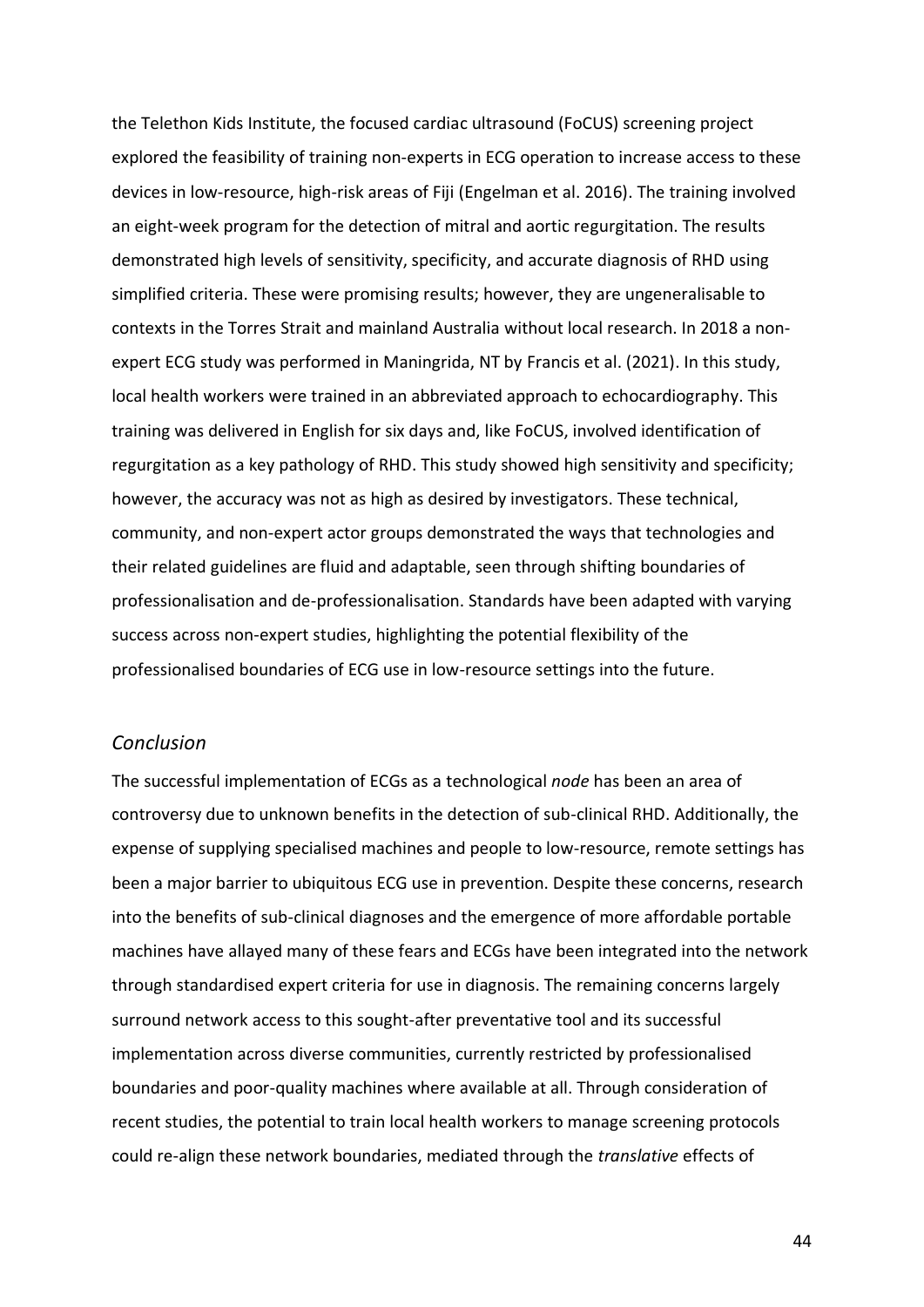simplified standards for diagnosis. This process of de-professionalisation could reduce reliance on distant technicians and reassert community ownership of health outcomes through localised screening programs run by local health workers.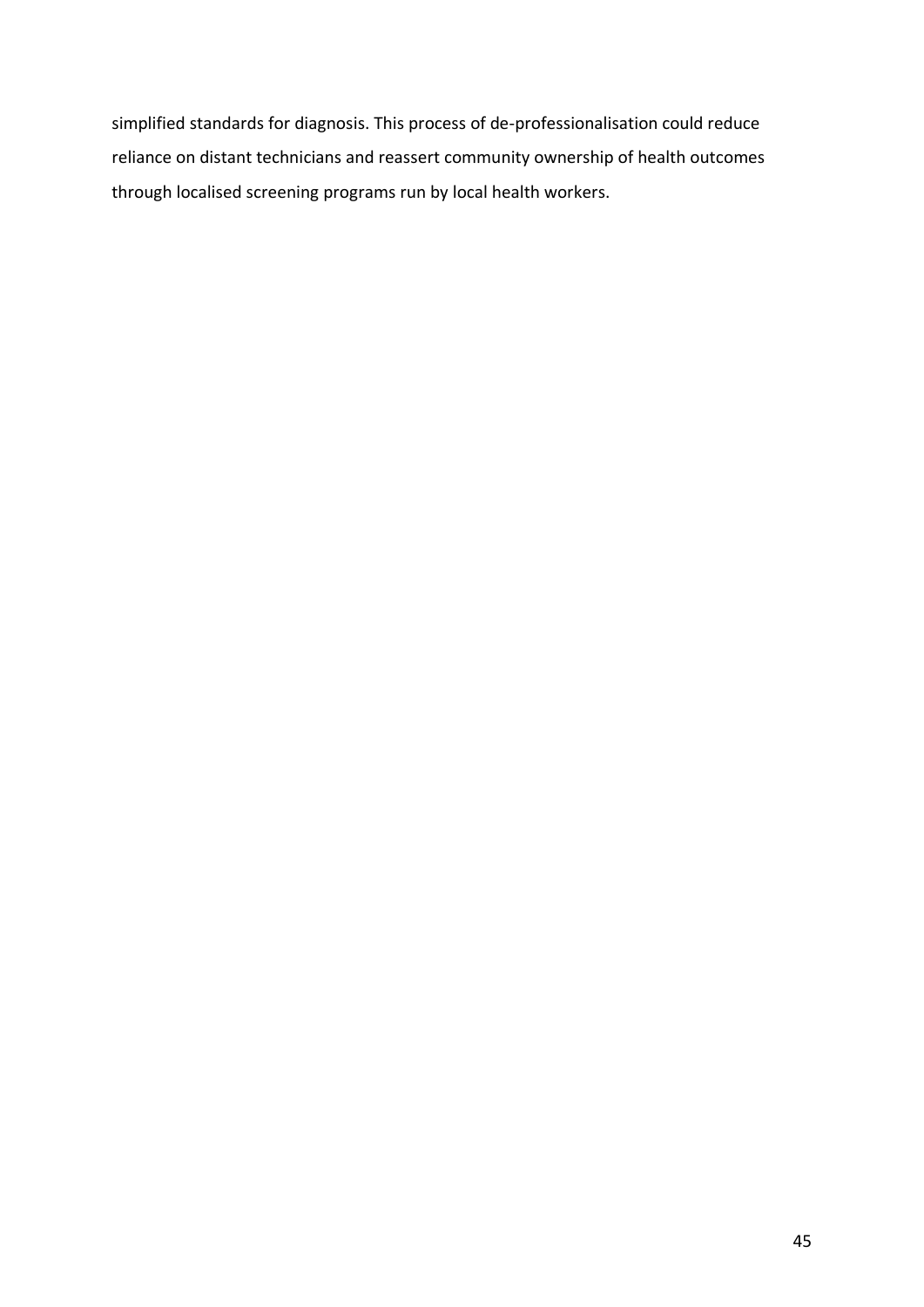#### **Chapter 5: Group A Strep Vaccine - A 'Game-Changing' Solution?**

#### *Introduction*

In 2019 the World Health Organisation (WHO) released an "actionable framework for vaccine development", aimed towards mobilisation of a global campaign to bring a Group A Strep vaccine into being (Vekemans et al. 2019, p. 877). Two years later, I explore the network processes that have led to the dynamic integration of Group A Strep vaccines as a technological *node* in the ARF/RHD network of Australia over time. This vaccine technology has not been developed into a safe product for human use, nonetheless, it remains a central promissory actor that drives funding, decision-making, and carries the hopes for future eradication of ARF/RHD globally. In this chapter I examine vaccine development by attending to the materialities of Group A Strep bacterium, exploring the discursive evolution of vaccine development in Australia, and reflecting on the ways that the configuration of a network, while sometimes temporarily stabilised, is flexible and dynamic. I conclude by arguing that retrospective consideration of network actor discourses reveals changing perspectives over time and subsequently exposes opportunities for network shifts to be imagined as a contingent evolution of ideas for socially just change.

#### *A Sociology of Expectations in the ARF/RHD Network*

The anticipation of success and efficacy of a Group A Strep vaccine accentuates the need to engage with the future of technologies as a charged temporal space that plays an organising role in current network processes (Brown and Michael 2003). I integrate a sociology of expectations analysis into this chapter, drawing on ideas from Brown and Michael (2003), to examine the ways the actor-network is shaped around hopes for innovative technologies that offer imagined solutions to current concerns. This approach orients this analysis towards the examination of technological innovations in terms of how actors' views of success and failure of a technology shift over time. These views move along a narrativized continuum of "optimism-disappointment" as actors retrospectively consider past failings, and prospectively ponder hopes for success (p. 14). The power of prospective hope enables actors to assemble in unique ways around an innovation that would possibly have never emerged, had it not been for this optimistic imagined future. In cases of disappointment,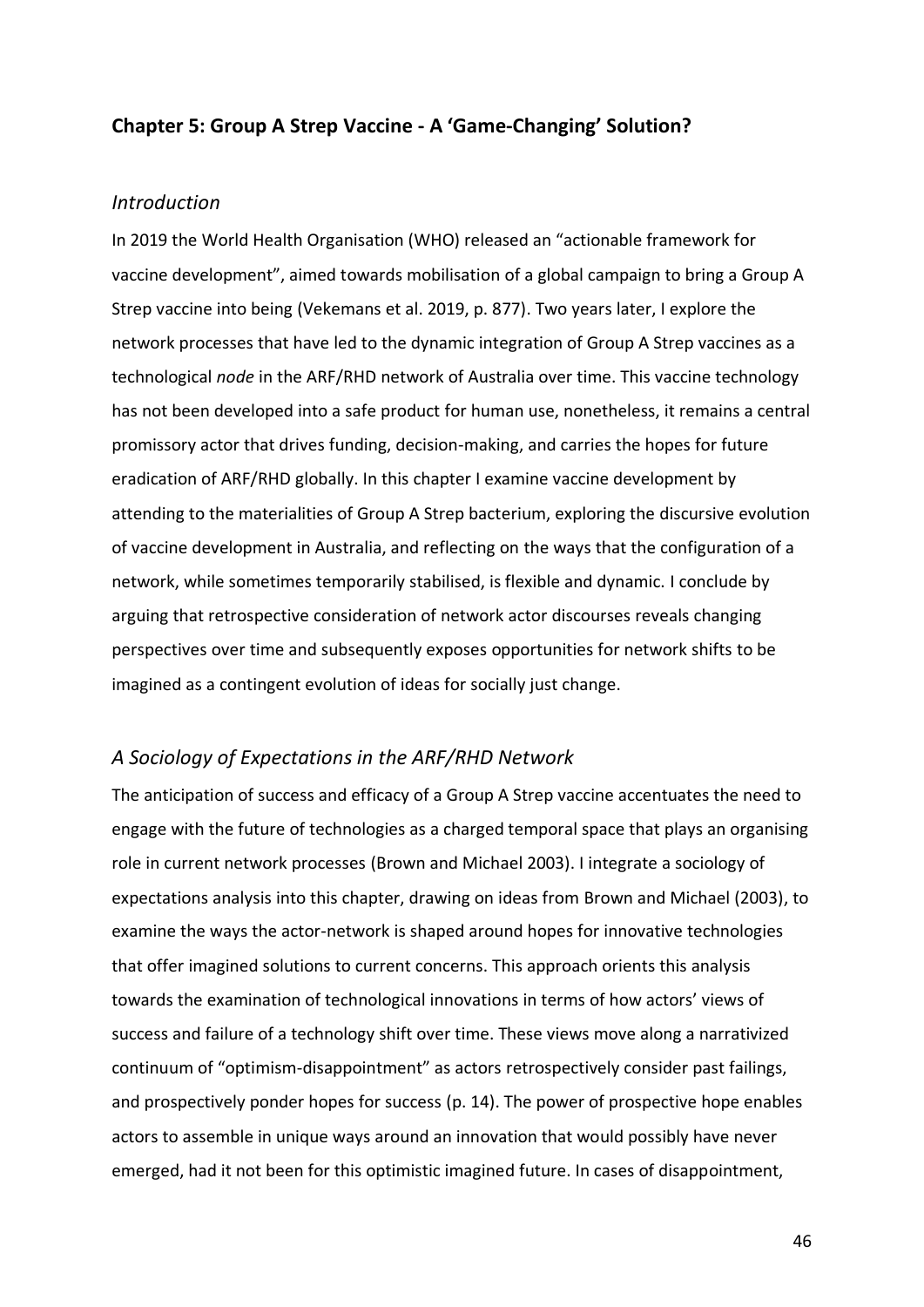retrospectively derived expectations of future failure can preclude the construction of technoscientific arrangements from ever eventuating. Through this lens, I consider ways that a network is materially constructed by discursive production processes that *translate* knowledge over time, making and unmaking connections through consensuses and resistances (Baiocchi, Graizbord and Rodriguez-Muniz 2013, p. 337) in ARF/RHD prevention.

*Group A Strep Vaccine: The Hundred-Year Promise of Disease Eradication* Development of a Group A Strep vaccine has a long history with many challenges and obstacles to the emergence of a viable product for human use (Steer et al. 2009, p. 544). Since the 1920s researchers have investigated various features of Group A Strep as potential vaccine targets (RHDAustralia 2020, p. 286). One issue contributing to the slow progress in vaccine development is the role of Group A Strep itself. Group A Strep is a devious, adaptable, and complex microbial being. It is the cause of many human diseases that vary greatly in terms of impact, site of infection, duration, and long-term effects (Mills and Ghosh 2021). It attacks many sites of the human body, commonly entering via the nasopharyngeal passage or the skin, and can become deadly through invasive colonisation, such as in infective endocarditis (RHDAustralia 2020, p. 286). This bacterium does not act alone, sometimes joining forces with other pathogens, such as ectoparasitic scabies that open wounds in the skin, easing bacterial passage and transmissibility in overcrowded and unhygienic settings (Swe, Reynolds and Fischer 2014, p. 585; Thornley et al. 2018). Group A Strep is well adapted to its pathogenic role and has evolved to respond to immune defences adeptly (Mills and Ghosh 2021), using the human body against itself by causing autoimmunity and mutating rapidly to avoid immune recognition (Reglinski and Sriskandan 2015).

Scientists have segregated two main categories of Group A Strep characteristics that perform as the targets for vaccine research. These are "M-protein" and "non-M-protein" research (Steer et al. 2009). M-proteins cover the surface of Group A Strep and collect immune agents as a shield against clotting factors and other immune cells that would otherwise seek to clear the bacteria from the human body (Mills and Ghosh 2021). There are many types of M-proteins, and they are associated with the autoimmune reaction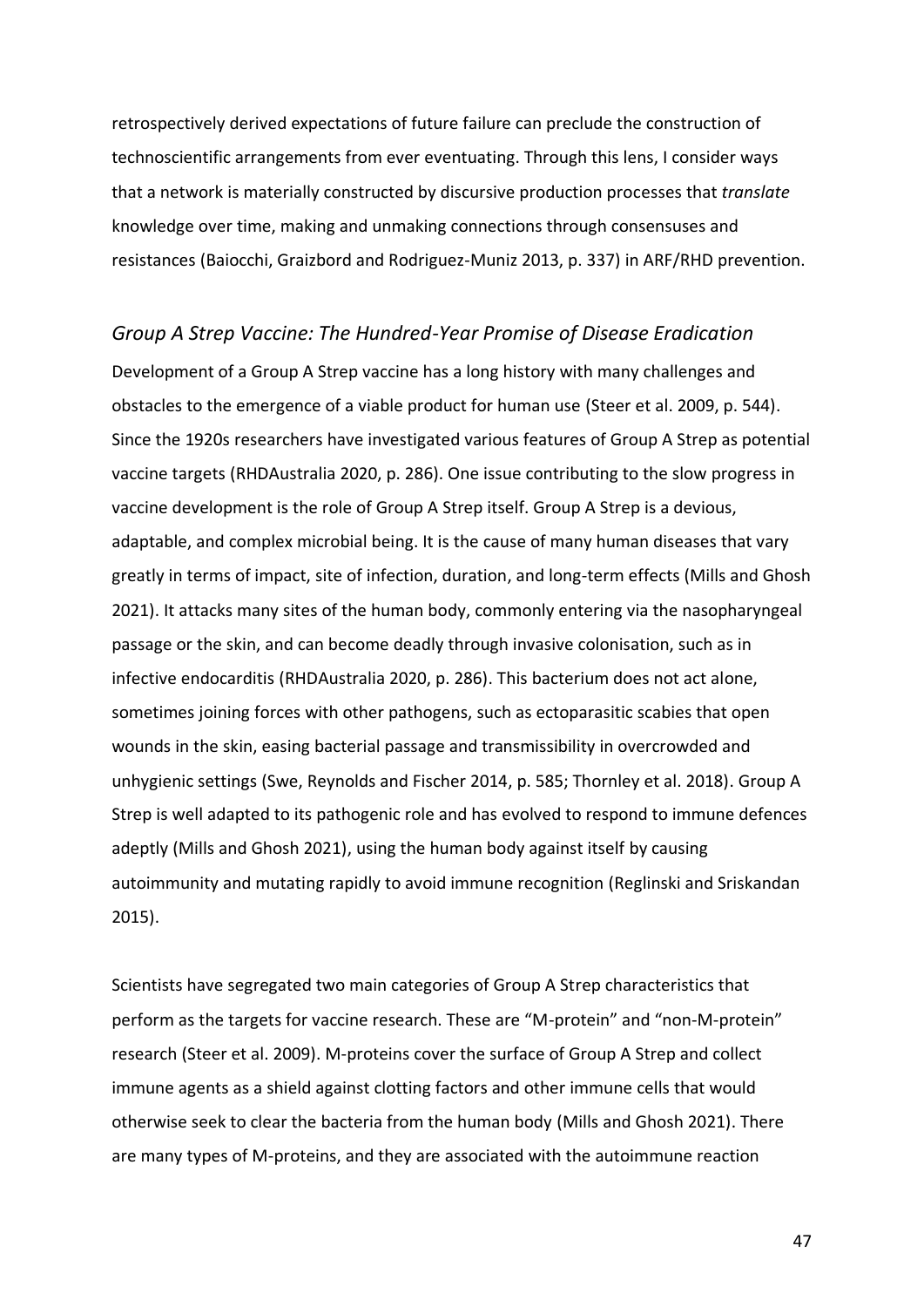leading to ARF/RHD complications (Gray et al. 2017). These virulent characteristics make the M-protein a difficult target for vaccine research due to associated safety risks of unintended cross-reactivity with host tissues (Kumar and Tandon 2013). Alternately, non-M-protein targets include other bacterial components that are significantly less studied (Steer et al. 2009). Non-M protein characteristics are generally more conserved across Group A Strep types and do not appear to impact cross-reactivity. By challenging almost every aspect of standard vaccine development through its multi-strain, mutational, virulent, and covert qualities, the material and functional characteristics of this bacterial actor has strongly contributed to repeated failed vaccine innovations for one hundred years.

#### *Failed Pasts and Optimistic Futures for a Vaccine*

In the ARF/RHD network, processes of knowledge and power emerge through discourse, shaping expectations and imaginations of what the future network arrangement could look like with a vaccine. The significance of examining future expectations lies in the rising optimism for a vaccine over time and its various commercial and practical failures that permeate, yet do not weaken, the strength of that narrative from advocates. The future network is hence a charged space, not a vague undefined region, but rather a tangible subject of analysis (Brown and Michael 2003). To examine the phenomenon of evolving perspectives that mobilise network actors, I explore discursive changes seen across the three editions of the Australian guidelines for ARF/RHD including the 2006, 2012, and 2020 publications. The ways these guidelines address interrelated issues of vaccine development and disease prevention indicates changing hopes, driven by the accumulation of knowledge and tools over a fourteen-year period. These expectations reflect the pressures, resistances, and accelerations derived through the authors' fluctuating interactions with other elements within the dynamic sociotechnical web of ARF/RHD relations.

#### *The First Edition: Mobilising Action*

In the summarised version of the 2006 guideline, *Diagnosis and management of acute rheumatic fever and rheumatic heart disease in Australia,* the authors present the first national, evidence-based approach to addressing endemic ARF/RHD (Carapetis et al. 2007). The focus of this publication is on detection and treatment of ARF/RHD and does not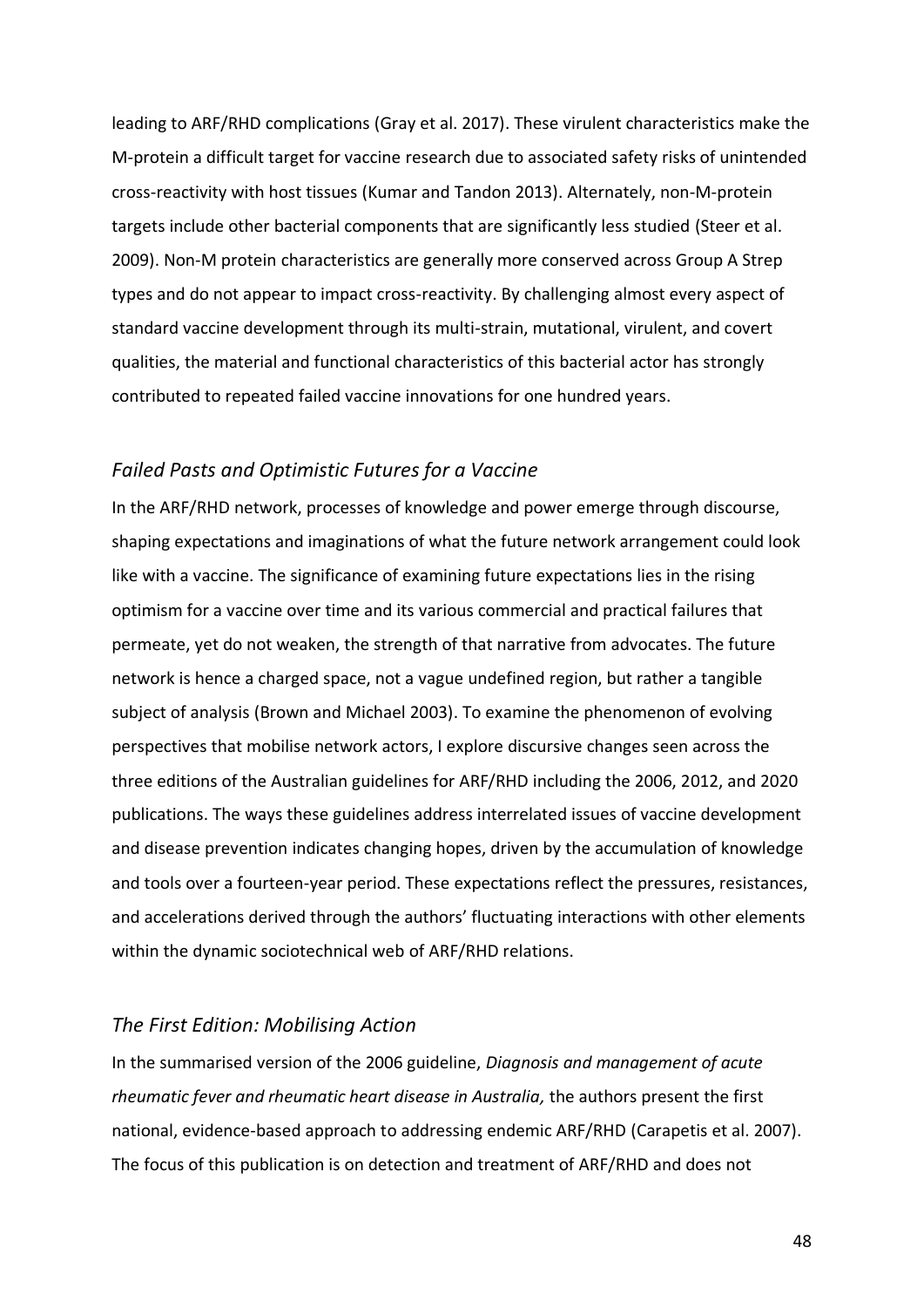address primordial prevention strategies. The reason for not including these "is because the key to primordial prevention is reducing exposure to GAS, which requires dramatic improvements in housing, hygiene infrastructure and access to health care for Indigenous Australians" (Carapetis et al. 2007, p. 582). At the time, these objectives were presented as unattainable without systemic change and extensive resourcing and so were not a central priority, unlike in later editions. This omission demonstrates the ways that material factors, such as funding and resourcing, can play into perceptions of possible realities and futures. In this edition, the focus lies on discrete and entrenched biomedical interventions that had already been practically applied for some years, such as BPG injections as a secondary prevention technique.

Further, the language used regarding Indigenous communities was restricted to the need "to provide education and health promotion for individuals, families and the community" (Carapetis et al. 2007, p. 585). This framing positions Western knowledge-holders as the deliverers of essential information, indicative of a one-sided knowledge *translation* from researchers to communities within the network. This unidirectional communicative technique situates Aboriginal and Torres Strait Islander peoples within the deficit model of healthcare knowledge (Heard et al. 2019, p. 872), emphasised by the absence of Indigenous voices and viewpoints in this early agenda.

The absence of discourses of expectations from authors regarding the involvement of vaccines as a technological actor in this edition can be attributed to several temporally significant network processes. An extended moratorium was imposed by the Food and Drug Administration (FDA), halting human vaccine trials involving Group A Strep in the United States from 1979 to 2006 (Food and Drug Administration 2005). This ban was imposed due to an experiment that seemingly caused ARF in several participants (Steer et al. 2009, p. 548). Group A Strep is a pathogen specialised to attack only human hosts and the restriction of investigations to inappropriate non-human animal models contributed to successive failures to deliver a viable vaccine (Osowicki et al. 2019, p. 3486; Rivera-Hernandez et al. 2019). While scientific research continued throughout the FDA ban era, there was a lack of regulatory support, commercial interest, and prioritisation of Group A Strep as a global health concern. This meant that the prospects of a successful vaccine emerging were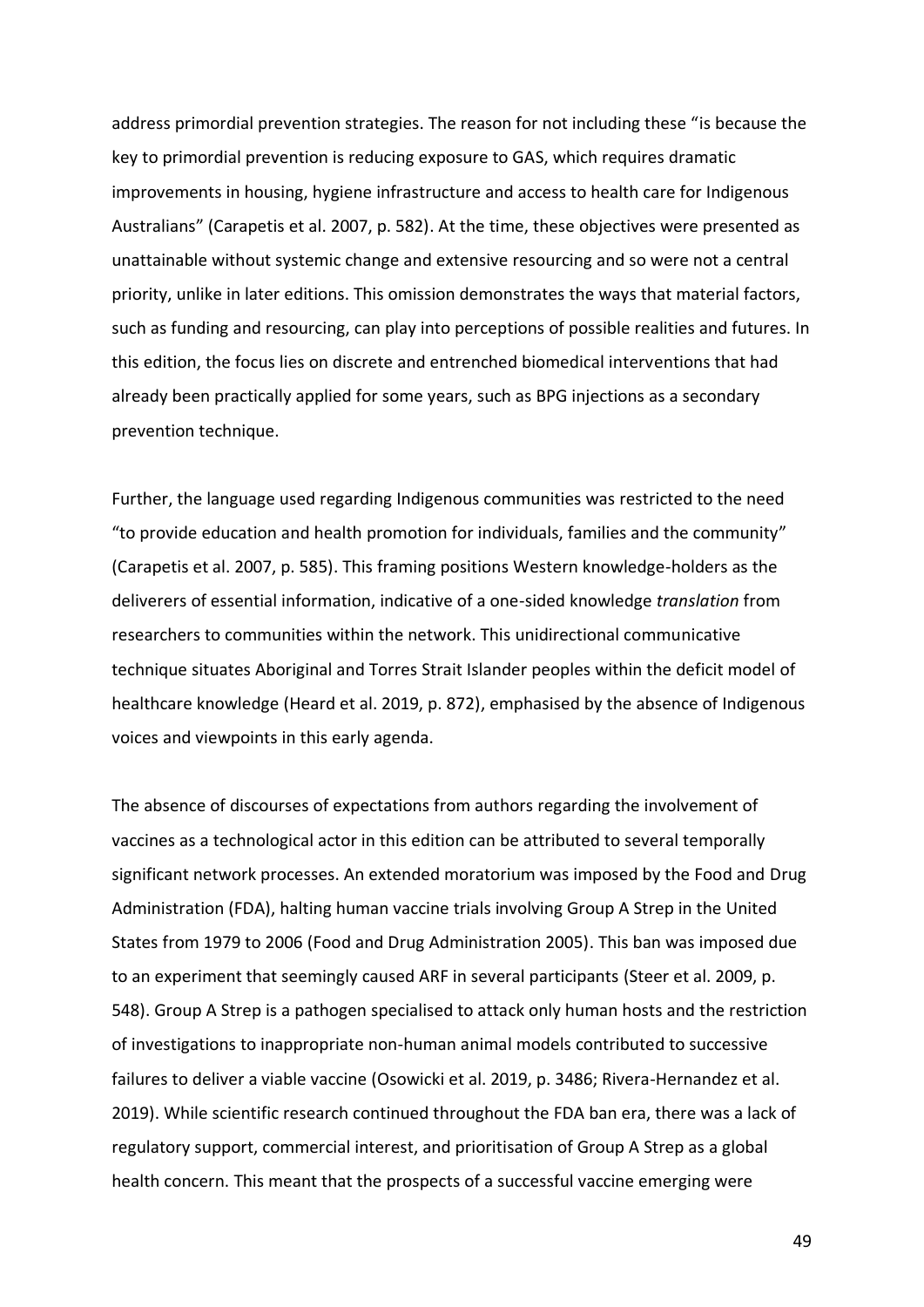uncertain until a consensus could be reached and regulatory barriers removed (Bisno et al. 2005). Rather than focusing on an imagined future actor, the Rheumatic Fever Guidelines Writing Group of the National Heart Foundation of Australia (NHFA) aligned their focus upon seemingly attainable goals for 2006. A vaccine was not presented as a major player in the ARF/RHD network of Australia at this time. Instead, the focus was on projects that could be started or improved immediately, including the implementation of coordinated control programs, registers, and standardised diagnostic and treatment regimens.

#### *The Second Edition: A Preventative Shift*

In *The Australian guideline for prevention, diagnosis and management of acute rheumatic fever and rheumatic heart disease (2nd edition)* published in 2012, there were significant changes from the previous release, indicating shifting expectations over time, particularly surrounding vaccine development and primary prevention.

In 2009, following extensive advocacy from a specialty group of researchers and clinicians, the Commonwealth Government established RHDAustralia (RHDAustralia 2019b), which emerged as an effect of many relations between human and non-human actors. This *ensemble* of stakeholders included researchers, research, money, health professionals, health resources, and Aboriginal and Torres Strait Islander peoples, interested in the reduction of the preventable burden of ARF/RHD in remote communities. The establishment of this heterogenous body shifted the Australian ARF/RHD network from a somewhat disjointed, fragmentary conformation into a more solidified arrangement, stabilising across shared intentions to prevent disease in remote communities. Coupled with the Rheumatic Fever Strategy (Health Policy Analysis 2017), this amalgamation of interested parties accelerated national efforts to establish register-based control programs in order to share data across jurisdictions. Additionally, the assemblage of the National Coordination Unit (NCU) signalled a joint commitment for the eradication of ARF/RHD through dissemination of evidence-based guidelines direct to communities, in close partnership with National Aboriginal Community Controlled Health Organisations (NACCHO). Professor Jonathon Carapetis, the then Director of RHDAustralia, celebrated the novelty of this coordinated venture saying there is "no other equivalent of RHDAustralia in any other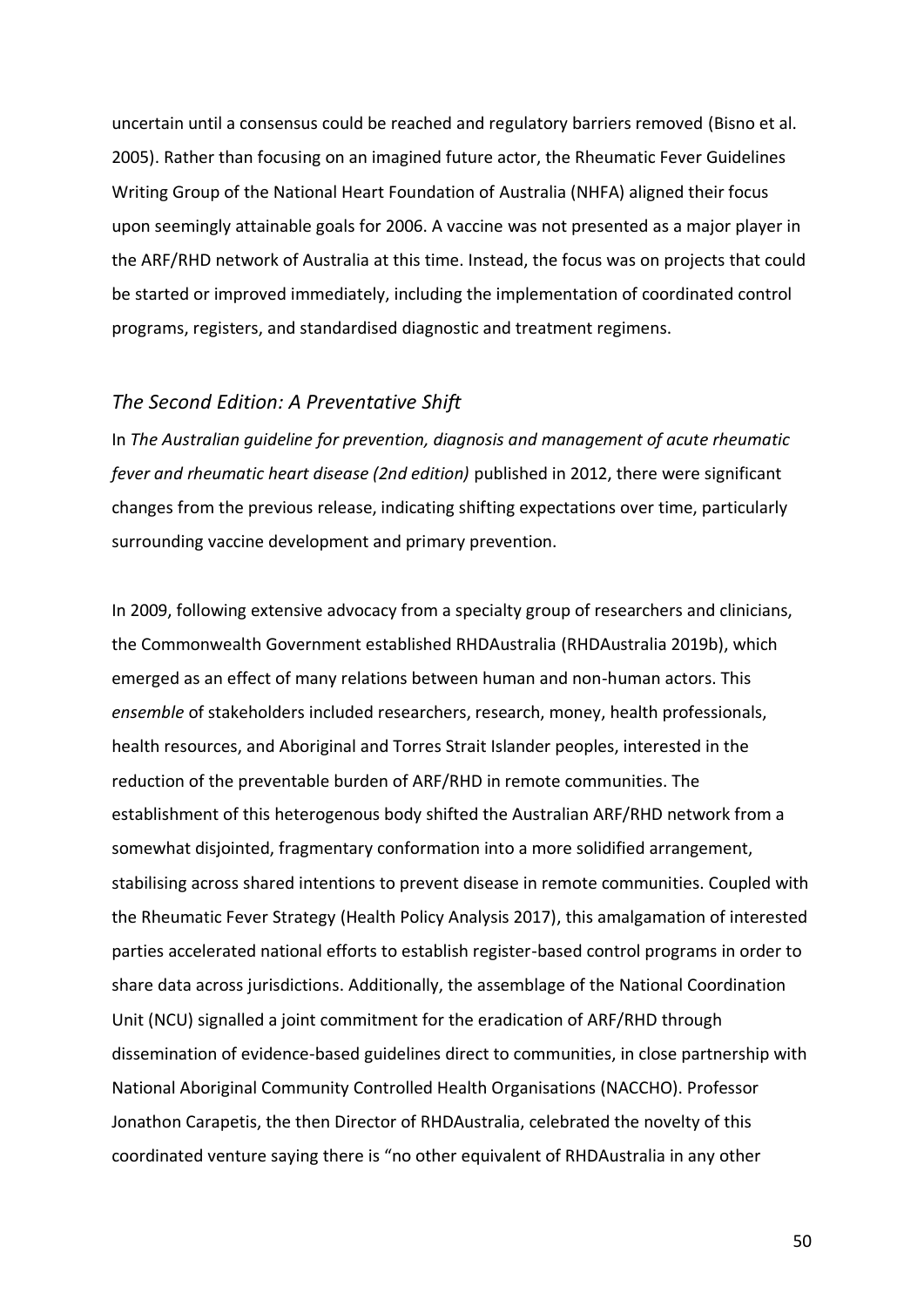country" and suggested that these united efforts are looked upon as an example to aspire to in other ARF/RHD burdened regions of the world (RHDAustralia 2019a).

The RHDAustralia writing group prepared the 2012 edition of the Australian guidelines with a focus on prevention that had not been addressed in the 2006 NHFA version. The language used in this edition indicates the changing shapes of future expectations surrounding ARF/RHD eradication via development of a vaccine actor as a preventative agent, as well as new opportunities for enhancing community understanding of ARF/RHD risk factors. Vaccines are first mentioned in this text as the "ideal solution for the primary prevention of ARF/RHD" through their potential to protect against Group A Strep colonisation (RHDAustralia 2012, p. 22). Following this statement, the idea of a vaccine is constructed as utopian due to the long history of "scientific and regulatory obstacles" and safety risks resulting in the failure to deliver on the promise of this preventative actor over many years. The authors then describe a pertinent concern with vaccines in development: that targeting the Group A Strep strains present in North America will not address ARF/RHD in endemic regions elsewhere that have extensive strain diversity. This section is then closed with the following quote; "While the development of a safe and effective GAS [Group A Strep] vaccine to prevent ARF/RHD is yet to be realised, it should remain a priority in ARF/RHD prevention" (RHDAustralia 2012, p. 23). The "optimism-disappointment narrative" of a sociology of expectations (Brown and Michael 2003, p. 14) emerges in this statement as authors of the guideline indicate the co-existence of disappointment in past failures and concurrent optimism for the future of a vaccine that will prevent Group A Strep colonisation from the outset.

Throughout this text Indigenous communities are discussed by the authors as groups requiring "awareness" (p. 12, 30, 60), "education" (p. 16, 53, 67, 68, 69), and "involvement" (p. 25, 71) in recommended programs. The added focus on prevention is a meaningful transition from the previous edition as it acknowledges the growing importance of health promotion, communication, and resourcing required to equip Aboriginal and Torres Strait Islander communities with access to the biomedical knowledge of Group A Strep management. However, similar to the first edition, writing about Indigenous peoples and their participation in terms of a unilateral knowledge transfer again infers a knowledge-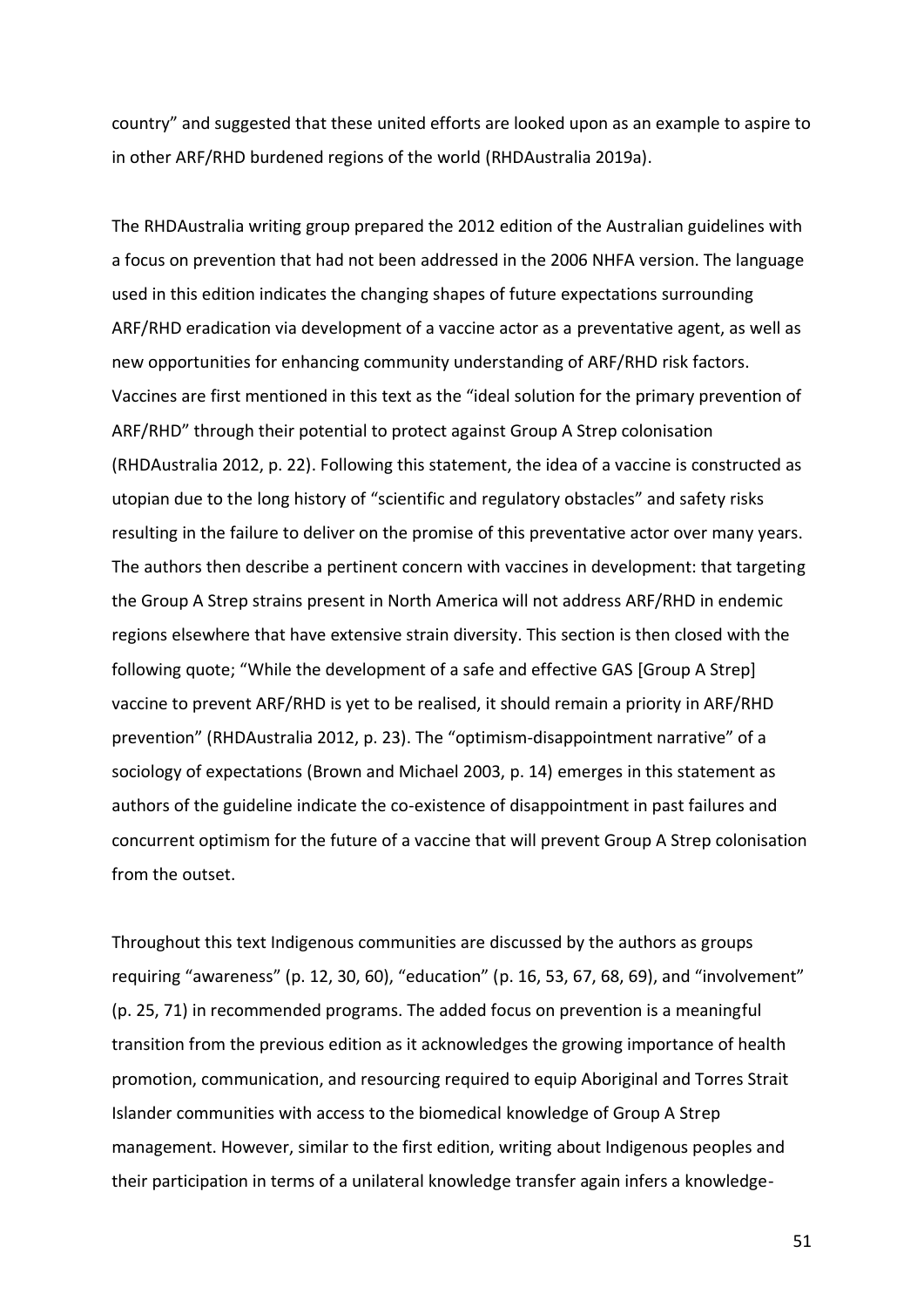holder vs knowledge-receiver relationship, rather than "the reciprocal process of co-creating knowledge" in genuine, empowering partnerships (Haynes et al. 2019, p. 42). The 2012 edition thus demonstrates network stabilisation around both the idea of a new vaccine and the promise that educating Indigenous peoples about biomedical techniques of prevention could lead to a reduction in the burden of ARF/RHD.

## *The Third Edition: 'Game-Changing' Technology and Transformative Collaboration*

RHDAustralia recently released *The 2020 Australian guideline for prevention, diagnosis and management of acute rheumatic fever and rheumatic heart disease (3rd edition)*. In the eight-year period between this version and the second edition, major changes occurred in the ARF/RHD network, both in Australia and globally, with the *convergent* release of a roadmap for the achievement of a vaccine (Vekemans et al. 2019).

In the years since, there has been an electrifying effect across the Australian ARF/RHD network with actors gathering to enable the production of conditions that would facilitate a successful and safe vaccine. The third edition echoes this renewed enthusiasm and the innovative potential within the existing ARF/RHD network arrangement. Consequential aspects of this evolution are signified by the integration of a new stand-alone chapter for "New Technologies" which introduces the Group A Strep vaccine as a key player in the network future. In addition, a chapter dedicated to "Primordial prevention and social determinants of acute rheumatic fever" was introduced, signalling a concurrent network shift towards addressing root causes of endemic illness in remote Indigenous communities.

The "New Technologies" chapter indicates that the authors align strongly with the WHO priority for developing "Key Capacities" for vaccine development. An example of this is the need to develop a human model of Group A Strep infection for "proof of concept evaluation" in future clinical vaccine trials (Vekemans et al. 2019, p. 878). In the guideline, investigations for a novel model of Controlled Human Infection for Vaccination Against *S pyogenes* (CHIVAS-M75) by Australian researchers Osowicki et al. (2019), is presented as an indication of emerging key capacities. Osowicki et al (2021), successfully developed the first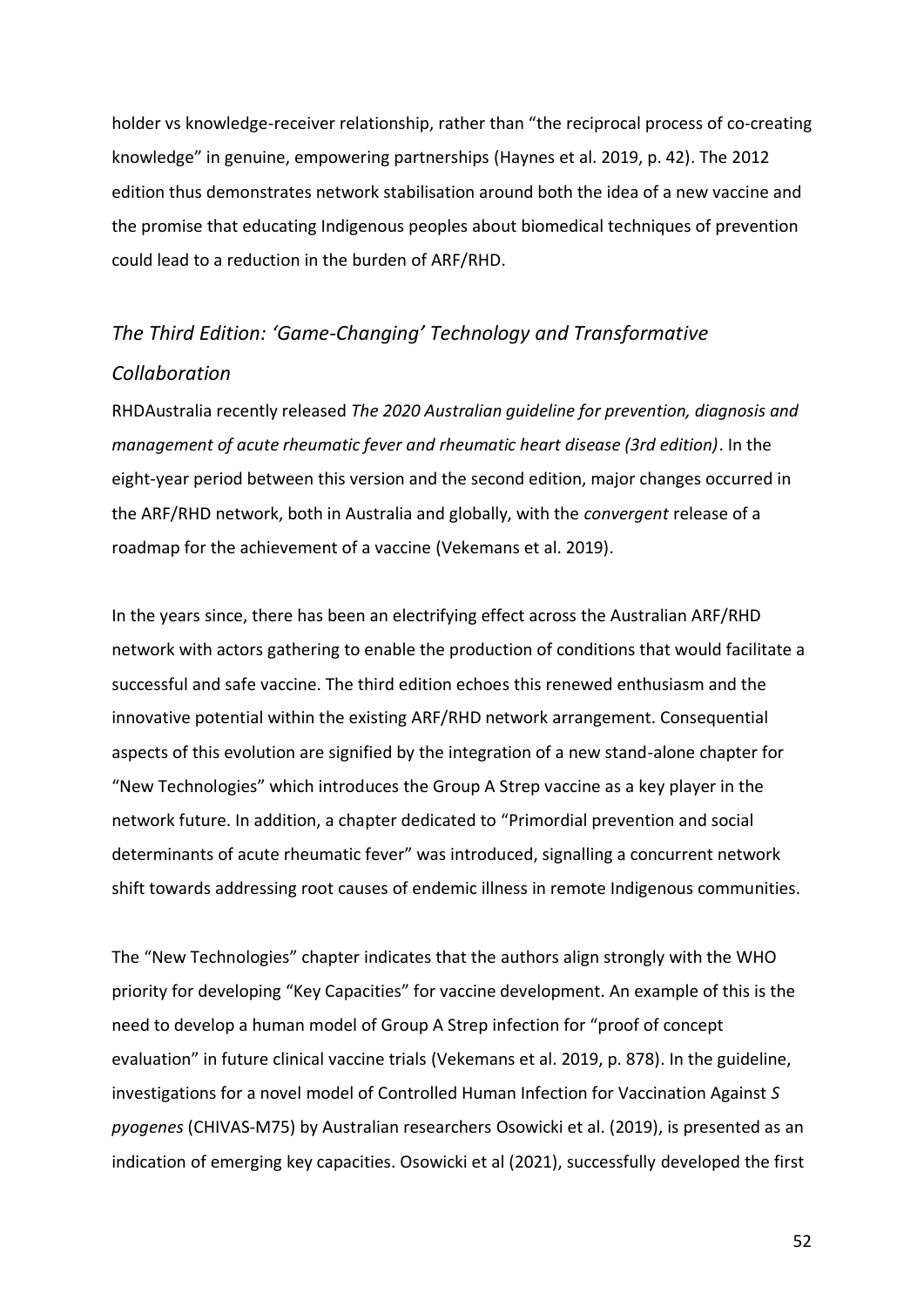safe and efficacious model of experimental Group A Strep pharyngitis for study of the disease in humans a year after the release of the 2020 edition. This was a major step towards the achievement of at least one WHO priority and sewed hope back into the ARF/RHD network fabric. This meaningful finding confronted, and scientifically controlled, many unpredictable aspects of Group A Strep infection and recovery, moving the network one step closer to eventuation of a vaccine.

The "New Technologies" chapter of the 2020 guidelines emphasises persistent hope and cooccurring reflection upon past failures in the vaccine narrative. Acknowledgement of failures is not always disastrous and maintaining narratives of future success can sometimes perform as a "self-fulfilling prophecy" (Pollock and Williams 2010, pp. 528-529). The authors emphasise the wide-reaching positive impact that a Group A Strep vaccine would have for some of the most "severe and frequently fatal invasive disease" affecting vulnerable people in endemic areas, such as "pregnant women and newborn babies" (RHDAustralia 2020, p. 286). They then acknowledge past failures of other programs for primary prevention, saying "antibiotic treatment for Strep throat and skin infections have not been able to achieve large and sustainable reductions in the subsequent development of ARF or RHD" (p. 286). They suggest that a vaccine would be a more sustainable form of long-term intervention and a short-term primary prevention solution as well.

Overall, the authors remain overwhelming optimistic that a vaccine "will help eliminate disease" (p. 286). This future-focused enthusiasm is bridled by reflection upon multiple past failures driven by "scientific, regulatory and commercial obstacles" (p. 287). This demonstrates that over time the socio-political and material contingencies linked to vaccine success or failure have become increasingly apparent. As Borup et al. (2006, p. 286) argue, we see here that "expectations are both the cause and consequence of material scientific and technological activity". The insertion of \$35 million from the Federal Government towards Group A Strep vaccine research bolstered a growing hopefulness across the research dimension of the network. This "catalytic" investment (Telethon Kids Institute 2021) has demonstrated that accelerated hopes are linked inextricably with material associations. Brown and Michael (2003) suggest in relation to other novel technologies, that multi-sectoral, institutional engagement can feed into the actual success of a technology in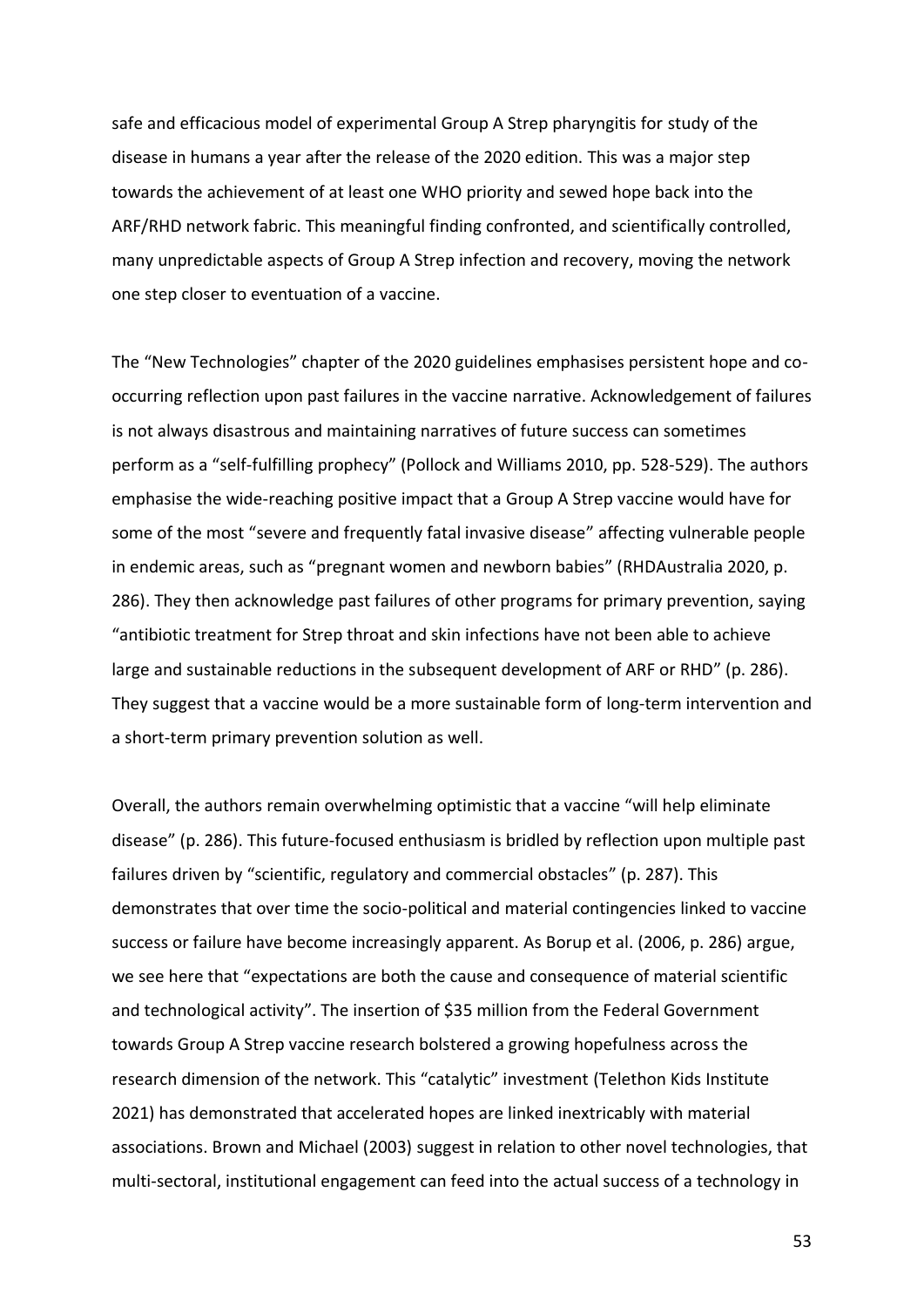the future. As this guideline seems to suggest, without the necessary resourcing through funding and institutional support, the vaccine remains a far-off dream yet through substantial monetary, regulatory, and governmental backing, the network alignment around a vaccine is better protected against future unknowns.

The influence of material network elements on innovative change becomes more apparent through consideration of the discourses that accompanied the third edition. At a conference in 2019 the Chief Executive Officer of NACCHO, Pat Turner, a key collaborator in RHDAustralia initiatives, emphasised simultaneous support for vaccine research and the need to address material concerns of poverty and illness saying, "A Strep A vaccine would be a game-changer, but developing it will take years and people are dying now – we need to make sure that the really exciting investments in science are coupled with on-the-ground action,' (NACCHO Aboriginal Health News Alert 2019). This need for primordial action before the pursuit of a technological solve-all is demonstrated through the near-eradication of ARF/RHD in mainstream, non-Indigenous Australia, where standards of living are generally high and easy access to services is the norm (Steer 2015, p. 22). The inclusion of a new chapter attending to the social determinants of health signals that the emerging discourse in 2020 has evolved through the integration of multiple knowledges and the elevation of Indigenous voices. An example of this is in the Foreword prepared by the newly appointed Director of RHDAustralia, Vicki Wade. In this section, Wade, a Noongar woman of South-West Western Australia, highlights that ARF/RHD "challenges are more than biomedical and are driven by the social, cultural and environmental determinants of health" (RHDAustralia 2020, p. 2). This rising emphasis of the systemic causes of illness hints at the emergent social justice narrative that attends explicitly to the role of "cultural and structural barriers for Aboriginal and Torres Strait Islander peoples" (p. 14) and the ongoing impacts of colonisation that have become increasingly important considerations in ARF/RHD health programs (Haynes et al. 2021, p. 8). Additionally, language used in relation to Indigenous communities has shifted immensely since 2012 to become more collaborative and less paternalistic. For instance, instead of a predominant preventative approach of educating and prescribing Western knowledge, this edition focuses more on Indigenous community "capacity and governance" (p. 9), "relationships" and "partnerships" (p. 10), "holistic" views of health wellbeing and care (p. 9, 10, 36, 249, 252), "priorities and preferences" (p. 40),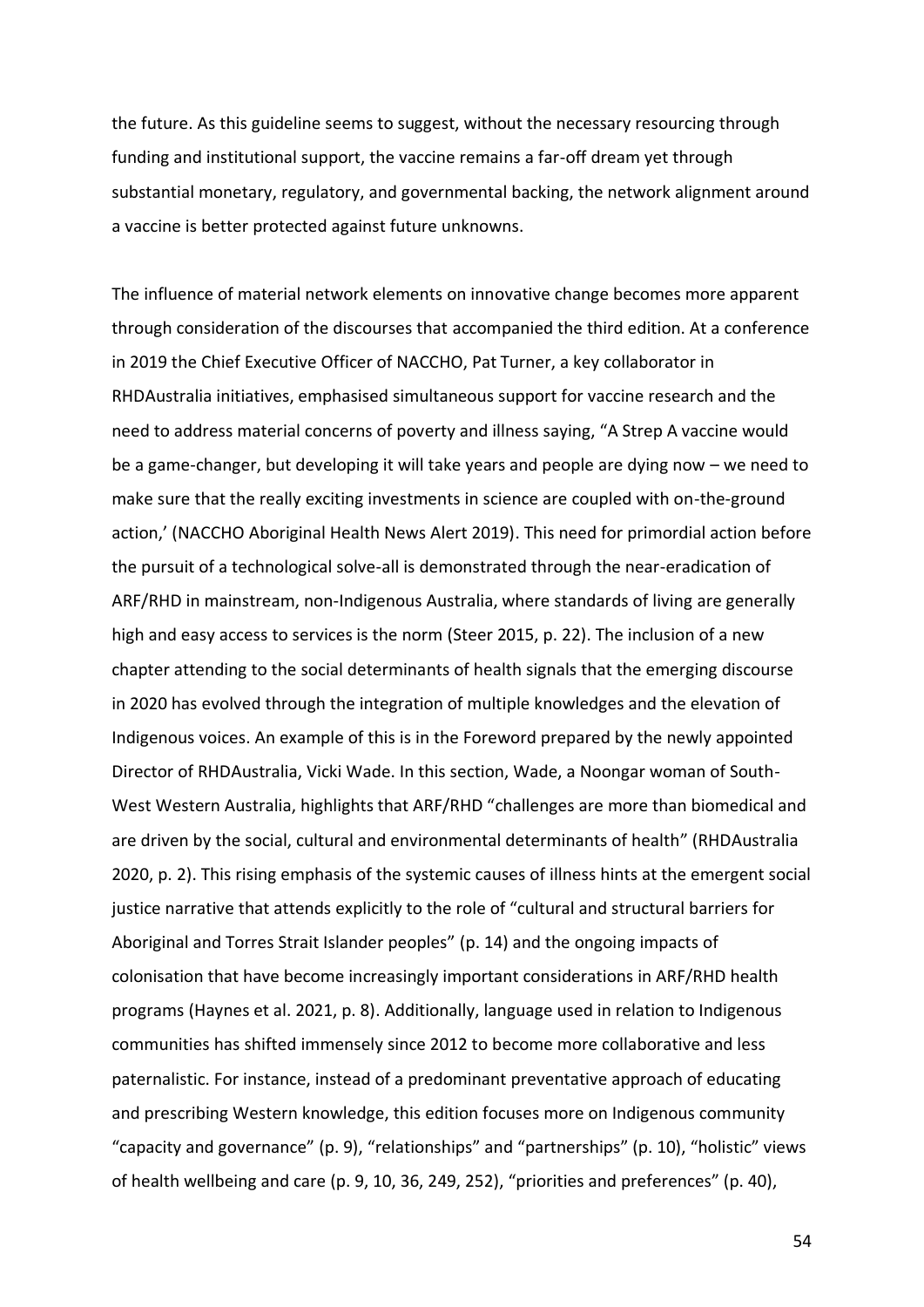"trust" (p. 50, 112, 160, 200), and "ownership" (p. 60, 275). This language signals a move towards a transformative narrative of empowerment through reciprocity, emphasising the need to engage in community-led approaches beyond biomedical understandings of disease management into the future.

#### *Conclusion*

In this chapter I considered the ordering influence of material elements and the future as a charged temporal space within the ARF/RHD network. By examining Group A Strep as an actor with intentions to evade immune defences and evolve beyond the grips of vaccine protection, I highlighted some of the fundamental historical issues that have slowed the innovative processes for vaccine development. However, as techniques for scientific exploration expand, the investigation of new, conserved targets that are found across multiple strains could be the key to newfound scientific discoveries. This scientific enquiry is contingent on the many associated actors and material realities of the ARF/RHD network that either support or hinder the pursuit of a vaccine. To demonstrate this ongoing dynamic struggle, I explored the discursive development of three editions of the Australian guidelines for ARF/RHD and how they evolved over time. The prospective hopes for a vaccine have changed in profound ways since 2006 that highlight the effects of network processes, shifting related actors into a state of convergence and stabilising them around support of a vaccine by 2020. Perhaps most crucially, the emergent role of Indigenous leadership in the recent edition encapsulates a radical turn in narrative structure from a heavy focus on surveillance in 2006, to a growing emphasis on prevention in 2012, and finally towards a concerted effort to convince the readership that primordial prevention presents the best prospects for holistic, sustainable health improvements for remote Indigenous communities of Australia in 2020. By retrospectively considering prospective discourse surrounding vaccines and how this has developed over time, it becomes clear that optimistic ideals for change have the potential to shift network flows and conformations in the future, stabilising around actors that promise a world with less ARF/RHD.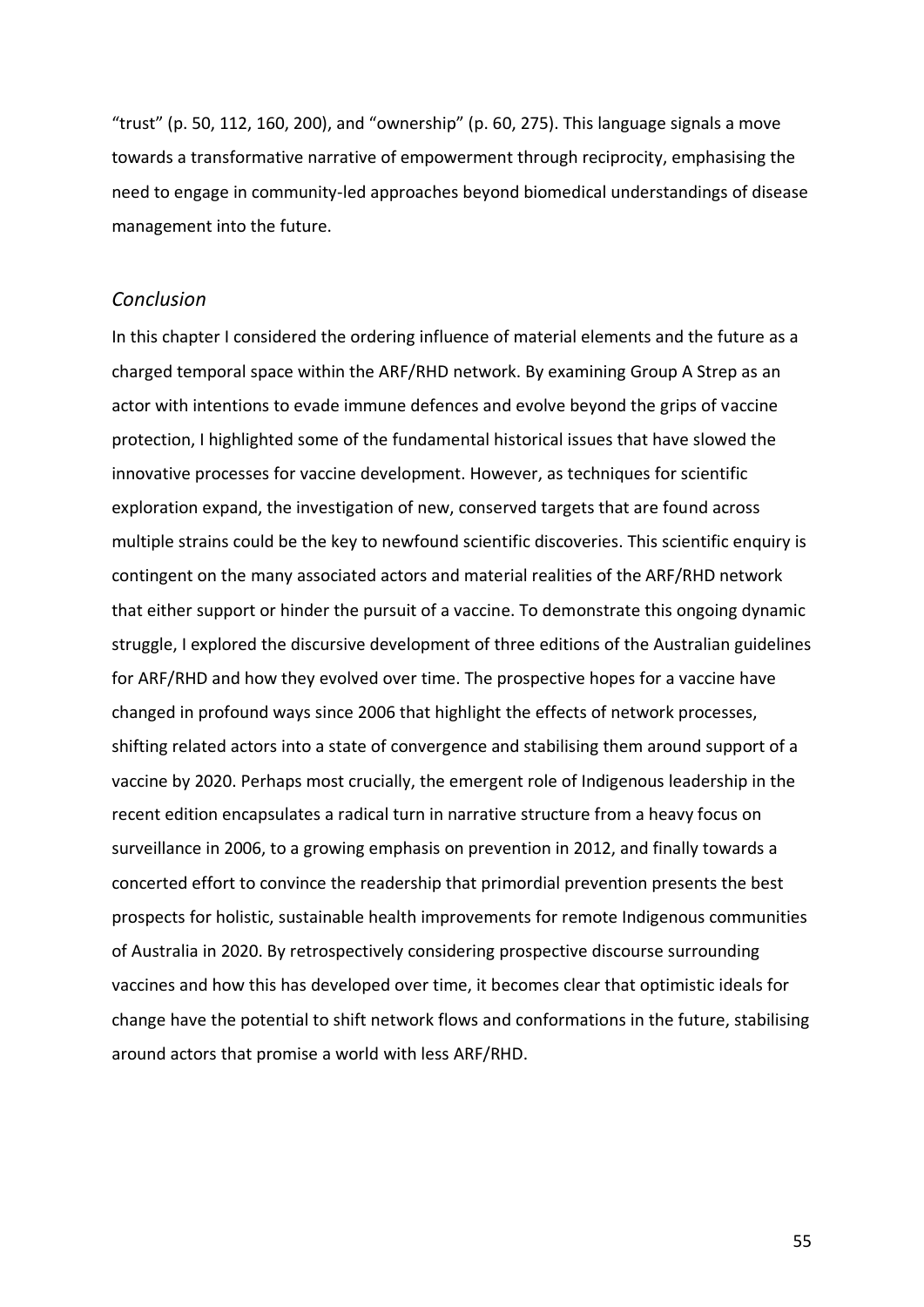#### **Chapter 6: Conclusion**

In this thesis I have undertaken a sociological analysis of some of the socio-technical and material aspects of the acute rheumatic fever and rheumatic heart disease (ARF/RHD) network in Australia that have led to the endemic and ongoing presence of disease in remote Aboriginal and Torres Strait Islander communities. Further, I have considered how the construction of the ARF/RHD network has changed over time through movement of actors and dynamising processes that pervade the network space, shifting actor positions around emerging and retrospective opinions, perspectives, and expectations. These assembling processes and arrangements were examined through an actor network theory (ANT) perspective, supplemented with ideas from ethics of care, governmentality theory, and post-colonial studies. Through this combination of analytical lenses, I have contributed new insights to the sociological literature on this topic through investigations of key technological *nodes* in the ARF/RHD network, illustrating the ways that the seemingly disparate human and non-human elements of technoscientific assemblages are contingent and dependent on related actors and do not arise in isolation. This contingency illustrates the ways that network formation is a dynamic, cumulative process of flowing network *energies* that are shifted, interrupted, reversed, or enabled over time through discursive and material inputs from diverse actors.

As the scope of this inquiry was confined to an Honours thesis, I have focused on three network *nodes,* however, there are countless possible focuses, both human and nonhuman, that could be considered. Future research into this topic could involve; (1) analysis of primordial prevention *nodes* such as housing, water, and nutrition; (2) consideration of the racialised and gendered aspects of ARF/RHD through contraceptive, pre-natal and postnatal interventions; and/or (3) exploration of Aboriginal and Torres Strait Islander peoples' systems of governance, knowledges, and management of ARF/RHD and other illnesses across diverse communities.

By investigating network associations linked with three technologies, I have exposed some of the ways that the ARF/RHD network has been historically developed through a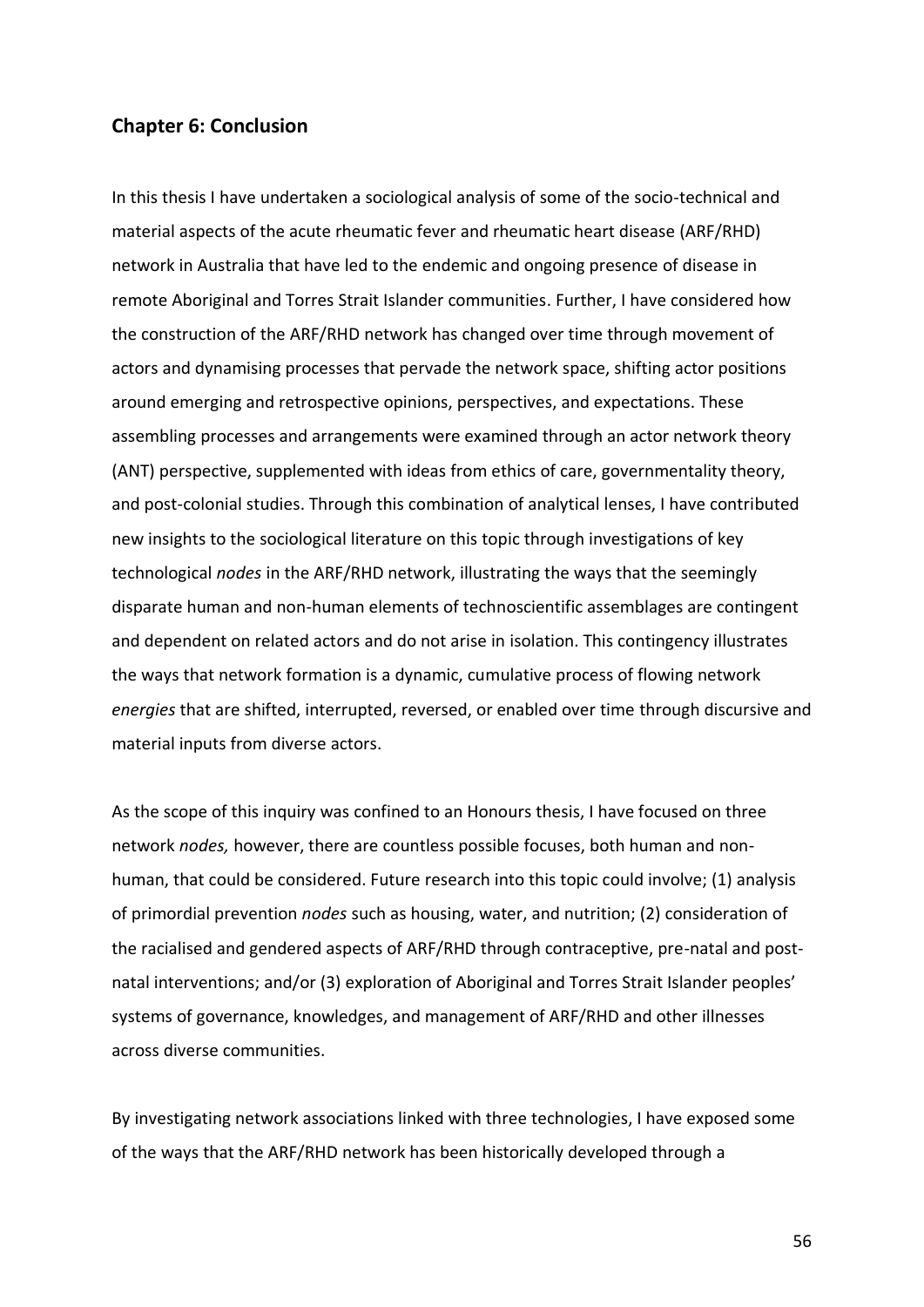biomedical lens of healthcare that is heavily reliant on discrete technological interventions for the management of ARF/RHD in remote Indigenous communities. In considering benzylpenicillin G (BPG) injections I was sensitised to the issues that can emerge through culturally incongruent *translations* of knowledge during healthcare interactions and the reliance on unsustainable systems of prevention dictated by distant corporate *ensembles*. However, I identified that this can be changed through the sharing of responsibility for care across other actors and with engagement characterised by reciprocal communication. Through contemplation of the diverse sources of care available in the ARF/RHD network, I suggest that attempts to realign the position of BPG injections as just one of many preventative actors, rather than as a mainstay of prevention could facilitate a transitionary move towards primordial prevention strategies that address root causes of disease. By looking at echocardiograms (ECGs) I found that the standardisation tools, such as criteria, that emerge to visiblise historically obscured network elements of ARF/RHD in remote communities, are often contested despite their apparent *enrolment* as the gold standard of diagnosis. Additionally, standardisation can lead to the establishment of jurisdictional network barriers through professionalisation processes that become a site of resistance as actors work to facilitate non-expert empowerment via localised education of health staff. Finally, the exploration of Group A *Streptococcus* (Group A Strep) vaccine development then drew my inquiry into the future of the ARF/RHD network as a charged temporal space of investigation, whereby the narratives of success in the future and disappointment in past failures collided with the contingent material elements required for the construction of a hopeful discourse. This led me to understand that the current expectations for a future free of ARF/RHD is contingent on complex socio-material interactions of the past. This opening up of the network to an optimistic future of collaborative change is ever-evolving as new actors and knowledges are introduced and shift existing network flows and arrangements over time.

Overall, my investigation has demonstrated that the ARF/RHD network is a dynamic sociotechnical space that has been subject to immense energetic fluctuations that pervade the network and shift actors based on contested and emerging understandings of best practice for prevention and treatment of this endemic disease. While many policy makers and health practitioners consider ARF/RHD as an intractable, stationary reality, I believe this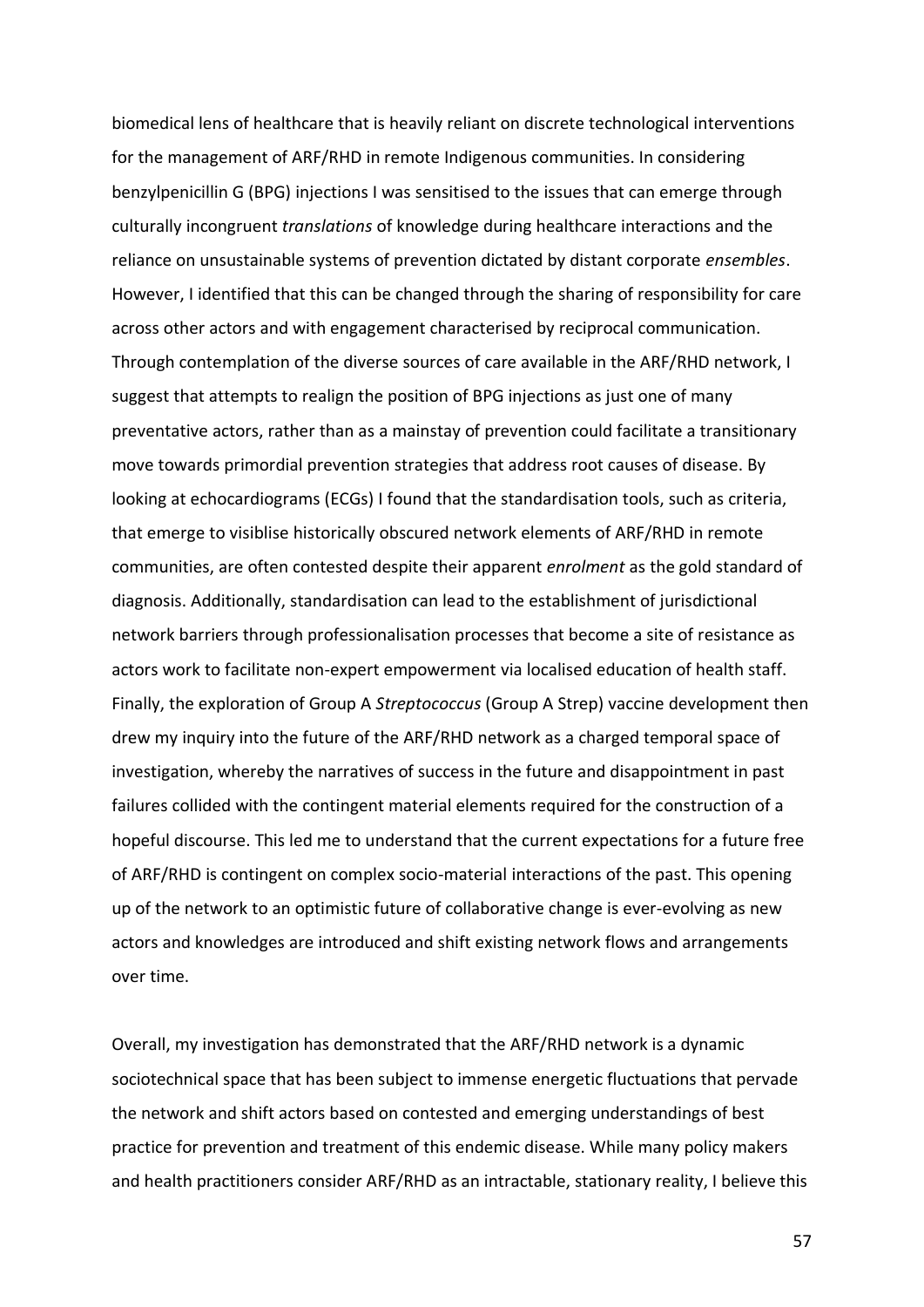inquiry has exposed the vast potential for change to occur into the future of the ARF/RHD network, through both material and epistemological rearrangements. The stabilisation of the network conformation around various historical and emergent interventions is a key feature of this health issue. These semi-solid conformations can be fluidified through *convergent* communicational and material inputs from diverse actors that see the potential for a holistic shift. By confronting the assumptions underlying the biomedical knowledge processes systemically diffusing the current entrenched network assemblage, resistant actors can redirect *energies* to reverse the flow of power and knowledge, reassembling the network into a more socially just conformation, built around community-led projects for collaborative primordial prevention of ARF/RHD. This does not preclude new and established technologies and biomedical insights. Rather, it asserts the value and elevates the importance of Indigenous knowledges, cultures, and leadership in the future configurations of the ARF/RHD network of Australia.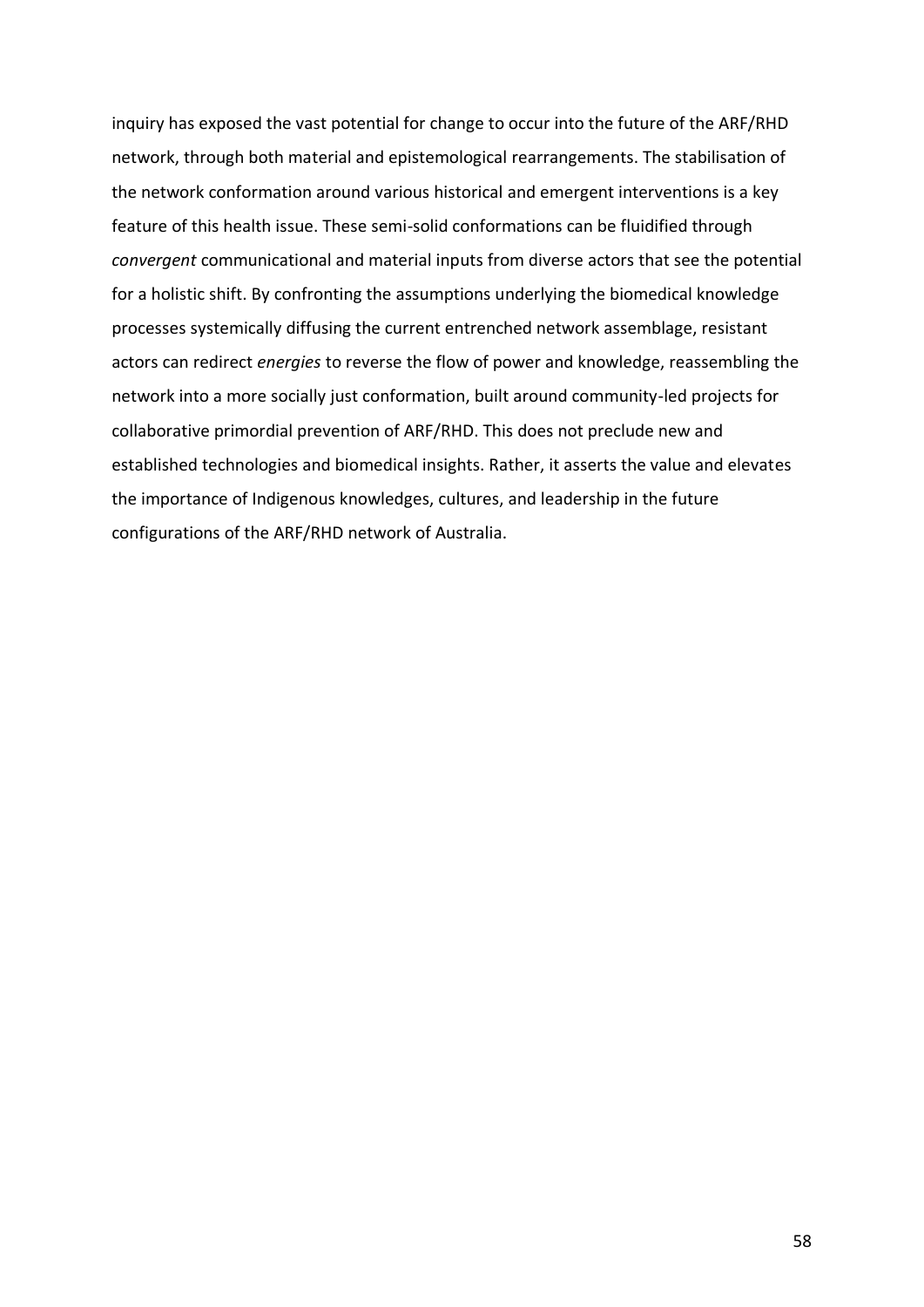#### **References**

- Amgarth-Duff, I, Hendrickx, D, Bowen, A, Carapetis, J, Chibawe, R, Samson, M & Walker, R 2019 'Talking skin: attitudes and practices around skin infections, treatment options, and their clinical management in a remote region in Western Australia', *Rural and Remote Health* vol. 19**,** no. 5227, pp. 5227.
- Anderson, W & Adams, V 2007, 'Pramoedya's Chickens: Postcolonial Studies of Technoscience', in E Hackett, O Amsterdamska, M Lynch & J Wajcman (eds.), *The Handbook of Science and Technology Studies,* 3 edn, MIT Press, pp. 181-204.
- Australian Institute of Health and Welfare 2019, *Acute rheumatic fever and rheumatic heart disease in Australia*, Australian Institute of Health and Welfare.
- Australian Institute of Health and Welfare 2020, *Better Cardiac Care measures for Aboriginal and Torres Strait Islander people: Fifth national report*, Canberra.
- Baiocchi, G, Graizbord, D & Rodriguez-Muniz, M 2013 'Actor-Network Theory and the ethnographic imagination: An exercise in translation', *Qualitative Sociology,* vol. 36, pp. 323-341.
- Barnes, H, Mccreanor, T, Edwards, S & Borell, B 2009, 'Epistemological domination: social science research ethics in Aotearoa', in D Mertens & P Ginsberg (eds.), *The handbook of social research ethics,* , Thousand Oaks, CA, Sage Publications, pp. 442-457.
- Barnett, T, Bowen, A & Carapetis, J 2018 'The fall and rise of Group A Streptococcus diseases', *Epidemiology and Infection,* vol. 147**,** no. e4, pp. 1-6.
- Beaton, A & Carapetis, J 2015 'The 2015 revision of the Jones criteria for the diagnosis of acute rheumatic fever: implications for practice in low-income and middle-income countries', *Heart Asia,* vol. 7, pp. 7-11.
- Bicudo De Castro, V 2020 'Accounting professionalisation in Brazil: Resistance and cooptation in the introduction of a professional entry exam (1999–2010)', *Accounting History,* vol. 25**,** no. 3, pp. 468-487.
- Bisno, A, Rubin, F, Cleary, P & Dale, J 2005 'Prospects for a Group A Streptococcal Vaccine: Rationale, Feasibility, and Obstacles—Report of a National Institute of Allergy and Infectious Diseases Workshop', *Clinical Infectious Diseases,* vol. 41, pp. 1150-1156.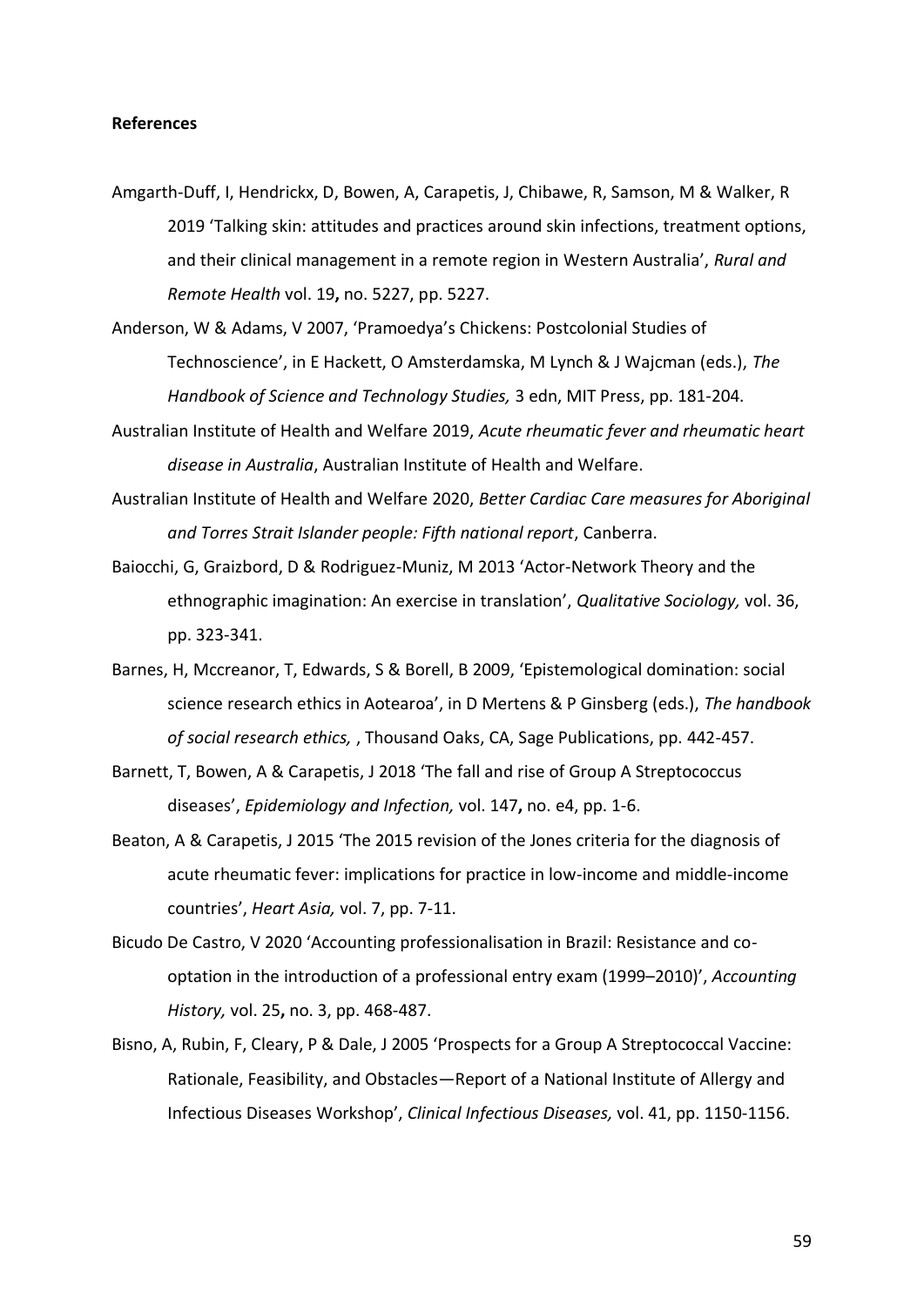- Bond, C, Whop, L, Singh, D & Kajlich, H 2020 '"Now we say Black Lives Matter but ... the fact of the matter is, we just Black matter to them"', *Medical Journal of Australia,* vol. 213**,** no. 6, pp. 248-250.
- Borup, M, Brown, N, Konrad, K & Van Lente, H 2006 'The sociology of expectations in science and technology', *Technology Analysis & Strategic Management,* vol. 18**,** no. 3-4, pp. 285-298.
- Bowen, A, Tong, S, Andrews, R, O'meara, I, Mcdonald, M, Chatfield, M, Currie, B & Carapetis, J 2014 'Short-course oral co-trimoxazole versus intramuscular benzathine benzylpenicillin for impetigo in a highly endemic region: an open-label, randomised, controlled, non-inferiority trial', *The Lancet* vol. 384, pp. 2132-2140.
- Brown, N & Michael, M 2003 'A Sociology of Expectations: Retrospecting Prospects and Prospecting Retrospects', *Technology Analysis & Strategic Management,* vol. 15**,** no. 1, pp. 3-18.
- Callon, M 1986, 'Some Elements of a Sociology of Translation: Domestication of the Scallops and the Fishermen of Saint Brieuc Bay', in J Law (ed.), *Power, Action and Belief: a new Sociology of Knowledge? Sociological Review Monograph*, London, Routledge and Kegan Paul, pp. 196-233.
- Callon, M & Latour, B 1981, 'Unscrewing the Big Leviathan: how actors macrostructure reality and how sociologists help them to do so', in K Knorr-Cetina & A Cicourel (eds.), *Advances in Social Theory and Methodology: Toward an Integration of Microand Macro-Sociologies*, Boston, Mass, Routledge and Kegan Paul, pp. 277-303.
- Carapetis, J & Brown, A 2020 'Community leadership and empowerment are essential for eliminating rheumatic heart disease', *Medical Journal of Australia,* vol. 213, pp. 116- 117.
- Carapetis, J, Brown, A, Wilson, N & Edwards, K 2007 'An Australian guideline for rheumatic fever and rheumatic heart disease: an abridged outline', *Medical Journal of Australia,* vol. 186**,** no. 11, pp. 581-586.
- Collier, S 2009 'Topologies of Power Foucault's Analysis of Political Government beyond 'Governmentality'', *Theory, Culture & Society* vol. 26**,** no. 6, pp. 78-108.
- Currie, B 2006 'Benzathine penicillin down but not out', *The Northern territory Disease Control Bulletin,* vol. 13**,** no. 2, pp. 1-6.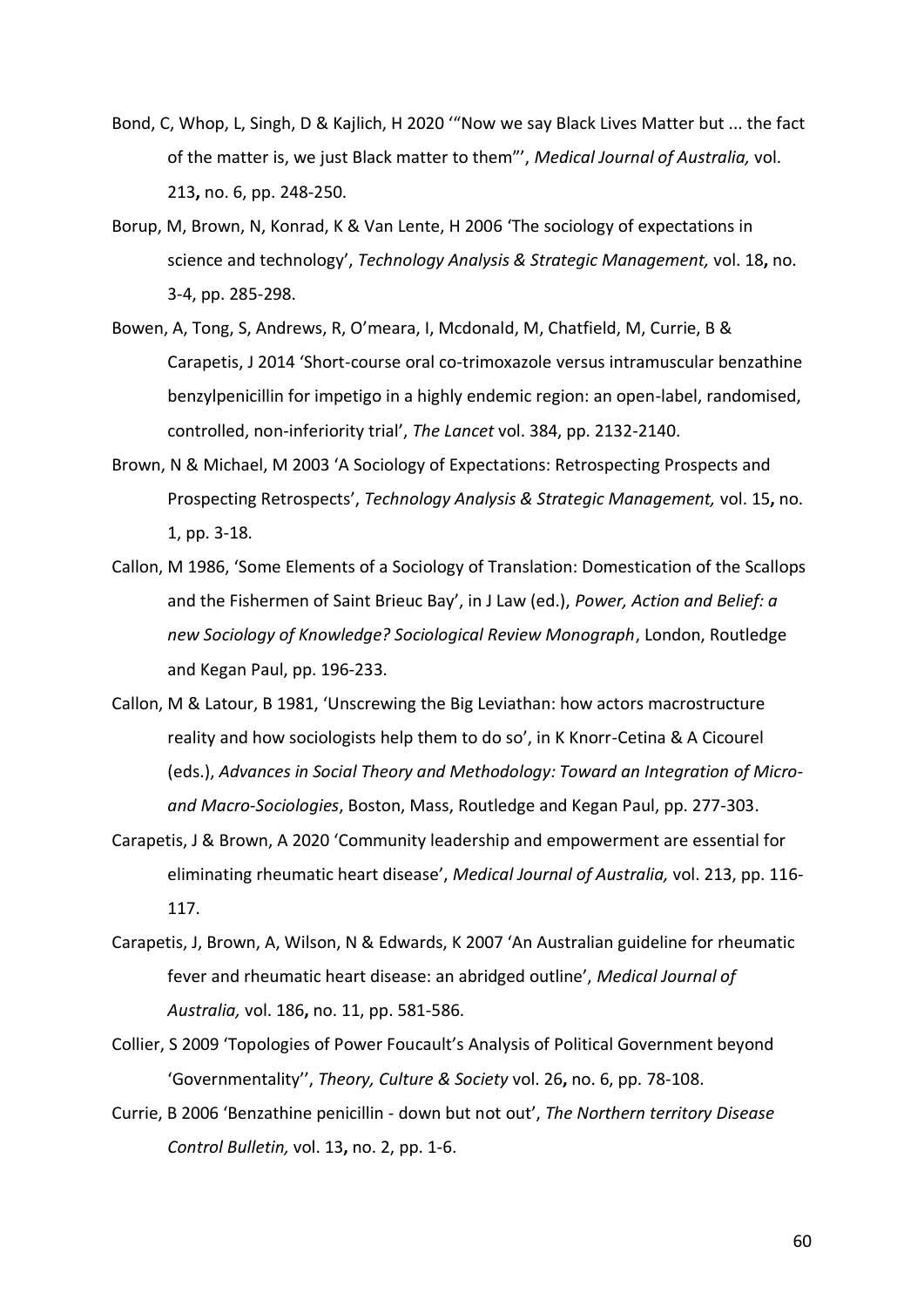- Dooley, L, Ahmad, T, Pandey, M, Good, M & Kotix, M 2021 'Rheumatic heart disease: A review of the current status of global research activity', *Autoimmunity Reviews,* vol. 20**,** no. 2, pp. 1-23.
- Engelman, D, Kado, J, Remenyi, B, Colquhoun, S, Carapetis, J, Donath, S, Wilson, N & Steer, A 2016 'Focused cardiac ultrasound screening for rheumatic heart disease by briefly trained health workers: a study of diagnostic accuracy', *The Lancet Global health,* vol. 4, pp. 386-394.
- Food and Drug Administration 2005, *Revocation of Status of Specific Products; Group A Streptococcus*.

Foucault, M 1979, *Discipline and Punish,* New York, Vintage Books, pp. 1-333.

- Francis, J, Fairhurst, H, Hardefeldt, H, Brown, S, Ryan, C, Brown, K, Smith, G, Baartz, R, Horton, A, Whalley, G, Marangou, J, Kaethner, A, Draper, A, Jame, C, Mitchell, A, Yan, J, Ralph, A & Remenyi, B 2020 'Hyperendemic rheumatic heart disease in a remote Australian town identified by echocardiographic screening', *Medical Journal of Australia,* vol. 213**,** no. 3, pp. 118-123.
- Francis, J, Whalley, G, Kaethner, A, Fairhurst, H, Hardefeldt, H, Reeves, B, Auld, B, Marangou, J, Horton, A, Wheaton, G, Robertson, T, Ryan, C, Brown, S, Smith, G, Dos Santos, J, Falvio, R, Embaum, K, Da Graca Noronha, M, Belo, S, Santos, C, Dos Santos, G, Cabral, J, Do Rosario, I, Harries, J, Francis, L, Draper, A, James, C, Davis, K, Yan, J, Mitchell, A, Da Silva Almeida, I, Engelman, D, Roberts, K, Ralph, A & Remenyi, B 2021 'Single-View Echocardiography by Nonexpert Practitioners to Detect Rheumatic Heart Disease: A Prospective Study of Diagnostic Accuracy', *Circulation: Cardiovascular Imaging,* vol. 14**,** no. 8.
- Gewitz, M, Baltimore, R, Tani, L, Sable, C, Shulman, S, Carapetis, J, Remenyi, B, Taubert, K, Bolger, A, Beerman, L, Mayosi, B, Beaton, A, Pandian, N & Kaplan, E 2015 'Revision of the Jones Criteria for the Diagnosis of Acute Rheumatic Fever in the Era of Doppler Echocardiography: A Scientific Statement From the American Heart Association', *Circulation,* vol. 142**,** no. 4, pp. 1806-1818.
- Gray, L, D'antoine, H, Tong, S, Mckinnon, M, Bessarab, D, Brown, N, Remenyi, B, Steer, A, Syn, G, Blackwell, J, Inouye, M & Carapetis, J 2017 'Genome-Wide Analysis of Genetic Risk Factors for Rheumatic Heart Disease in Aboriginal Australians Provides Support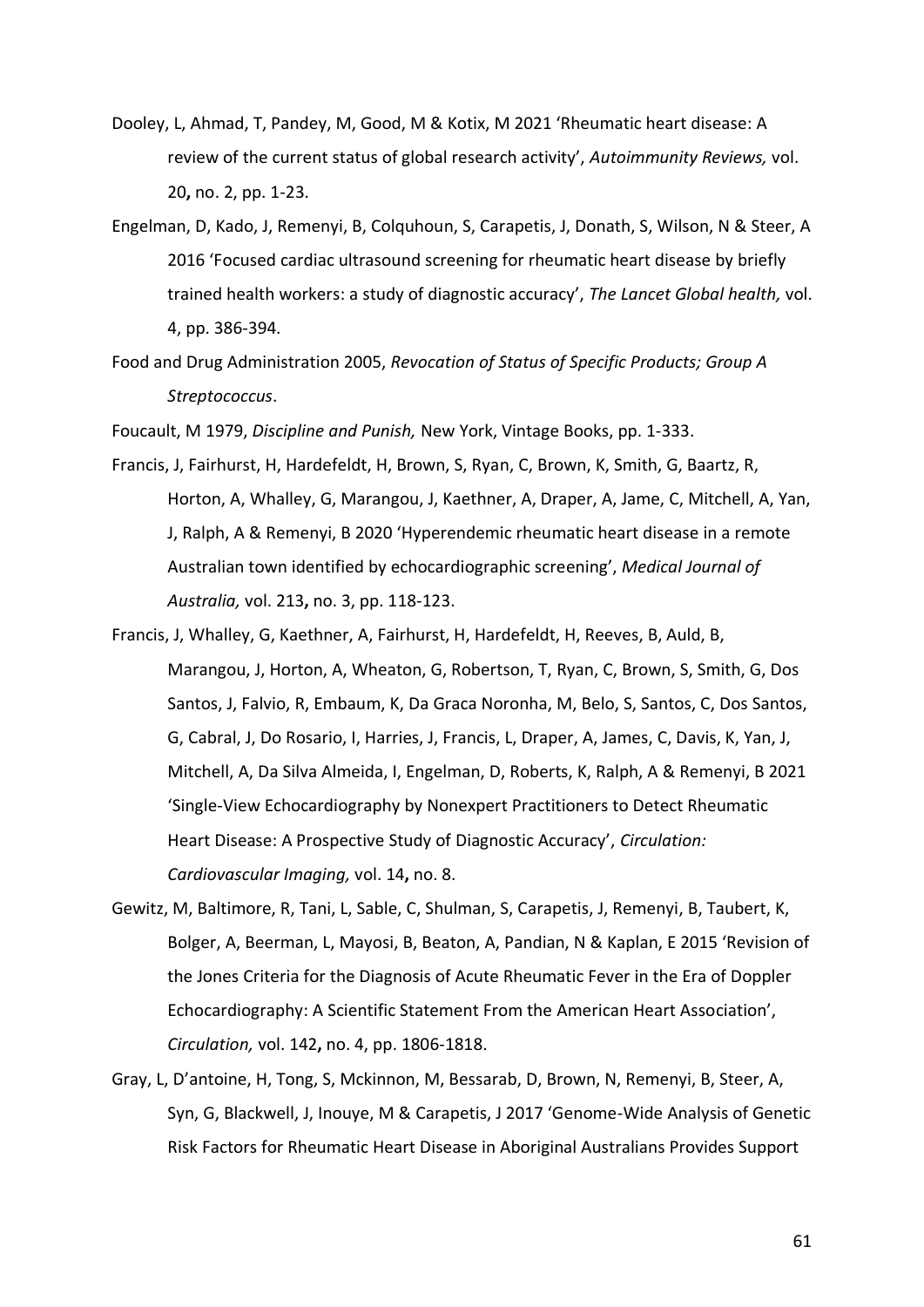for Pathogenic Molecular Mimicry', *The Journal of Infectious Diseases,* vol. 216**,** no. 11, pp. 1460-1470.

- Harbridge, R 2016 'Nurse Practiotioners Could Significantly Improve Indigenous Health Outcomes', *Australian Nursing & Midwifery Journal* vol. 23**,** no. 8, pp. 38.
- Hardie, K, Ralph, A & De Dassel, J 2020 'RHD elimination: action needed beyond secondary prophylaxis', *Australian and New Zealand Journal of Pubic Health,* vol. 44**,** no. 5, pp. 427.
- Haynes, E, Marawili, M, Marika, B, Mitchell, A, J, P, Bessarab, D, Walker, R, Cook, J & Ralph, A 2019 'Community-based participatory action research on rheumatic heart disease in an Australian Aboriginal homeland: Evaluation of the 'On track watch' project', *Evaluation and Program Planning,* vol. 74, pp. 38-53.
- Haynes, E, Mitchell, A, Enkel, S, Wyber, R & Bessarab, D 2020 'Voices behind the Statistics: A Systematic Literature Review of the Lived Experience of Rheumatic Heart Disease', *Int J Environ Res Public Health,* vol. 17**,** no. 4.
- Haynes, E, Taylor, K, Durey, A, Bessarab, D & Thompson, S 2014 'Examining the potential contribution of social theory to developing and supporting Australian Indigenousmainstream health service partnerships', *International Journal for Equity in Health,* vol. 13**,** no. 75, pp. 1-13.
- Haynes, E, Walker, R, Mitchell, A, Katzenellenbogen, J, D'antoine, H & Bessarab, D 2021 'Decolonizing Indigenous health: Generating a productive dialogue to eliminate Rheumatic Heart Disease in Australia', *Social Science & Medicine,* vol. 227, pp. 1-11.
- Health Policy Analysis 2017, *Evaluation of the Commonwealth Rheumatic Fever Strategy – Final report*, Canberra: Primary Healthcare Branch, CDO Health.
- Heard, E, Fitzgerald, L, Wigginton, B & Mutch, A 2019 'Applying intersectionality theory in health promotion research and practice', *Health Promotion International,* vol. 35, pp. 866-876.
- Hempenstall, A, Howell, E, Kang, K, Chau, K, Browne, A, Kris, E, Wapau, H, Pilot, P, Smith, S, Reeves, B & Hanson, J 2021 'Echocardiographic Screening Detects a Significant Burden of Rheumatic Heart Disease in Australian Torres Strait Islander Children and Missed Opportunities for its Prevention', *The American Journal of Tropical Medicine and Hygiene,* vol. 104**,** no. 4, pp. 1211-1214.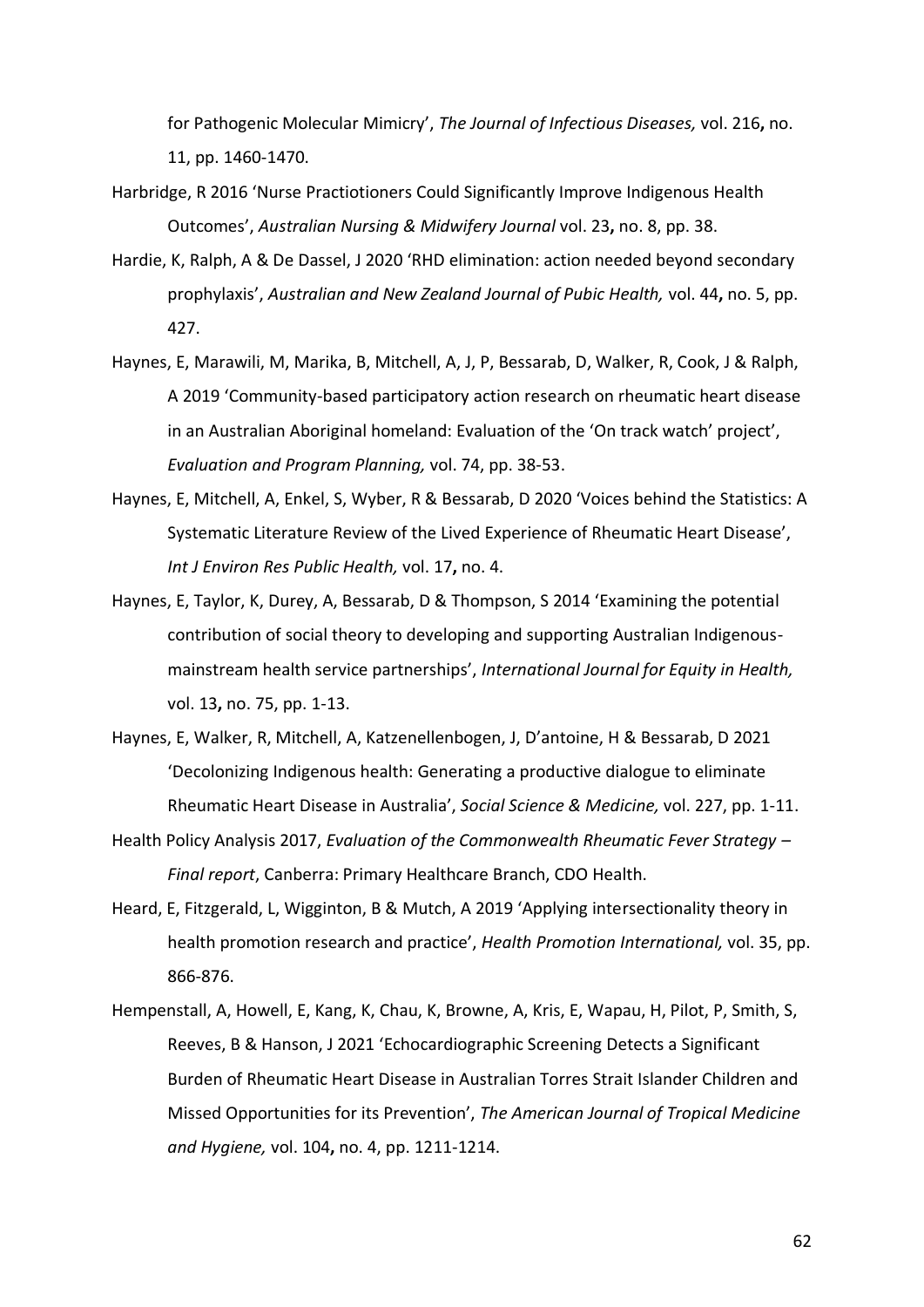- Jackson, S, Steer, A & Campbell, H 2011 'Systematic Review: Estimation of global burden of non- suppurative sequelae of upper respiratory tract infection: rheumatic fever and post-streptococcal glomerulonephritis', *Tropical Medicine and International Health,* vol. 16**,** no. 1, pp. 2-11.
- Jennings, W, Bond, C & Hill, PS 2018 'The power of talk and power in talk: a systematic review of Indigenous narratives of culturally safe healthcare communication', *Aust J Prim Health,* vol. 24**,** no. 2, pp. 109-115.
- Katzenellenbogen, J, Bond-Smith, D, Seth, R, Dempsey, K, Cannon, J, Stacey, I, Wade, V, De Klerk, N, Greenland, M, Sanfillipo, F, Brown, A, Carapetis, J, Wyber, R, Nedkoff, L, Hung, J, Bessarab, D & Ralph, A 2020 'Contemporary Incidence and Prevalence of Rheumatic Fever and Rheumatic Heart Disease in Australia Using Linked Data: The Case for Policy Change', *Journal of the American Heart Association,* vol. 9**,** no. 19, pp. 1-26.
- Khoury, P 2015 'Beyond the Biomedical Paradigm: The Formation and Development of Indigenous Community-Controlled Health Organizations in Australia', *Int J Health Serv,* vol. 45**,** no. 3, pp. 471-94.
- Krishnamoorthy, V, Sengupta, P, Gentile, F & Khanderia, B 2007 'History of echocardiography and its future applications in medicine', *Critical Care Medicine,* vol. 35**,** no. 8, pp. 309-313.
- Kumar, R & Tandon, R 2013 'Rheumatic fever & rheumatic heart disease: The last 50 years', *Indian Journal of Medical Research,* vol. 137**,** no. 4, pp. 643-658.
- Latour, B 1988, *Irréductions, published with The Pasteurisation of France,* Cambridge, Harvard University Press.
- Latour, B 1990 'Technology is Society Made Durable', *The Sociological Review,* vol. 38**,** no. 1, pp. 103-131.
- Latour, B 2004 'Why Has Critique Run out of Steam? From Matters of Fact to Matters of Concern', *Critical Inquiry,* vol. 30**,** no. 2, pp. 225-48.
- Latour, B 2005, 'Introduction: How to Resume the Task of Tracing Associations', in B Latour (ed.), *Reassembling the Social: A Introduction to Actor-Network Theory*, Oxford University Press, pp. 1-17.
- Law, J 1992 'Notes on the Theory of the Actor-Network: Ordering, Strategy and Heterogeneity', *Systems Practice,* vol. 5, pp. 379-393.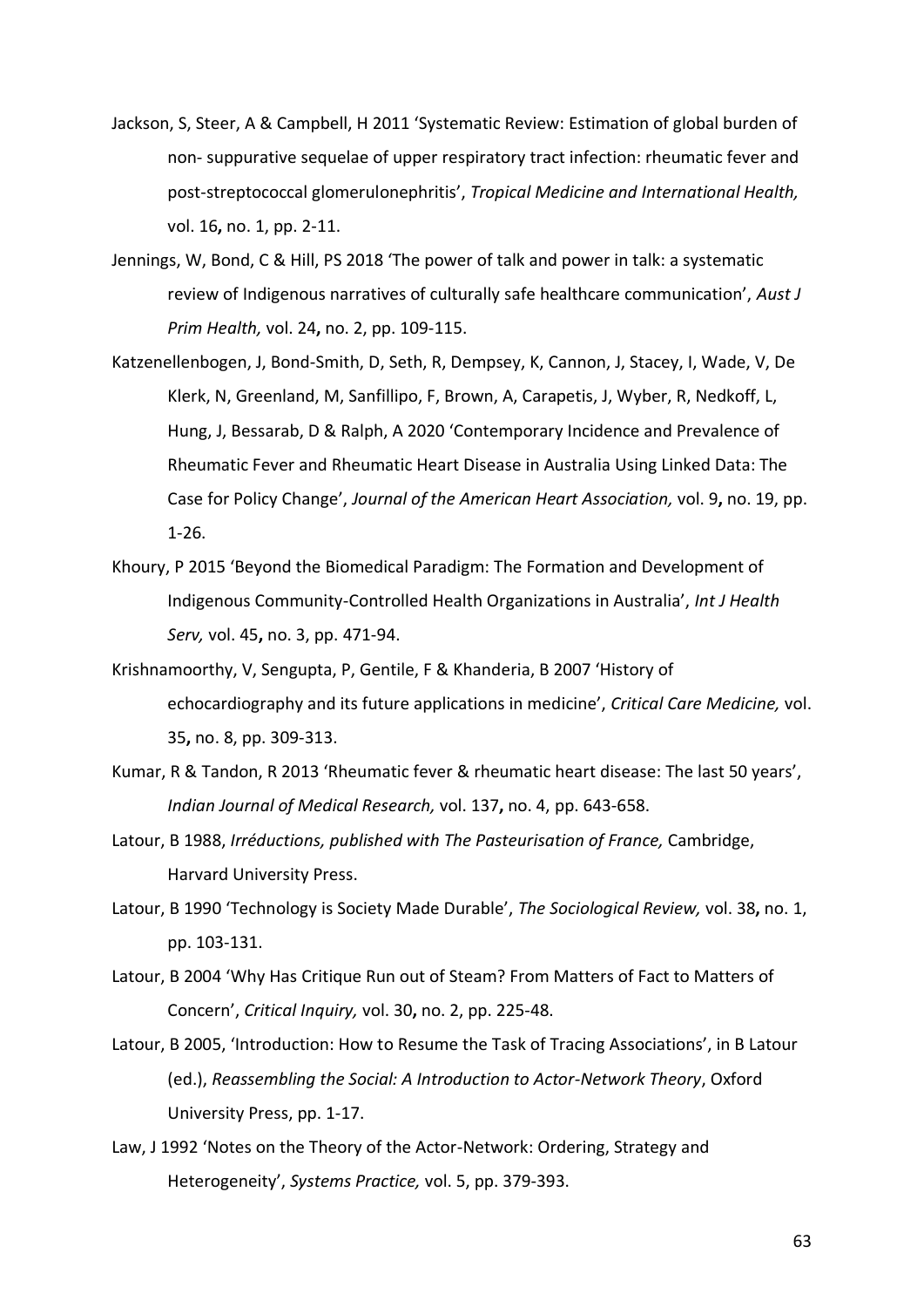- Law, J & Singleton, V 2013 'ANT and Politics: Working in and on the World', *Qualitative Sociology,* vol. 36, pp. 485-502.
- Macleod, A, Cameron, P, Ajjawi, R, Kits, O & Tummons, J 2019a 'Actor-network theory and ethnography: Sociomaterial approaches to researching medical education', *Perspectives on Medical Education,* vol. 8, pp. 177-186.
- Macleod, C, Bright, P, Steer, A, Kim, J, Mabey, D & Parks, T 2019b 'Neglecting the neglected: the objective evidence of underfunding in rheumatic heart disease', *Transactions of The Royal Society of Tropical Medicine and Hygiene,* vol. 113**,** no. 5, pp. 287–290.
- May, P, Bowen, A & Carapetis, J 2016 'The inequitable burden of group A streptococcal diseases in Indigenous Australians', *Medical Journal of Australia,* vol. 205**,** no. 5, pp. 201-204.
- Mccarthy, A & Martin-Mcdonald, K 2007 ''A politics of what': the enactment of peritoneal dialysis in indigenous Australians', *Sociol Health Illn,* vol. 29**,** no. 1, pp. 82-99.
- Mcdonald, M, Currie, B & Carapetis, J 2004 'Acute rheumatic fever: a chink in the chain that links the heart to the throat?', *The Lancet Infectious Diseases,* vol. 4, pp. 240-245.
- Mills, J & Ghosh, P 2021 'Nonimmune antibody interactions of Group A Streptococcus M and M-like proteins', *PLoS Pathogens,* vol. 17**,** no. 2, pp. 1-15.
- Mitchell, A, Belton, S, Johnston, V, Read, C, Scrine, C & Ralph, A 2018 'Aboriginal children and penicillin injections for rheumatic fever: how much of a problem is injection pain?', *Infectious and Communicable Disease,* vol. 42**,** no. 1, pp. 46-51.
- Mitchell, A, Diddo, J, James, A, Guraylayla, L, Jinmarabynara, C, Carter, A, Rankin, S, Djorlom, G, Coleman, C, Scholes, M, Haynes, E, Remenyi, B, Yan, J & Francis, J 2021 'Using community-led development to build health communication about rheumatic heart disease in Aboriginal children: a developmental evaluation', *Australian and New Zealand Journal of Pubic Health,* vol. 45, pp. 212-219.
- Mol, A 2010 'Actor-Network Theory: sensitive terms and enduring tensions', *Kölner Zeitschrift für Soziologie und Sozialpsychologie,* vol. 50**,** no. 1, pp. 253-269.
- Moonshine Agency Pty Ltd 2014, *Take Heart Important Health Message: prevent rheumatic fever: English,* online video, Australia. viewed 2014, <

<https://www.youtube.com/watch?v=ryGPWR9wor8> >.

Naccho Aboriginal Health News Alert, 2019, *NACCHO Aboriginal Health and RHD*, viewed 15 May 2021, <<https://nacchocommunique.com/tag/rheumatic-heart-disease-rhd/> >.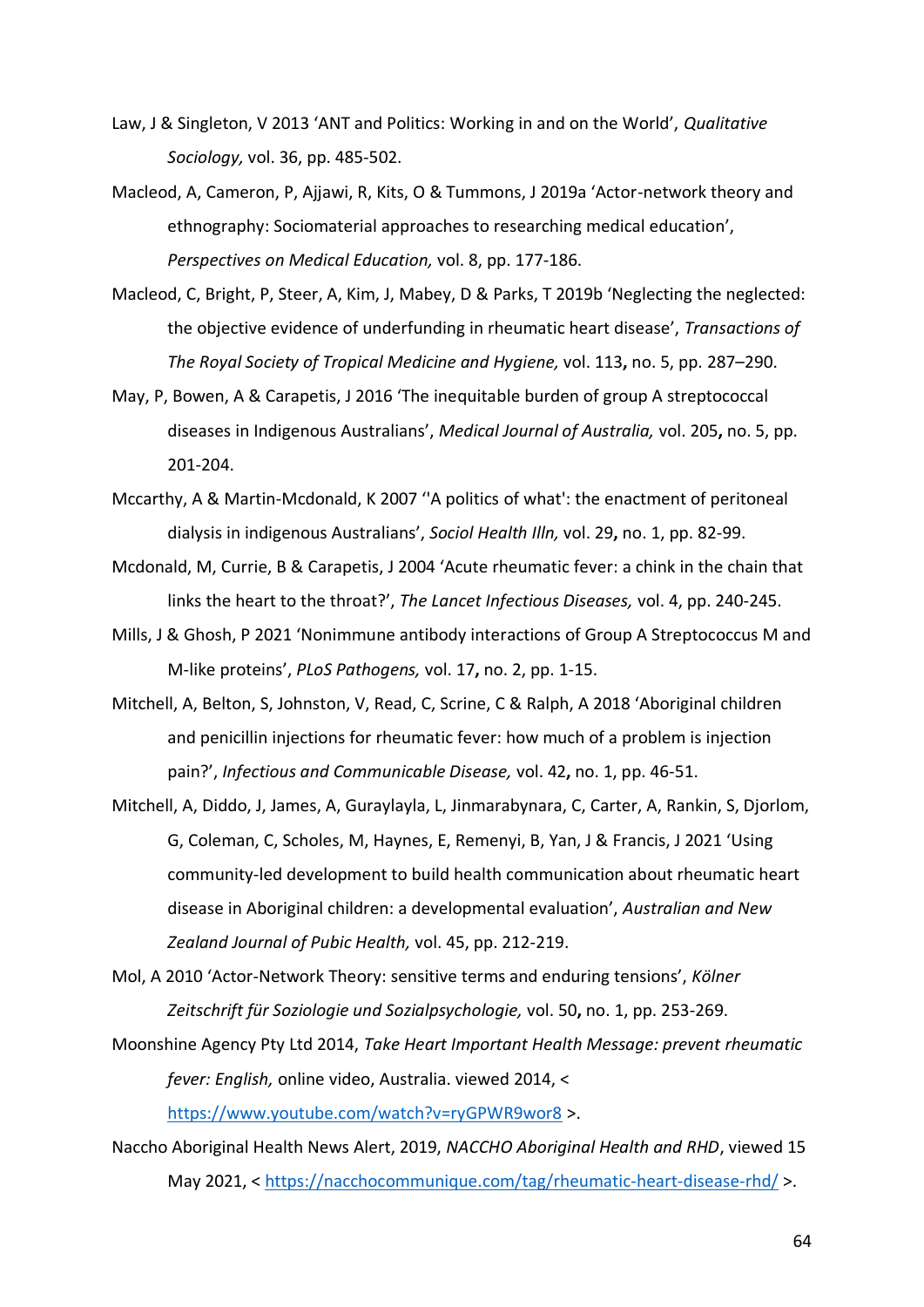- O'malley, P 1996 'Indigenous governance', *International Journal of Human Resource Management,* vol. 25**,** no. 3, pp. 310-326.
- O'sullivan, L, Moreland, N, Webb, R, Upton, A & Wilson, N 2017 'Acute Rheumatic Fever After Group A *Streptococcus* Pyoderma and Group G *Streptococcus* Pharyngitis', *The Pediatric Infectious Disease Journal,* vol. 36**,** no. 7, pp. 692-694.
- Osowicki, J, Azzopardi, K, Baker, C, Waddington, C, Pandey, M, Schuster, T, Grobler, A, Cheng, A, Paollard, A, Mccarthy, J, Good, M, Walker, M, Dale, J, Mbatzloff, M, Carapetis, J, Smeesters, P & Steer, A 2019 'Controlled human infection for vaccination against Streptococcus pyogenes (CHIVAS): Establishing a group A Streptococcus pharyngitis human infection study', *Vaccine,* vol. 37, pp. 3485-3494.
- Øversveen, E 2020 'Stratified users and technologies of empowerment: theorising social inequalities in the use and perception of diabetes self-management technologies', *Sociology of Health and Illness,* vol. 42**,** no. 4, pp. 862-876.
- Paar, A, Berrios, N, Rose, J, Caceres, M, Pena, R, Perez, W, Chen-Mok, M, Jolles, E & Dale, J 2010 'Prevalence of Rheumatic Heart Disease in Children and Young Adults in Nicaragua', *American Journal of Cardiology,* vol. 105**,** no. 12, pp. 1809-1814.
- Parnaby, M & Carapetis, J 2010 'Rheumatic fever in Indigenous Australian children', *Journal of Paediatrics and Child Health,* vol. 46**,** no. 9, pp. 527-533.
- Petrakaki, D, Barber, N & Waring, J 2012 'The possibilities of technology in shaping healthcare professionals: (Re/De-) Professionalisation of pharmacists in England', *Social Science & Medicine,* vol. 75, pp. 429-437.
- Pfizer, 2020, *Pfizer CARES*, viewed 6 August 2021, < <https://www.pfizer.com.au/collaboration/pfizer-cares> >.
- Pfizer 2021, *Australian product information - Bicillin L-A (benzathine benzylpenicillin tetrahydrate) suspension for injection*, pp. 1-11.
- Pickard, S 2010 'The role of governmentality in the establishment,maintenance and demise of professional jurisdictions: the case of geriatric medicine', *Sociology of Health & Illness,* vol. 32**,** no. 7, pp. 1072-1086.
- Pollock, N & Williams, R 2010 'The business of expectations: How promissory organizations shape technology and innovation', *Social Studies of Science,* vol. 40**,** no. 4, pp. 525- 548.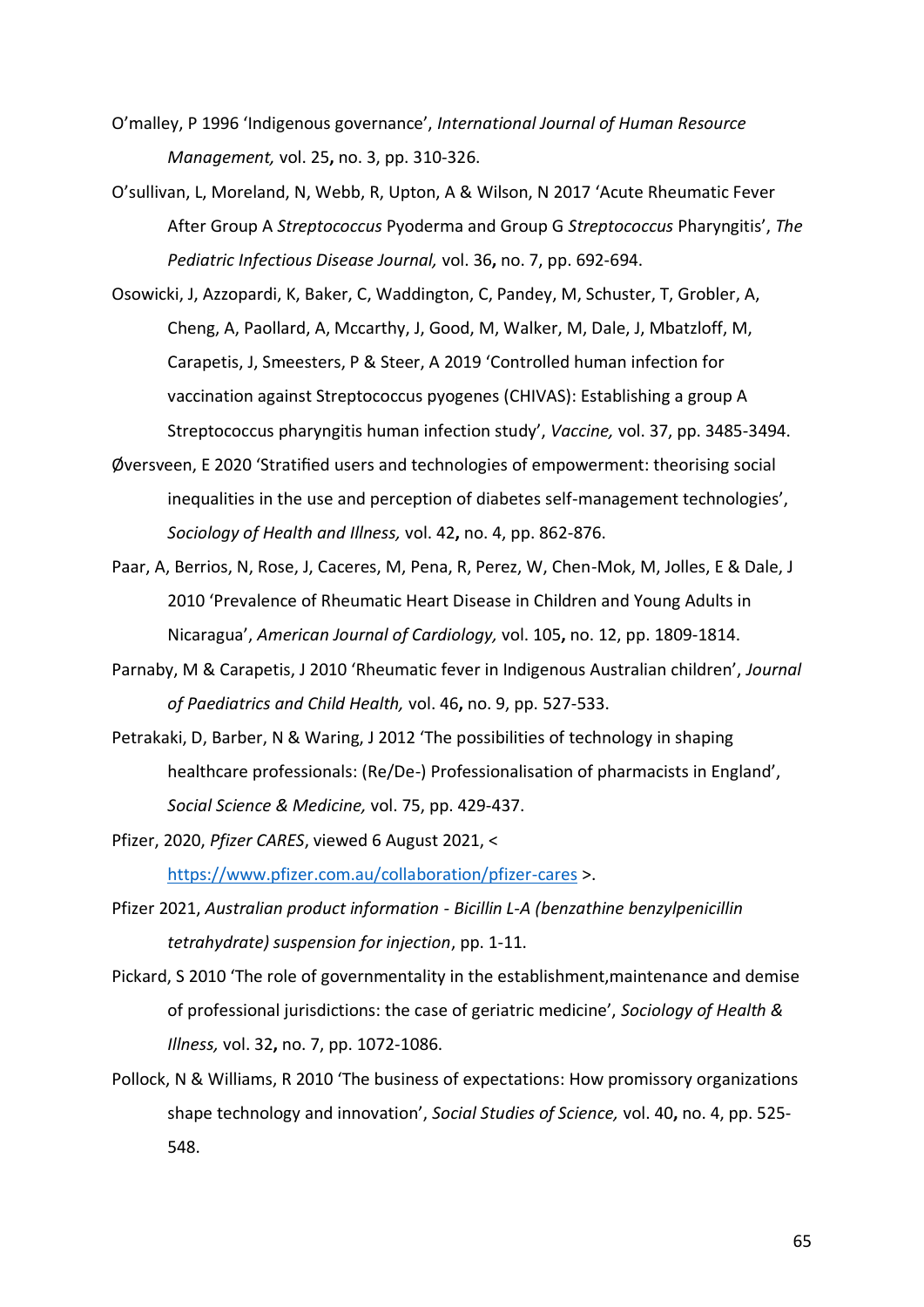- Prout, A 1996 'Actor-network theory, technology and medical sociology: an illustrative analysis of the metered dose inhaler', *Sociology of Health & Illness,* vol. 18**,** no. 2, pp. 198-219.
- Puig De La Bellacasa, M 2011 'Matters of care in technoscience: Assembling neglected things', *Social Studies of Science,* vol. 41**,** no. 1, pp. 85-106.
- Puig De La Bellacasa, M 2012 '"Nothing comes without its world": thinking with care', *The Sociological Review,* vol. 60**,** no. 2, pp. 197-216.
- Ralph, A, Noonan, S, Wade, V & Currie, B 2020 'The 2020 Australian guideline for prevention, diagnosis and management of acute rheumatic fever and rheumatic heart disease', *Medical Journal of Australia,* vol. 214**,** no. 5, pp. 220-227.
- Reglinski, M & Sriskandan, S 2015, 'Streptococcus pyogenes', in Y Tang, D Liu, J Schwartzman, M Sussman & P Poxton (eds.), *Molecular Medical Microbiology,* 2nd edn, Academic Press, pp. 675-716.
- Remenyi, B, Wilson, N, Steer, A, Ferreira, B, Kado, J, Kumar, K, Lawrenson, J, Maguire, G, Marijon, E, Mirabel, M, Mocumbi, A, Mota, C, Paar, J, Saxena, A, Scheel, J, Stirling, J, Viali, S, Balekundri, V, Wheaton, G, Zuhlke, L & Carapetis, J 2012 'World Heart Federation criteria for echocardiographic diagnosis of rheumatic heart disease—an evidence-based guideline', *Nature Reviews Cardiology,* vol. 9, pp. 297-309.
- Remond, M, Wark, E & Maguire, G 2013 'Screening for rheumatic heart disease in Aboriginal and Torres Strait Islander children', *Journal of Paediatrics and Child Health,* vol. 49, pp. 526-531.
- Rhdaustralia 2012, *The Australian guideline for prevention, diagnosis, and management of acute rheumatic fever and rheumatic heart disease*, Casuarina, Australia.
- Rhdaustralia 2019a, *RHDAustralia - Where it all began with Professor Jonathan Carapetis,* online video, 21 November 2019. viewed 20 July 2021, <

<https://www.youtube.com/watch?v=lkRVclicugk&t=7s> >.

- Rhdaustralia, 2019b, *RHDAustralia established*, viewed 20 July 2021, < <https://www.rhdaustralia.org.au/timeline/rhdaustralia-established> >.
- Rhdaustralia 2020, *The 2020 Australian guideline for prevention, diagnosis and management of acute rheumatic fever and rheumatic heart disease* pp. 1-292.

Rhdaustralia, 2021, *Resources*, viewed 5 July 2021, <

<https://www.rhdaustralia.org.au/resources> >.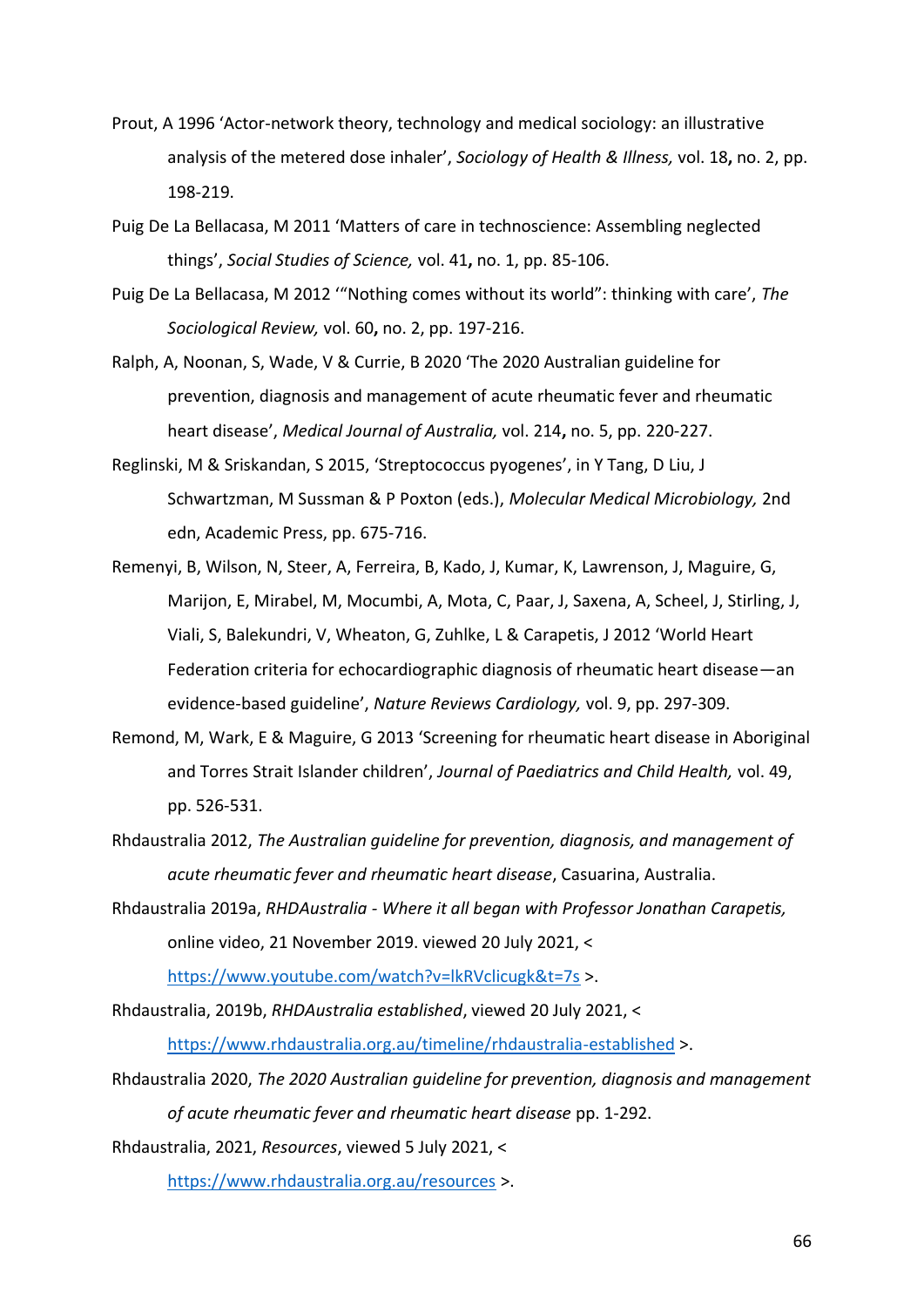- Rivera-Hernandez, T, Carnathan, D, Jones, S, Cork, A, Davies, M, Moyle, P, Toth, I, Batzloff, M, Mccarthy, J, Nizet, V, Goldblatt, D, Silvestri, G & Walker, M 2019 'An Experimental Group A Streptococcus Vaccine That Reduces Pharyngitis and Tonsillitis in a Nonhuman Primate Model', *mBio,* vol. 11**,** no. 6, pp. 1-10.
- Rix, E, Wilson, S, Sheehan, N & Tujague, N 2019, 'Indigenist and Decolonizing Research Methodology', in P Liamputtong (ed.), *Handbook of Research Methods in Health Social Sciences*, Singapore, Springer, pp. 253-267.
- Roberts, K, Cannon, J, Atkinson, D, Brown, A, Maguire, G, Remenyi, B, Wheaton, G, Geelhoed, E & Carapetis, J 2017 'Echocardiographic Screening for Rheumatic Heart Disease in Indigenous Australian Children: A Cost–Utility Analysis', *Journal of the American Heart Association,* vol. 6, pp. 1-14.
- Rose, N & Miller, P 1992 'Political power beyond the State: problematics of government', *The British Journal of Sociology,* vol. 43**,** no. 2, pp. 173-205.
- Rose, N, O'malley, P & Valverde, M 2006 'Governmentality', *Annual Review of Law and Social Science,* vol. 2, pp. 83-104.
- Sabati, S 2019 'Upholding "Colonial Unknowing" Through the IRB: Reframing Institutional Research Ethics', *Qualitative Enquiry,* vol. 25**,** no. 9-10, pp. 1056-1064.
- Saggers, S & Gray, D 2007, 'Defining what we mean', in B Carson, T Dunbar, R Chenhall & R Bailie (eds.), *Social Determinants of Indigenous Health*, Australia, Allen & Unwin, pp. 1-20.
- Smith, L 2012, 'Choosing the Margins: The Role of Research in Indigenous Struggles for Social Justice', in LT Smith (ed.), *Decolonizing Methodologies: Research and Indigenous Peoples*, Zed Books.
- Star, S 1991, 'Power, technology and the phenomenology of conventions: on being allergic to onions', in J Law (ed.), *A Sociology of Monsters? Essays on Power, Technology and Domination, Sociological Review Monograph*, London, Routledge, pp. 26-56.
- Star, S & Griesemer, J 1989 'Institutional Ecology, 'Translations' and Boundary Objects: Amateurs and Professionals in Berkeley's Museum of Vertebrate Zoology, 1907-39', *Social Studies of Science,* vol. 19, pp. 387-420.
- Steer, A 2015 'Historical aspects of rheumatic fever', *Journal of Paediatrics and Child Health,* vol. 51, pp. 21-27.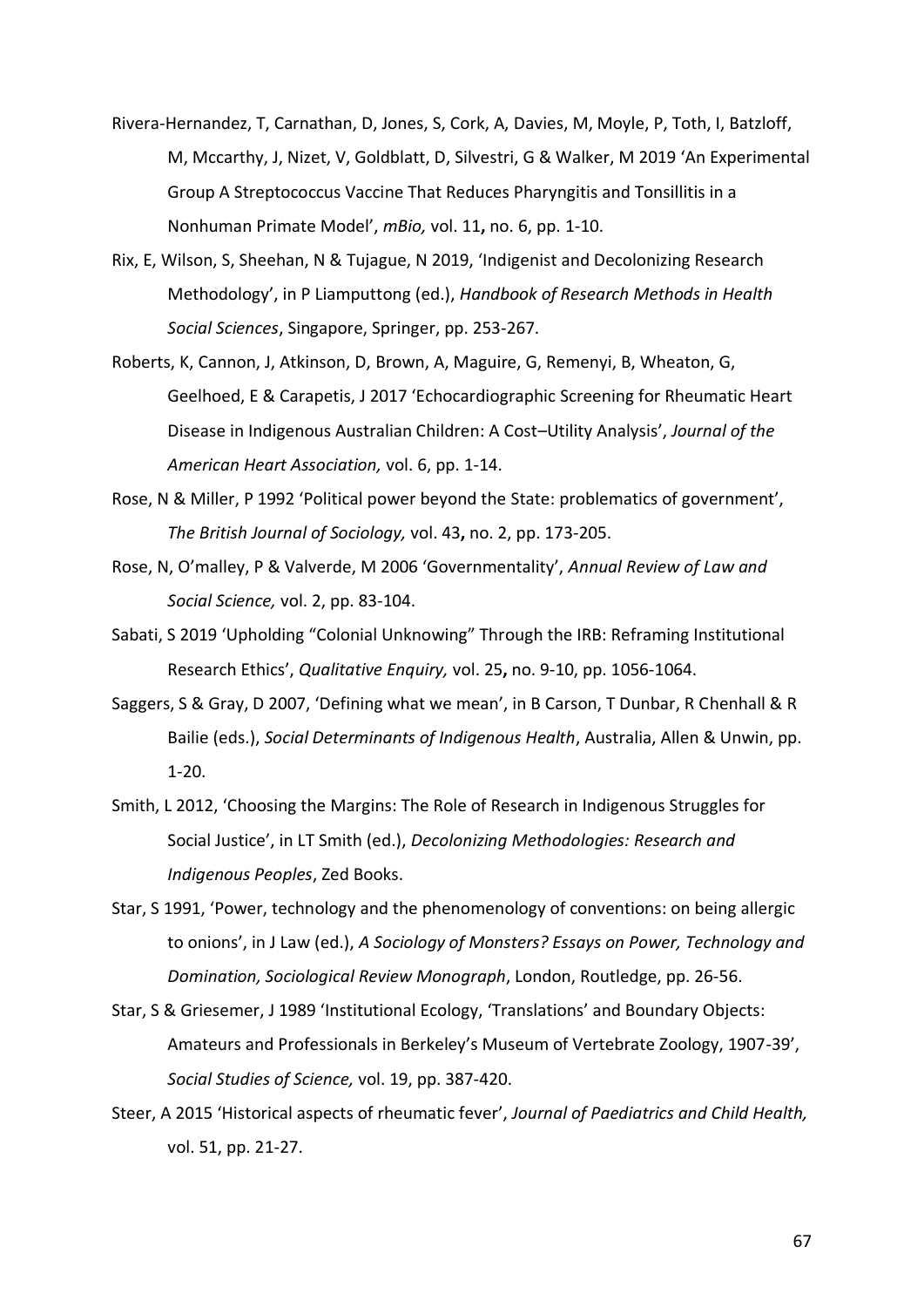- Steer, A, Batzloff, M, Mulholland, K & Carapetis, J 2009 'Group A streptococcal vaccines: facts versus fantasy', *Current Opinion in Infectious Diseases,* vol. 22, pp. 544-552.
- Swe, P, Reynolds, S & Fischer, K 2014 'Parasitic scabies mites and associated bacteria joining forces against host complement defence', *Parasite Immunology,* vol. 36, pp. 585- 593.
- Telethon Kids Institute, 2021, *Global organisation backs Strep A vaccine*, viewed 30 August 2021, < [https://www.telethonkids.org.au/news--events/news-and-events](https://www.telethonkids.org.au/news--events/news-and-events-nav/2021/march/global-organisation-backs-strep-a-vaccine/)[nav/2021/march/global-organisation-backs-strep-a-vaccine/](https://www.telethonkids.org.au/news--events/news-and-events-nav/2021/march/global-organisation-backs-strep-a-vaccine/) >.
- Thornley, S, Marshall, R, Jarrett, P, Sundborn, G, Reynolds, E & Schofield, G 2018 'Scabies is strongly associated with acute rheumatic fever in a cohort study of Auckland children', *Journal of Paediatrics and Child Health,* vol. 54, pp. 625-632.
- Timmermans, S 1998 'Resuscitation technology in the emergency department: towards a dignified death', *Sociology of Health & Illness,* vol. 20**,** no. 2, pp. 144-167.
- Timmermans, S & Berg, M 2003 'The practice of medical technology', *Sociology of Health and Illness,* vol. 25, pp. 97-114.
- Timmermans, S & Epstein, S 2010 'A World of Standards but not a Standard World: Toward a Sociology of Standards and Standardization', *Annual Review of Sociology,* vol. 36, pp. 69-89.
- Vekemans, J, Gouvea-Reis, F, Kim, J, Excler, J, Smeesters, P, O'brien, K, Van Beneden, C, Steer, A, Carapetis, J & Kaslow, D 2019 'The Path to Group A Streptococcus Vaccines: World Health Organization Research and Development Technology Roadmap and Preferred Product Characteristics', *Clinical Infectious Diseases,* vol. 69**,** no. 5, pp. 877- 883.
- Walsh, W & Kangaharan, N 2017 'Cardiac care for Indigenous Australians: practical considerations from a clinical perspective', *Medical Journal of Australia,* vol. 207**,** no. 1, pp. 40-45.
- Watkins, D, Beaton, A, Carapetis, J, Karthikeyan, G, Mayosi, B, Wyber, R, Yacoub, M & Zuhlke, L 2018 'Rheumatic Heart Disease Worldwide', *Journal of the American College of Cardiology,* vol. 72**,** no. 12, pp. 1397-1416.
- Welch, S, Williams, A, Hort, A & Patel, B 2020 'Challenging "Business as Usual" for Acute Rheumatic Fever and Rheumatic Heart Disease in Australia', *Journal of Pharmacy Practice and Research,* vol. 50, pp. 117-121.